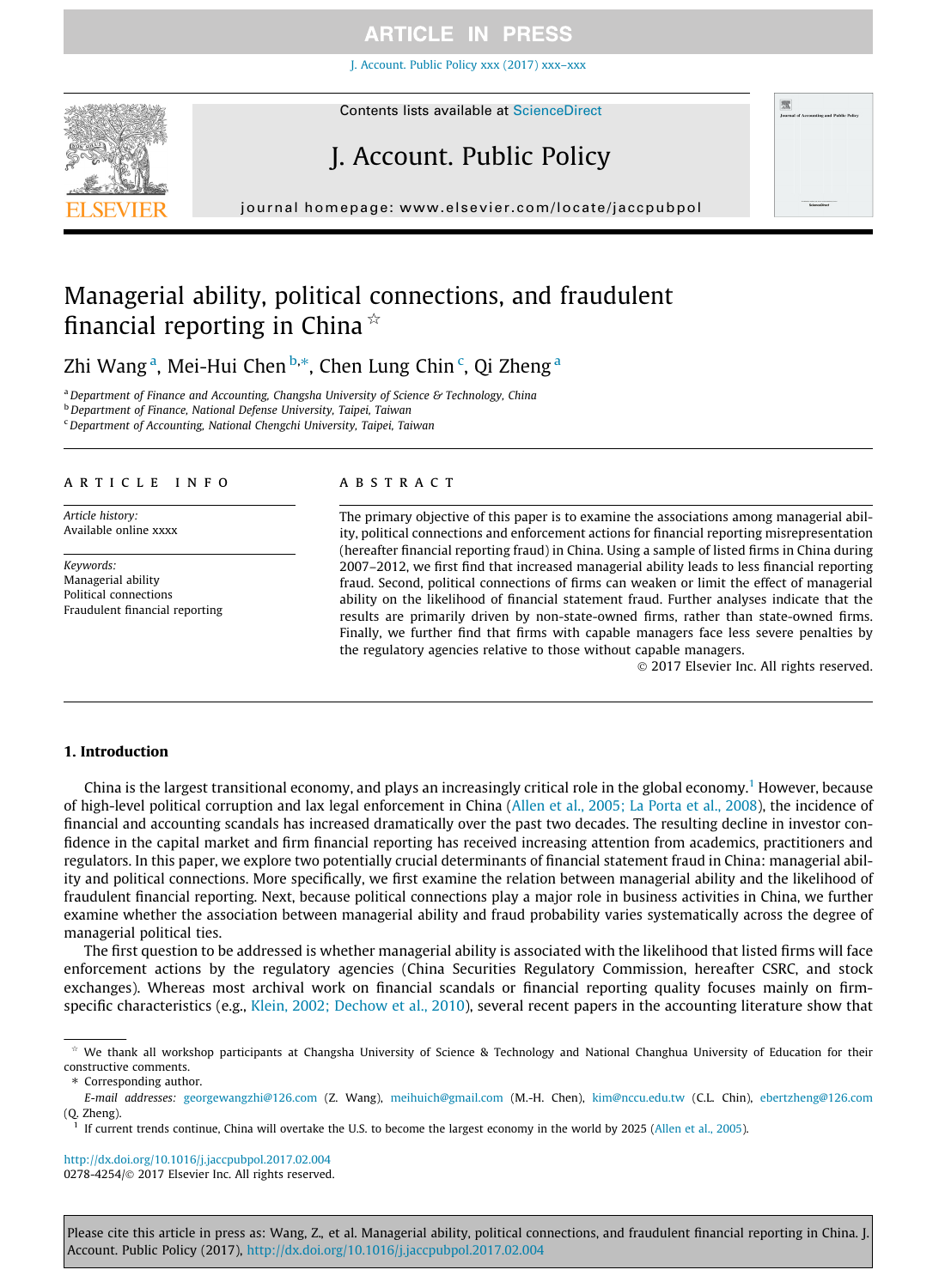2 2 Z. Wang et al. / J. Account. Public Policy xxx (2017) xxx–xxx

managers' individual preferences have an effect on firms' voluntary disclosure and financial reporting outcomes [\(Bamber](#page-20-0) [et al., 2010; DeJong and Ling, 2013; Dyreng et al., 2010; Ge et al., 2011; Yang, 2012; Demerjian et al., 2013\)](#page-20-0). In this paper, we focus on a major manager-specific feature or ''style", managerial ability. Because more capable managers are knowledgeable about their business and can therefore make effective judgments and estimates, they can better transform firm resources and thus achieve better business performance. In addition, the decreased risk of business failure due to better managerial ability will further mitigate the going concern risk and audit risk ([Krishnan and Wang, 2015\)](#page-21-0). Based on the "Fraud triangle" [\(Cressey, 1950; Szwajkowski, 1985; Weygandt et al., 2015\)](#page-20-0), the incentive for firms or managers to commit fraud is stronger when firms face larger financial pressure and needs. We predict that managerial ability would thus reduce firms' financial pressure and, in turn, the likelihood of committing fraud in general and financial reporting fraud in particular.

Next, the quality of a firm's management can have a certifying effect on firm value ([Chemmanur and Paeglis, 2005](#page-20-0)). In this case, the staff of regulatory agencies, faced with time and resources constraints, will more likely be attracted to firms without able managers. Therefore, we predict that managerial ability will be expected to decrease the likelihood of being scrutinized and sanctioned by regulatory agencies (CSRC and stock exchanges).

Extant studies often use SEC enforcement actions or AAERs as a proxy for financial reporting fraud [\(Files, 2012](#page-20-0)). The main reason for this is that enforcement action has the advantage over other proxies based on financial statement information (e.g., earnings management) in that it provides a direct measure of financial reporting quality. Therefore, this measure is more objective and not subject to measurement error. Next, although high accruals may signal the poor quality of financial reporting, these accruals may not arise from a violation of GAAP. In contrast, enforcement actions by the regulatory agencies arise from the violation of GAAP, which arguably imposes greater costs on companies and managers [\(Chen et al., 2005\)](#page-20-0). Following and extending prior studies, this paper focuses the analyses primarily on enforcement actions related to financial reporting (hereafter financial reporting fraud).

The second question to be addressed is whether the presence of political connections will weaken the effectiveness of managerial ability regarding the likelihood of reducing financial reporting fraud. In the Chinese setting, which is characterized by a relationship-based economy ([Chan et al., 2012; Du et al., 2015\)](#page-20-0), listed companies tend to resolve information asymmetry through connections, and thus have lower-quality financial reporting ([Ball and Shivakumar, 2005\)](#page-19-0) in the sense that financial reporting quality decreases with the level of political connections; therefore the likelihood of financial reporting fraud increases with the level of connections. In this case, political connections will weaken the ability of, and incentive for, a firm's manager to provide high-quality financial reporting. It follows that ceteris paribus the effectiveness of managerial ability in reducing fraud will decrease with the extent of political connections.

Next, connected firms typically derive gains from their connections over and above the payments they make.<sup>3</sup> In an attempt to mislead investors so that insiders are able to make gains at the expense of investors, connected firms tend to remain more opaque and thus more likely commit financial reporting fraud than non-connected firms (e.g., [Chaney et al., 2011; Fan](#page-20-0) [et al., 2007; Gross et al., 2016; Hellman et al., 2003\)](#page-20-0). Third, political rent-seeking is prevalent and highly lucrative in China. To reduce competitive rent-seeking from rivals and/or to avoid social sanctions, connected firms that extract substantial political benefits tend to deliberately remain less transparent by providing low quality accounting information. In particular, legal enforcement in China is weak and the penalties imposed for financial statement fraud tend to be too low to enhance the incentive for insiders to provide high quality financial reporting. Therefore, connected firms are more likely to be involved in financial reporting fraud.

According to the above arguments, political connections weaken or limit the effectiveness of managerial ability in reducing the likelihood of fraudulent financial reporting. Consequently, we hypothesize that the effectiveness of managerial ability in reducing the fraudulent financial reporting likelihood is weaker for firms with political connections than for firms lacking such connections.

We focus our analyses on China for the following reasons. First, unlike western countries where business is characterized by rules-based governance, the Chinese cultural context is widely recognized to be more relationship-based than rules-based [\(Sue-Chan and Dasborough, 2006; Chan et al., 2012; Du et al., 2015; Piotroski et al., 2015](#page-21-0)). Relationships play a critical and pervasive role in shaping and influencing the management of Chinese business. In contrast, western countries' relationships play a more surface-level impersonal role in shaping the operation of business. As such, in China, as relationships have a dominant effect on business operation, it is unclear whether the extant findings on the effect of managerial ability on business can be generalized to Chinese listed firms, in particular in the setting of fraud. For example, [Ball and Shivakumar \(2005\)](#page-19-0) argue that unlike publicly listed firms in the U.K., Chinese listed firms tend to resolve information asymmetry via connections networks, and thus have lower demand for high quality financial reporting. Second, in the context of the ''relations" culture in China, we can further examine whether the effect of managerial ability on fraud, if any, systematically varies with political connections, a very common type of connection in China. China provides us with a setting to test our predictions.

 $<sup>2</sup>$  According to fraud triangle theory, three elements contribute to fraudulent activities: financial pressure, opportunity and rationalization. In our setting, we</sup> focus on the first element: financial pressure. Specifically, we argue that because firms with capable managers outperform those without capable managers, they face less financial pressure; this in turn leads to the lower likelihood of committing fraud.

<sup>&</sup>lt;sup>3</sup> Regarding the benefits from political connections, see [Khwaja and Mian \(2005\)](#page-21-0) for a discussion of preferential access to credit; [Dinc \(2005\)](#page-20-0) for preferential treatment by government-owned banks; [Agrawal and Knoeber \(2001\)](#page-19-0) for preferential treatment in the awarding of government contracts; and [Faccio et al.](#page-20-0) [\(2006\)](#page-20-0) for bailouts. With respect to the costs of political connections, [Fan et al. \(2007\)](#page-20-0) discuss vote-buying behavior; [Hellman et al. \(2003\)](#page-20-0) discuss bribe behavior.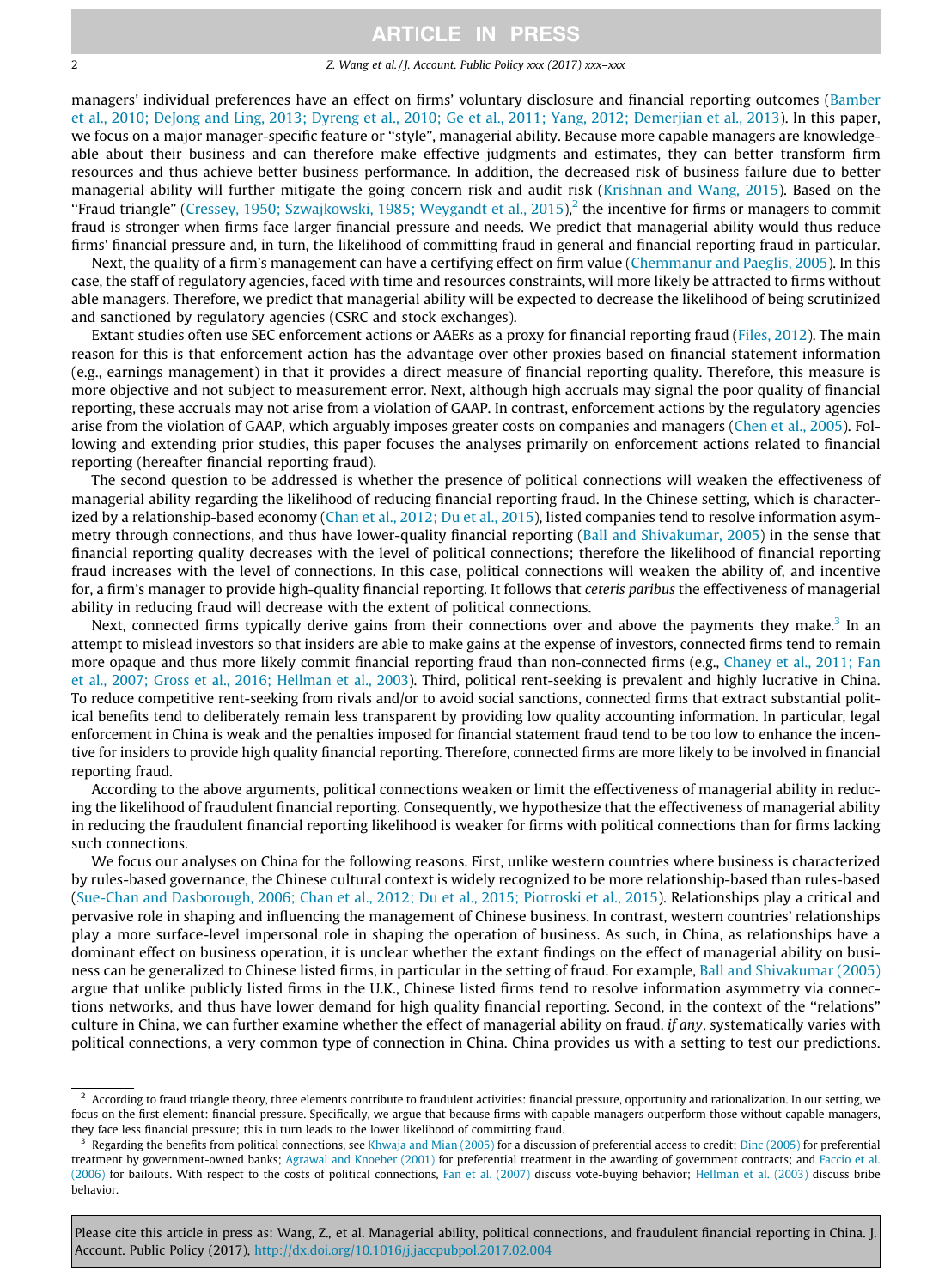#### Z. Wang et al. / J. Account. Public Policy xxx (2017) xxx–xxx 3

Third, as mentioned above, China's legal enforcement is weak and the penalties imposed for financial statement fraud tend to be too low to enhance the incentive for insiders to provide high quality financial reporting. Listed firms thus tend to resort to illegal measures in their operations ([Yu et al., 2015](#page-21-0)); this provides us with an opportunity to examine the effect of managerial ability on fraud. In addition, data on enforcement actions are made available by regulatory bodies in published media or on their websites on a periodic basis. Because of these features and the availability of fraud data, China provides an ideal institutional environment for examining our questions.

Our primary proxy for managerial ability is estimated following the measure developed by [Demerjian et al. \(2012\)](#page-20-0), which is constructed using two steps. First, [Demerjian et al. \(2012\)](#page-20-0) calculate firm efficiency by using data envelopment analyses (DEA); if firms generate more revenues from a given set of inputs, then they are viewed as an efficient firm. Second, because overall firm efficiency is affected by the firm and its managers, [Demerjian et al. \(2012\)](#page-20-0) further distinguish managerial efficiency from firm-level efficiency. The resulting managerial efficiency, as a proxy for managerial ability, allows us to disentangle the effect of the manager from that of the firm, and to retain an ordinal ranking of quality in our sample.<sup>4</sup>

Our empirical results can be summarized as follows. First, we find that more capable managers are less likely to be involved in financial reporting fraud after controlling for confounding factors for fraud and other control variables, consistent with our prediction. The results indicate that even in a relation-based economy like China, managerial ability can play an important role in reducing the likelihood of fraud. Second, and more interestingly, we find that the effectiveness of managerial ability in reducing the likelihood of fraudulent financial statements is weaker when firms are politically connected than when firms are not. The results indicate that political connections limit the effect of managerial ability on financial reporting fraud. In short, managerial ability plays a relatively major role in reducing the likelihood of fraudulent financial reporting when firms have no political connections.

The predominant objective of a private entrepreneur in China is to maximize profit, whereas the main goals of managers of state-owned enterprises (SOEs) are political and social ([Li et al., 2008\)](#page-21-0). To examine the effect of SOEs and non-SOEs in our analyses, we partition our sample into SOE and non-SOE firms and then re-estimate our regression within each subsample. We find that the results hold only for non-SOE firms, in line with the existing literature ([Li et al., 2008; Wu et al., 2012\)](#page-21-0), suggesting that our main conclusions are primarily driven by non-SOEs. The results suggest that managerial ability plays a more important role in reducing the likelihood of fraud for non-SOE firms than for SOE firms.

In addition, when we use the degree of penalties imposed for fraud as an alternative proxy for financial reporting fraud, we find that firms with capable managers will face less severe punishment when penalized by the regulatory agencies. Furthermore, this effect is weaker when firms are politically connected.

One concern with our analysis is the endogeneity of managerial ability; to address this issue, we use propensity score matching to control for the potential differences in characteristics between firms with better managers and those lacking better managers. The results are broadly comparable to those using the full sample. Therefore, our results are not driven by the selection-bias of managers. Next, similarly, we also use the propensity score matching technique to address the endogeneity issue of the political connections. We find that the results remain qualitatively unchanged. Overall, these tests mitigate our concerns regarding the endogeneity issue.

Our paper contributes to the literature in several dimensions. First, we contribute to the managerial ability literature by linking managerial ability and enforcement actions. The extant studies on the association between managerial ability and financial reporting quality focus on discretionary accruals or management forecasts; in contrast, we focus exclusively on enforcement actions by regulatory bodies and the severity of penalties imposed for committing fraud.

Second, the literature on the effect of managerial ability on financial reporting quality is mainly based on western countries where business is characterized by rule-based governance. In contrast, we focus our analyses in a Chinese setting, where business is characterized by connection-based governance, and examine managerial ability and enforcement actions, which arguably impose greater costs on companies and managers. We find that, even in a relationship-based economy, superior managerial ability can also help to reduce the likelihood of financial reporting fraud. This finding has important implications for a firm's board of directors' choice of managers because hiring a manager not only affects the future operating performance of the firm, but also the likelihood of fraud and the penalty costs, even in a relationshipbased economy.

Third, we also contribute to the literature on both managerial ability and political connections. Our paper is the first, of which we are aware, to empirically examine whether and how the effects of managerial ability on financial reporting fraud and penalties imposed for fraud systematically vary across firms with and without political connections. Our results demonstrate that political connections of a firm weaken or limit the ability of managers to provide high-quality financial reporting. Therefore, managerial ability plays a less critical role in reducing the financial reporting fraud when firms are politically connected than when they are not.

The remainder of this paper is organized as follows. Section [2](#page-3-0) describes the related literature and develops the hypotheses. Section [3](#page-6-0) describes our research design. Section [4](#page-9-0) describes our sample and data sources. Section [5](#page-9-0) reveals the empirical results, and Section [6](#page-19-0) presents the conclusions.

<sup>4</sup> [Demerjian et al. \(2012\)](#page-20-0) document that their measure outperforms existing measures of ability such as historical stock returns and media citations.

Please cite this article in press as: Wang, Z., et al. Managerial ability, political connections, and fraudulent financial reporting in China. J Account. Public Policy (2017), <http://dx.doi.org/10.1016/j.jaccpubpol.2017.02.004>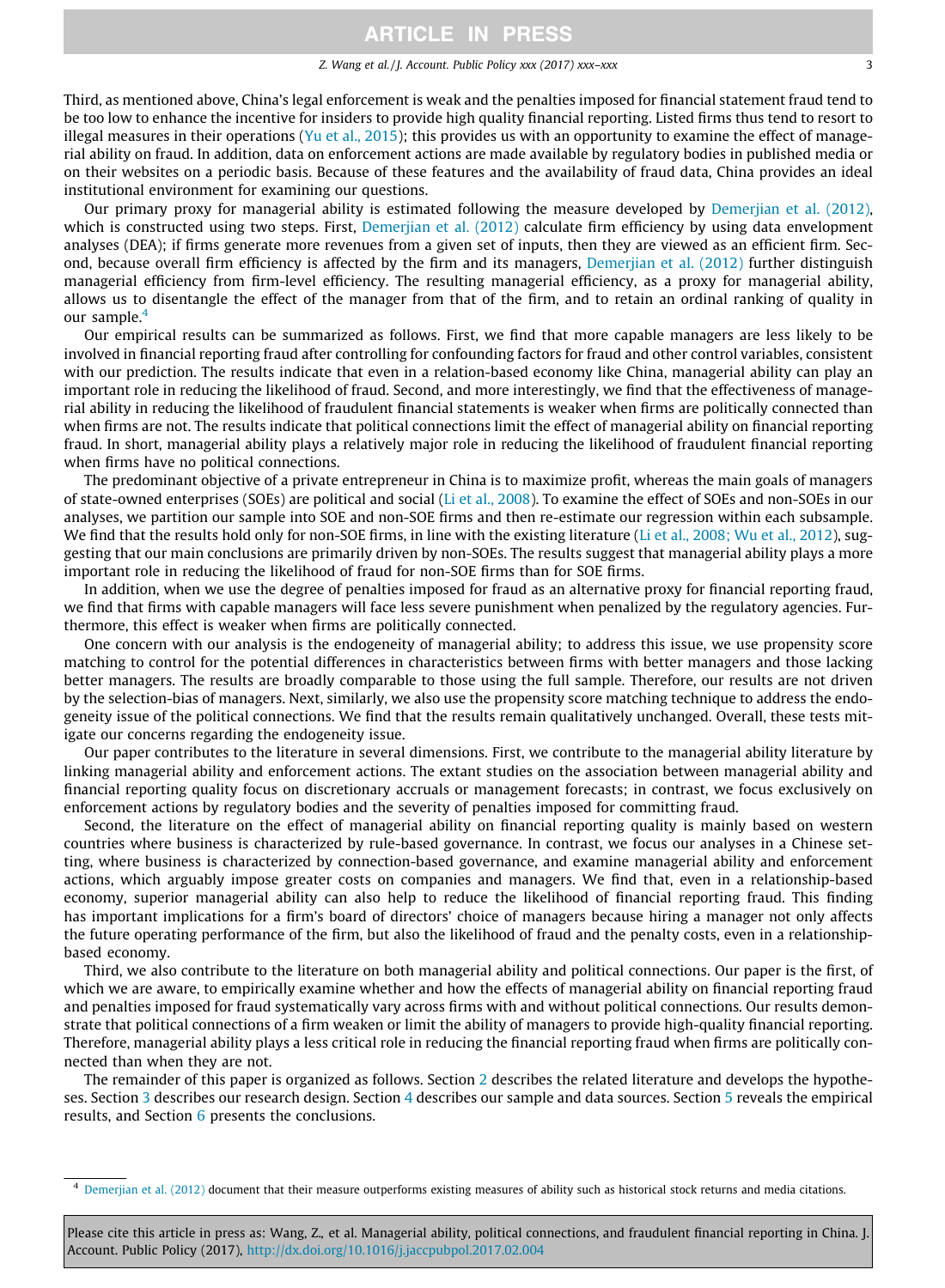### <span id="page-3-0"></span>2. Related literature and hypotheses development

## 2.1. Institutions and related literature

#### 2.1.1. Institutions

Because of the rapid rate of the economic transition in China, a large scope exists for securities and business fraud. Law enforcement institutions and market regulators play a crucial role in protecting investor rights and instilling confidence in the stock market [\(La Porta et al., 2000; DeFond and Hung, 2004\)](#page-21-0).

When China's Securities Law was passed in December 1998 (becoming effective in July 1999), it was the first comprehensive securities legislation in the nation. Its enactment granted the CSRC the authority to implement centralized and unified regulations to ensure the lawful operations of nationwide securities markets [\(Friedman, 2002](#page-20-0)). The CSRC's core responsibilities are to establish policies and regulations, monitor China's centralized securities supervisory system, regulate securities issuing and trading, and investigate and enforce penalties on activities that are in violation of the securities or futures laws and regulations [\(Huang, 2008](#page-20-0)). The CSRC is also empowered to issue Opinions, Guideline Opinions, and non-legally Binding Guidance for publicly traded corporations ([Friedman, 2002\)](#page-20-0). The CSRC's role was further expanded when the Supreme People's Court declined to directly handle securities-related litigations and entrusted such judgments to the CSRC in 2004 [\(Yin,](#page-21-0) [2004](#page-21-0)). The functions of the CSRC are very similar to those of the Securities and Exchange Commission (SEC) in the U.S., the very system that it was modeled after.<sup>5</sup>

The CSRC is delegated to monitor, investigate and impose penalties on firms conducting fraud in securities or financial reporting. Examples of fraud include embezzlement by company officials or securities firms, the expropriation of assets, falsified financial statements, inadequate financial disclosures, and stock market manipulation. The CSRC regularly monitors companies and securities firms for fraud through periodic reviews, random inspections and surveys that look for ''red flags." It may also initiate investigations according to information it receives from various sources, such as current and former employees, newspapers, insiders, legal proceedings, information and complaints from investors, police investigations, and stock exchanges. Similar to the New York Stock Exchange, China's stock exchanges are also allowed to issue their listing rules. In 1990, the Shanghai Stock Exchange Listing (Shenzhen Stock Exchange Listing) became effective. When listed firms are in violation of these listing rules and commit fraud, they will be sanctioned by the stock exchanges.

The enforcement actions by the CSRC or/stock exchanges can be classified into nine types: illegal share buybacks, inflated earnings, the fabrication of assets, the unauthorized change of fund usages, a delay in disclosure, false statements, violations of fund provisions, a major failure to disclose information, and embezzlement by a major shareholder. Five of these types of fraud are related to financial reporting and will serve as our focus; they are inflated earnings, the fabrication of assets, a delay in disclosure, false statements and a major failure to disclose information.

Although the regulatory agencies have the authority to enforce penalties on activities that are in violation of the securities regulations, their penalties tend to be too lenient to encourage compliance with accounting standards and related regulations (Daily Economic News, 2014; Securities Time News Website, 2014). According to their severity, the penalties on financial statement fraud from CRSC can be classified into the following seven types: public criticism, warnings, reprimands, fines, confiscations of illegal gains, revocation of business permit, and prohibiting access to security markets. However, in our sample, the major types of penalties imposed for financial statement fraud are public criticism and warnings, which are the first two among the least severe types of penalties. In addition, recent financial press and anecdotes also indicate that in China, current law enforcement is poor and the penalties structure is ineffective at preventing listed firms from fraudulent activities. For example, Securities Time News (2014) indicates that Nanjing Textile Imp/Exp Corp., Ltd. inflated their earnings of RMB 344 million for five consecutive years; however, the CRSC only imposed a penalty of ''warnings and fines" on this financial statement fraud (Securities Time News Website, 2014).<sup>6</sup>

## 2.1.2. Related literature

The motivation for this paper is derived from two streams of literature. The first stream concerns the effect of managerial ability on financial reporting quality; the second examines the effect of political connections on financial reporting quality or fraud.

2.1.2.1. Managerial characteristics. The first stream concerns the effect of managerial ability on financial reporting quality. Early studies on earnings quality examine firm-specific characteristics [\(Dechow and Dechiv, 2002; Doyle et al., 2007;](#page-20-0) [Ashbaugh-Skaife et al., 2008; Klein, 2002](#page-20-0)). Recent accounting literature focuses on individual, manager-specific effects. For example, [Bamber et al. \(2010\)](#page-20-0) show that individual managers appear to have their own styles that are related to their propensity to issue guidance and the characteristics of the resulting guidance (e.g., the precision of the guidance). In the same vein, [Ge et al. \(2011\)](#page-20-0) explore manager fixed effects on certain financial reporting and find, similar to [Bamber et al.](#page-20-0) [\(2010\)](#page-20-0), that individual managers matter because firms' accounting policies systematically vary with manager fixed effects.

<sup>5</sup> The CSRC's responsibilities include: formulating policies, laws and regulations concerning markets in securities and futures contracts; overseeing the issuing, trading, custody and settlement of equity shares, bonds and investment funds; supervising the listing, trading and settlement of futures contracts, futures exchanges, securities and futures firms.

<sup>6</sup> Source: <http://kuaixun.stcn.com/2014/0725/11593875.shtml> and <http://www.mrjjxw.com/shtml/mrjjxw/20140523/50007.shtml>.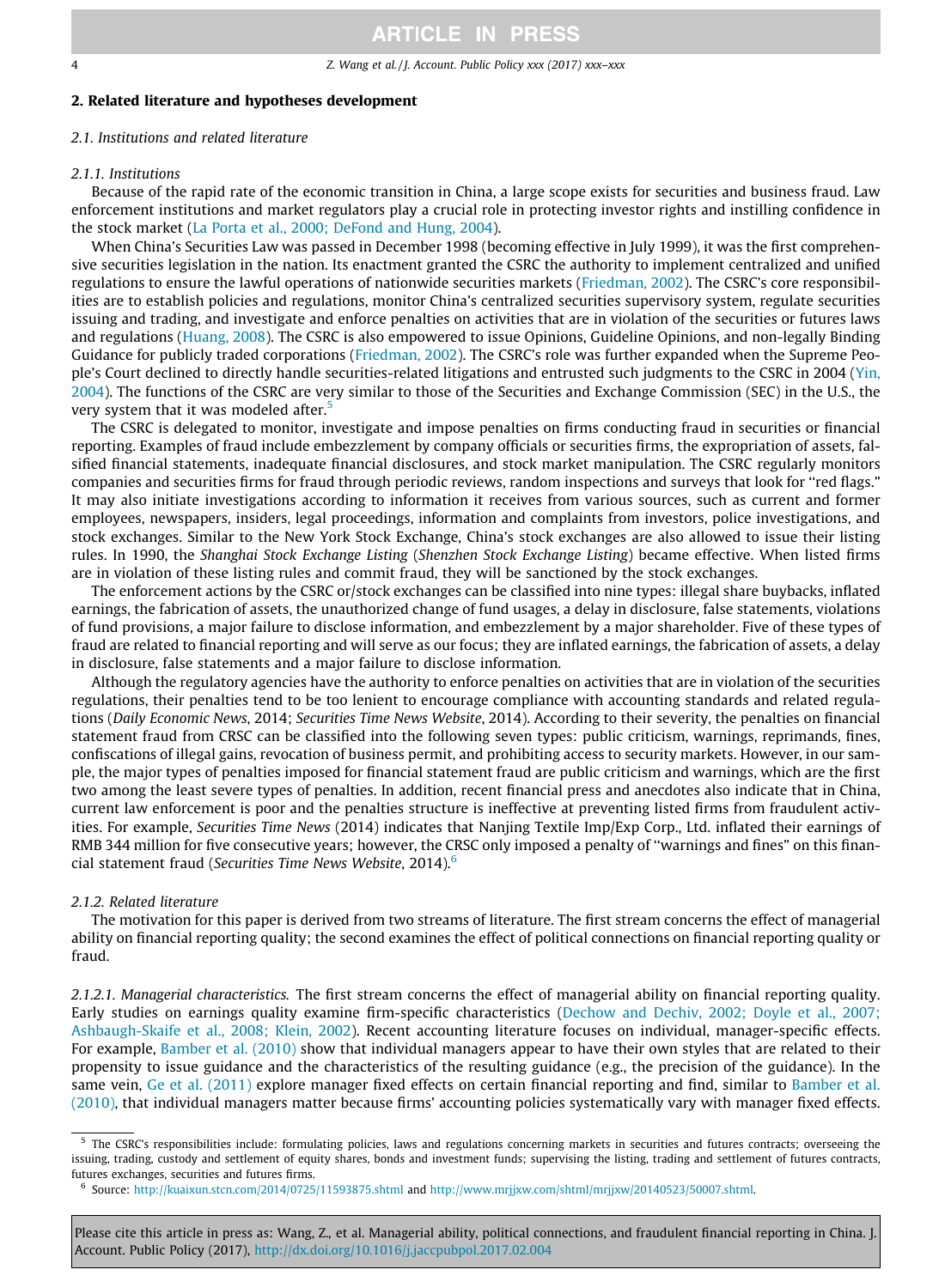#### Z. Wang et al. / J. Account. Public Policy xxx (2017) xxx–xxx 5

Although the fixed-effects approach allows researchers to find a manager-specific effect, it is subject to some limitations. For example, fixed effects tend to be constrained to larger firms because top managers within smaller firms often switch to private firms [\(Ge et al., 2011](#page-20-0)). To overcome these problems, recent studies directly examine the effect of managerial characteristics or ''styles" on earnings quality. For example, [Francis et al. \(2008\)](#page-20-0) find a negative relation between Chief Executive Officer (CEO) reputation and earnings quality. In recent years, some accounting researchers use the measure of managerial ability developed by [Demerjian et al. \(2012\)](#page-20-0) to examine the effect of managerial ability on financial reporting quality. For example, [Baik et al. \(2011\)](#page-20-0) find that the likelihood of issuing management earnings forecast and the frequency of forecasts increase with managerial ability. [Demerjian et al. \(2013\)](#page-20-0) find that the earnings quality is higher for firms with more capable managers than for firms with less able managers. [Krishnan and Wang \(2015\)](#page-21-0) show that the likelihood of issuing a going concern opinion and audit fees decrease in managerial ability.

2.1.2.2. Political connections. The second stream of literature concerns the effect of political connections on information quality. One line of literature documents that connected firms tend to derive gains from their political ties over and above the payments they make (e.g., [Chaney et al., 2011; Hellman et al., 2003; Fan et al., 2007](#page-20-0)). To hide or delay reporting of the benefits received, politically connected firms tend to manage earnings with the purpose of misleading investors to gain at their expense [\(Schipper, 1989; Leuz et al., 2003](#page-21-0)). [Leuz and Oberholzer-Gee \(2006\)](#page-21-0) argue that the higher transparency associated with foreign financing makes it harder for connected firms to extract benefits, so they are likely to choose to remain opaque by raising capital domestically. [Chaney et al. \(2011\)](#page-20-0) find that connected firms disclose low quality information in an attempt to mislead investors so that insiders can gain at their expense. However, based on a sample from 28 countries, [Guedhami](#page-20-0) [et al. \(2014\)](#page-20-0) find that with rational expectation, politically connected firms prefer to appoint Big 4 audit firms, and thus have higher information quality.

Another line of literature on political connections examines the effect of political connections on SEC enforcement activ-ities.<sup>7</sup> Some studies examine the consequences of SEC enforcement actions. For example, [Karpoff et al. \(2007, 2008a, 2008b\)](#page-21-0) and [DeFond and Jiambalvo \(1991\)](#page-20-0) document the severe costs of enforcement action for a firm and its managers. Other studies use enforcement actions data to build a sample of fraud firms and to explore the factors associated with this behavior (e.g., [Dechow](#page-20-0) [et al., 1995, 1996, 2011\)](#page-20-0). For example, [Yu and Yu \(2011\)](#page-21-0) indicate that firms' lobbying activities make a significant difference in fraud detection. [Correia \(2014\)](#page-20-0) reveals that firms and executives with long-term political contributions and lobbying are less likely to be involved in SEC enforcement actions and face lower penalties if they are prosecuted by the SEC.<sup>8</sup>

### 2.2. Hypothesis development

The neoclassical view of firms assumes that top managers are homogeneous and thus ''different managers are regarded as perfect substitutes for one another" [\(Bertrand and Schoar, 2003](#page-20-0)). However, recent studies find that individual managers exert idiosyncratic influences on corporate decisions. In particular, several studies in the accounting literature reveal that managers' individual preferences have an effect on firms' voluntary disclosure and financial reporting outcomes ([Bamber](#page-20-0) [et al., 2010; DeJong and Ling, 2013; Dyreng et al., 2010; Ge et al., 2011\)](#page-20-0).

Our first research question investigates the association between managerial ability and the likelihood of fraudulent financial reporting. The ability of managers to enhance the economic performance of a firm's overall resources rests on an integration of various skills such as technical skill, human skill and conceptual skill [\(Barney, 1991; Katz, 1955\)](#page-20-0). This managerial ability not only affects firms' performance but also affects the likelihood of enforcement actions being taken by the CSRC. First, more capable managers tend to be knowledgeable about the firm's prospects, industry trends and macroeconomic conditions; thus, they can select better projects and implement them more ably. Therefore, firms hiring more capable managers tend to outperform those that do not have such capable managers ([Penrose, 1959; Katz, 1955; Barney, 1991; Castanias and](#page-21-0) [Helfat, 1991; Carmeli and Tishler, 2004; Chemmanur and Paeglis, 2005\)](#page-21-0).

According to the ''fraud triangle" ([Cressey, 1950](#page-20-0)), financial pressure and needs can stimulate managerial fraudulent activities. This holds true particularly in transition economies like China because a weak legal environment provides firms with an opportunity to engage in fraudulent behaviors. For example, in China, publicly listed firms are required to achieve a 10% ROE

Because the Chinese government tightly controls the stock market and business activities, political connections play a significant and critical role in the Chinese economy ([Chen et al., 2011a, 2011b\)](#page-20-0). For example, the existing literature reveals that political connections influence listed firms' financing and performance ([Fan et al., 2007; Tu et al., 2013](#page-20-0)), tax burden [\(Kusnadi and Yang, 2014](#page-21-0)) and cross-listing decisions [\(Hung et al., 2012](#page-21-0)). In addition, audit firms' connections with regulators may reduce the initial-public-offering rejection rate for their clients, and thereby adversely affect capital allocation efficiency [\(Yang, 2013\)](#page-21-0). The results of studies on firm performance are mixed; although many studies find that political connections have a positive effect on firm performance ([Fisman, 2001; Goldman et al., 2009; Li et al., 2008\)](#page-20-0), others document that political connections have negative effects [\(Faccio, 2006; Boubakri](#page-20-0) [et al., 2008\)](#page-20-0). In the Chinese context, the extant studies find that politically connected firms underperform non-connected firms ([Fan et al., 2007; Tu et al., 2013](#page-20-0)).

<sup>&</sup>lt;sup>8</sup> There are two strand lines of literature on political connections. The first focuses mainly on whether firms engage government officers as their CEOs or to serve on their board of directors, which is the focus of most research on political connections. The second examines whether firms **directly** lobbying the SEC are less likely to be involved in SEC enforcement actions and face lower penalties. When the latter reveals that firms with direct lobbying are likely to be involved in SEC enforcement actions, so far there is no evidence as to whether firms with connected CEOs or directors can also reduce the likelihood of being sanctioned by the SEC. One plausible reason for this is that such connected firms do not necessarily have direct relations with the SEC commander or members. In China, the existing literature on political connections focuses exclusively on whether firms engage government officers as their CEOs or to serve on their board of directors, rather than on whether firms use contributions and lobbying to obtain favors from regulators (i.e. the CSRC and stock exchanges). Therefore, it is an empirical question whether connected firms (i.e. firms with connected CEOs or directors) are less likely to be sanctioned by regulatory bodies in China.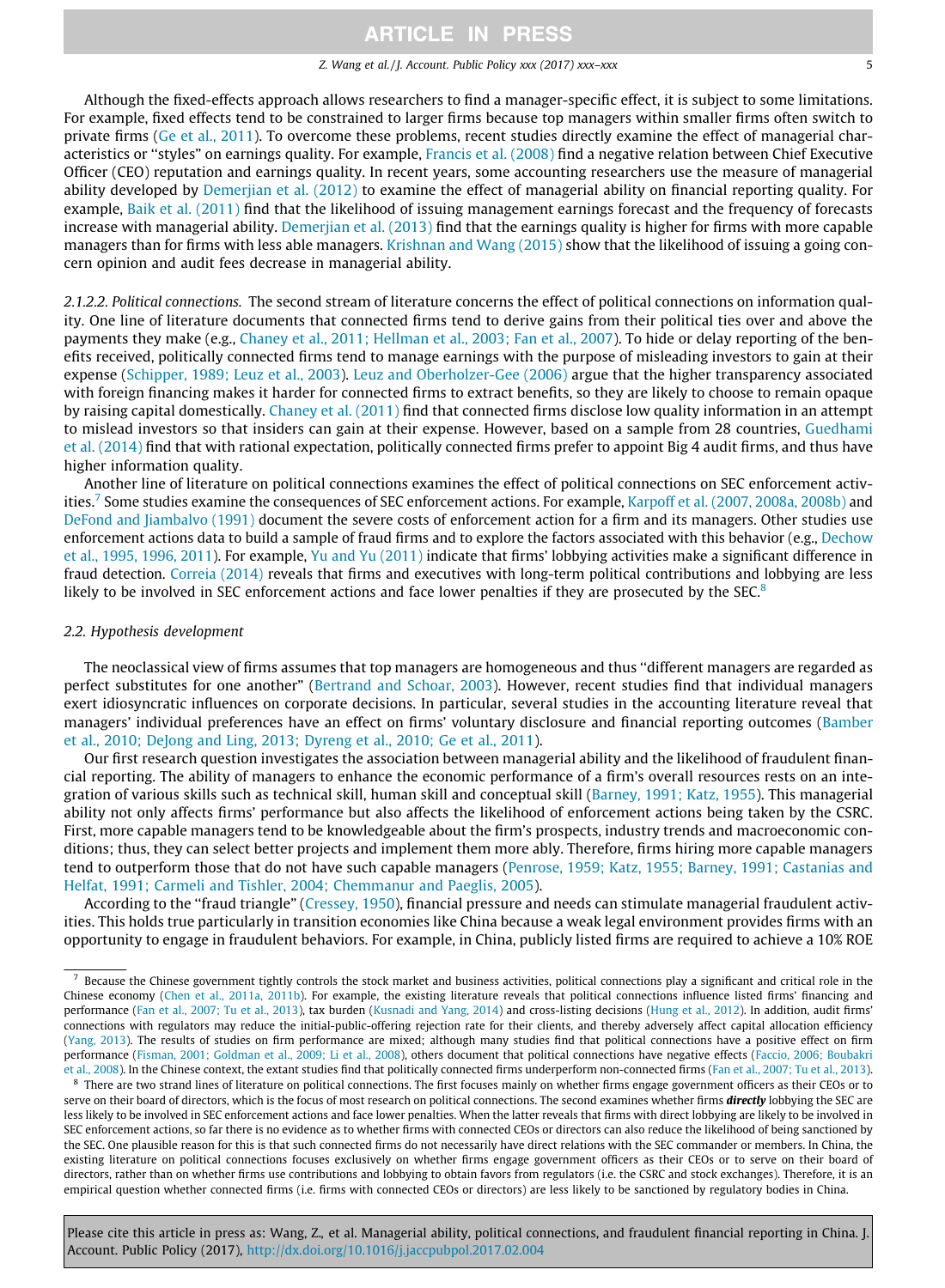#### 6 Z. Wang et al. / J. Account. Public Policy xxx (2017) xxx–xxx

threshold in each of the previous three years when they apply for permission to issue additional shares. This rule leads to a concentration of ROEs in the area just above 10%. To mitigate investors' concern, the regulatory agencies have increasingly scrutinized firms using non-operating income to reach the ROE threshold [\(Chen and Yuan, 2004\)](#page-20-0). In another China setting, if one firm reports losses in two consecutive years, or its net assets per share are negative in the most recent year, its stock will be put under "special treatment (ST)" status.<sup>9</sup> In fear of being put under ST status, firms with poor performance are more likely to commit fraud, such as inflated earnings, fabrication of assets and a major failure to disclose information. This will in turn increase the likelihood of enforcement actions by the CSRC or stock exchanges. This argument, coupled with the positive effect of managerial ability on its firm performance, leads to our prediction that firms with capable managers are less likely to produce fraudulent financial reporting than those without capable managers.

Second, high-level managerial ability can also reduce the risk of firm failure and, in turn auditor's risk. Since managerial ability tends to be related to better current and future performance, it can alleviate the risks of poor performance and firm failure. In addition, an able manager is associated with future higher earnings quality [\(Demerjian et al., 2013](#page-20-0)). As such, [Krishnan and Wang \(2015\)](#page-21-0) find that the likelihood of issuing a going concern opinion and audit fees decrease with managerial ability. In a fraud context, this further implies that managerial ability can reduce the likelihood of financial reporting fraud.

Third, prior studies (e.g., [Chemmanur and Paeglis, 2005\)](#page-20-0) indicate that the quality of a firm's management can have a certifying effect on firm value. As a result, more capable managers can convey the value of their firm more credibly to outsiders. As mentioned earlier, in addition to regular investigations, regulatory agencies might monitor firms for fraud through random inspections, surveys that look for ''red flags", news reports and various other sources. Therefore, staffs of regulatory agencies, faced with time and monetary constraints, often rely on these sources to determine which law violations merit additional scrutiny [\(Files, 2012\)](#page-20-0). Given the certifying effect of managerial ability, regulatory agencies will put relatively more diagnostic investigative focus on the financial reporting of firms with less capable managers, relative to that of firms with more able managers; this will lead to the decreased likelihood of being scrutinized and sanctioned by the regulatory agencies.

In light of these arguments, we formulate our first hypothesis as follows:

H1. Firms with capable managers are less likely to produce fraudulent financial reporting than those without capable managers.

In a relationship-based economy like China, if an able manager can reduce the likelihood of fraudulent financial reporting, one may naturally ask the following question: Does the effect of managerial ability on the likelihood of fraud differ between connected and non-connected firms?

Financial reporting quality differs substantially due to different market demand because different countries' financial reporting plays different economic roles.<sup>10</sup> In a Chinese setting, publicly listed firms tend to resolve information asymmetry through connections, and thus have lower reporting quality ([Ball and Shivakumar, 2005](#page-19-0)). This suggests that, ceteris paribus, the incentive of firms to supply high-quality financial reporting decreases with the extent of political connections and, in turn, the likelihood of committing financial reporting fraud increases with the extent of political connections. As such, it stands to reason that an able manager plays a less important role in managing business in general and reducing the likelihood of fraud in particular for connected firms than for non-connected firms.

Second, political rent seeking is prevalent and highly lucrative in East Asia (e.g., China).<sup>11</sup> Connected firms in China typically derive gains from their connections over and above the payments they make. Due to weaker investor protection and lax regulation enforcement, firms tend to employ illegal measures, indicating a higher likelihood of fraud [\(Yu et al., 2015](#page-21-0)); furthermore, insiders' expropriation of minority shareholders is more severe for connected firms in China than for those in other countries ([Qian et al., 2011\)](#page-21-0). Accordingly, connected firms have a stronger incentive to intentionally remain opaque to prevent rival completion and/or social sanctions [\(Fan and Wong, 2005](#page-20-0)) and mislead investors at their expense ([Qian et al., 2011\)](#page-21-0); this can reduce the incentive for managers to avoid fraud. As mentioned above, when the penalties by regulatory agencies for fraudulent firms are set relatively low as in China, the punishment enforced by regulatory agencies will not be enough to increase the incentives for firms to avoid financial reporting fraud.<sup>12</sup> This, coupled with weaker property rights protection and lax enforcement, will further exacerbate this situation.

<sup>&</sup>lt;sup>9</sup> There are various financial and trading restrictions on special treatment stock. For example, its daily stock price movement is restricted to be no more than 5%; unlike other non-ST firms, its semi-annual report must be audited by auditors; it cannot raise additional capital from stock market. Finally, if the ST firm reports one more loss, it is suspended from trading on the stock exchange, and after a fourth annual loss, the stock will be delisted [\(Jiang and Wang, 2008](#page-21-0)). [Ball and Shivakumar \(2005\)](#page-19-0) indicate that, relative to the UK listed firms, firms in some countries are more likely to resolve information asymmetry between firms and the public through an ''insider access" model rather than ''arm's length" public disclosure. For example, listed firms in Germany tend to resolve information asymmetry via the "stakeholder" system, while those in South Korea and Japan tend to resolve information asymmetry via chaebol and the keiretsu system, respectively.

<sup>&</sup>lt;sup>11</sup> Political connections can benefit firms in China; for example, [Wu et al. \(2012\)](#page-21-0) find that connected managers of private firms help their firms to attain tax benefits. [Tu et al. \(2013\)](#page-21-0) indicate that politically connected acquirers tend to receive preferential treatment and obtain higher quality firms during full privatization, while paying a lower premium.

 $12$  For example, as discussed in Section [2.1.1,](#page-3-0) although the penalties imposed on firms for financial reporting fraud can be classified into seven types, most of the penalties in our sample are ''public criticism" and ''warnings"; low penalty costs for fraudulent financial reporting do not effectively enhance the incentive for managers to improve their financial reporting quality.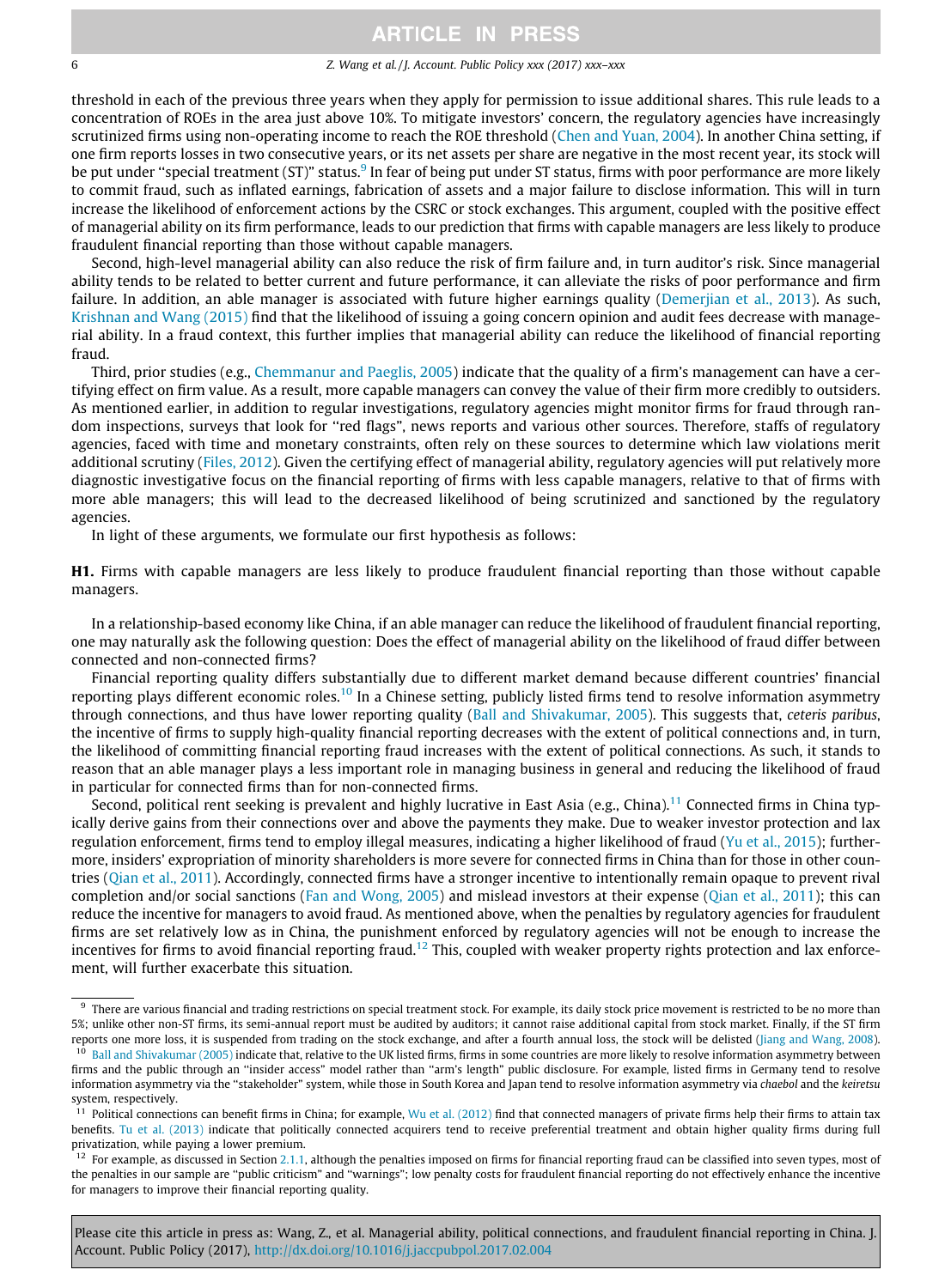#### Z. Wang et al. / J. Account. Public Policy xxx (2017) xxx–xxx 7

<span id="page-6-0"></span>According to the above arguments, we propose the second hypothesis as follows:

H2. Political connections will weaken the effect of managerial ability on the likelihood of financial reporting fraud.

However, as mentioned earlier, political connections can bring benefits from the government such as government bailouts in face of financial distress ([Faccio et al., 2006\)](#page-20-0), favorable tax treatment [\(Faccio, 2006](#page-20-0)), access to key resources ([Dinc,](#page-20-0) [2005; Leuz and Oberholzer-Gee, 2006; Khwaja and Mian, 2005](#page-20-0)) and a higher initial public offering (IPO) price [\(Francis](#page-20-0) [et al., 2009](#page-20-0)). These benefits associated with political connections will reduce a firm's financial pressure and needs, in turn mitigating the likelihood of committing fraud in general and financial reporting in particular. Therefore, according to fraud triangle theory [\(Cressey, 1950](#page-20-0)), firms with able managers have less incentive to commit fraud than those lacking able managers. If this is the case, it would bias our results against the hypothesis that political connections limit the effect of managerial ability on reducing the likelihood of fraud.

## 3. Research design

## 3.1. Variable measurement

#### 3.1.1. Managerial ability

We follow the approach of [Demerjian et al. \(2012\)](#page-20-0), who estimate managers' efficiency in generating firm's revenues, to construct our primary proxy for managerial ability, MAABILITY. [Demerjian et al. \(2012\)](#page-20-0) use a two-stage process to estimate managerial ability, and find that MAABILITY is strongly associated with manager fixed effects, and that stock price reactions to manager turnovers are negative (positive) when they assess the outgoing managers as having a high (low) ability in their validity checks of this measure. Following [Demerjian et al. \(2012\)](#page-20-0), in the first stage, we use data envelope analyses (DEA) to measure the relative efficiency of peer decision-making units in a multiple input-output setting. More specifically, we use a nonlinear optimization procedure to evaluate firm efficiency within industries by comparing sales generated by each firm, conditional on the following seven inputs: (1) the cost of goods sold (COGS), (2) selling and administrative expenses (SG&A), (3) net fixed assets (PPE), (4) net operating leases (Opslease), (5) net research and development expenses (R&D), (6) purchased goodwill (Goodwill) and (7) other intangible assets (OtherIntan).

This firm efficiency measure (FIRM EFFICIENCY), however, is affected by both firm-specific factors and management characteristics. In the second stage, we thus use Tobit regression to regress the firm-level efficiency measure on a set of key firmspecific characteristics expected to aid or hinder management's efforts to isolate manager-specific effects. These firmspecific characteristics include: market share, size, cash availability, firm age, business segment concentration, foreign operations, and firm fixed effects by industry. The residual from this regression is the managerial ability score (hereafter, the MAABILITY), which captures the effect of firm efficiency attributed to managerial ability.

[Demerjian et al. \(2012\)](#page-20-0) perform a number of validity tests to ensure that their measure reflects managerial ability. For example, they reveal that the measure is significantly related to manager fixed effects; second, they find that this measure is negatively associated with stock price reactions when able CEOs announce that they are leaving firms. Third, they document that this measure is positively related to the subsequent performance at CEOs' new appointment. Fourth, they find that this measure outperforms several alternative managerial ability measures, such as CEO tenure, CEO pay, historical return on assets, historical returns, and media citations. They also indicate that although their managerial ability measure (i.e. MAABIL-ITY) is correlated with a number of measures of ability, it dominates these alternative measures in a number of ways. Taken together, these validity tests show that their managerial ability measure captures an economically significant managerspecific component of ability, and contains less noise than existing proxies of managerial ability; therefore, this measure is widely used in accounting and financial literature (e.g., [Krishnan and Wang, 2015; Chen et al., 2015; Demerjian et al.,](#page-21-0) [2013; Baik et al., 2011](#page-21-0)).

However, to ensure that this measure of managerial ability can be used in a China setting, we first examine whether the variable MAABILITY estimated using Chinese data has similar distribution to that estimated using American data. Our analyses (shown in more detail in the ''descriptive statistics" section) reveal that the managerial ability variable estimated using Chinese data has similar distribution as that estimated using the American data. Next, we perform several validity analyses and find that our primary inferences are the same as those in the main tests.<sup>13</sup>

<sup>&</sup>lt;sup>13</sup> Following [Demerjian et al. \(2012\),](#page-20-0) we alternatively use several other proxies for managerial ability, including historical industry-adjusted stock returns (HISTOCK\_INDADJ), historical industry-adjusted ROA (HISTOROA\_INDADJ), CEO cash compensation (CEOCASHCOMP), CEO tenure (CEOTENURE), overall firm efficiency measure (FIRM EFFICIENCY), and firm size (SIZE). The untabulated results indicate that our managerial ability measure (MAABLITY) is also significantly correlated with all alternative measures of managerial ability. Additionally, to ensure that their measure also reflects managerial ability in a China setting, we follow [Demerjian et al. \(2012\)](#page-20-0) and conduct a validity check by examining the association between the score and announcement returns to CEO turnovers. We find that the announcement returns to CEO turnovers are negatively associated with the CEO's ability score. Economically, a one-standard-deviation shift in manager ability is associated with a return of  $-0.32\%$  for both the (-1, 1) and (-5, 1) windows, respectively, indicating that these effects appear to be economically significant. To compare our ability measure with these alternative measures, we explore whether a similar relation exists for the alternative measures of ability. The untabulated results, in line with [Demerjian et al. \(2012\)](#page-20-0), show that we fail to document a negative association between turnover announcement returns and any of the alternative measures. Therefore, evidence in [Demerjian et al. \(2012\)](#page-20-0) and our analyses indicate that this ability measure captures an economically significant manager-specific component of ability and dominates these alternative measures.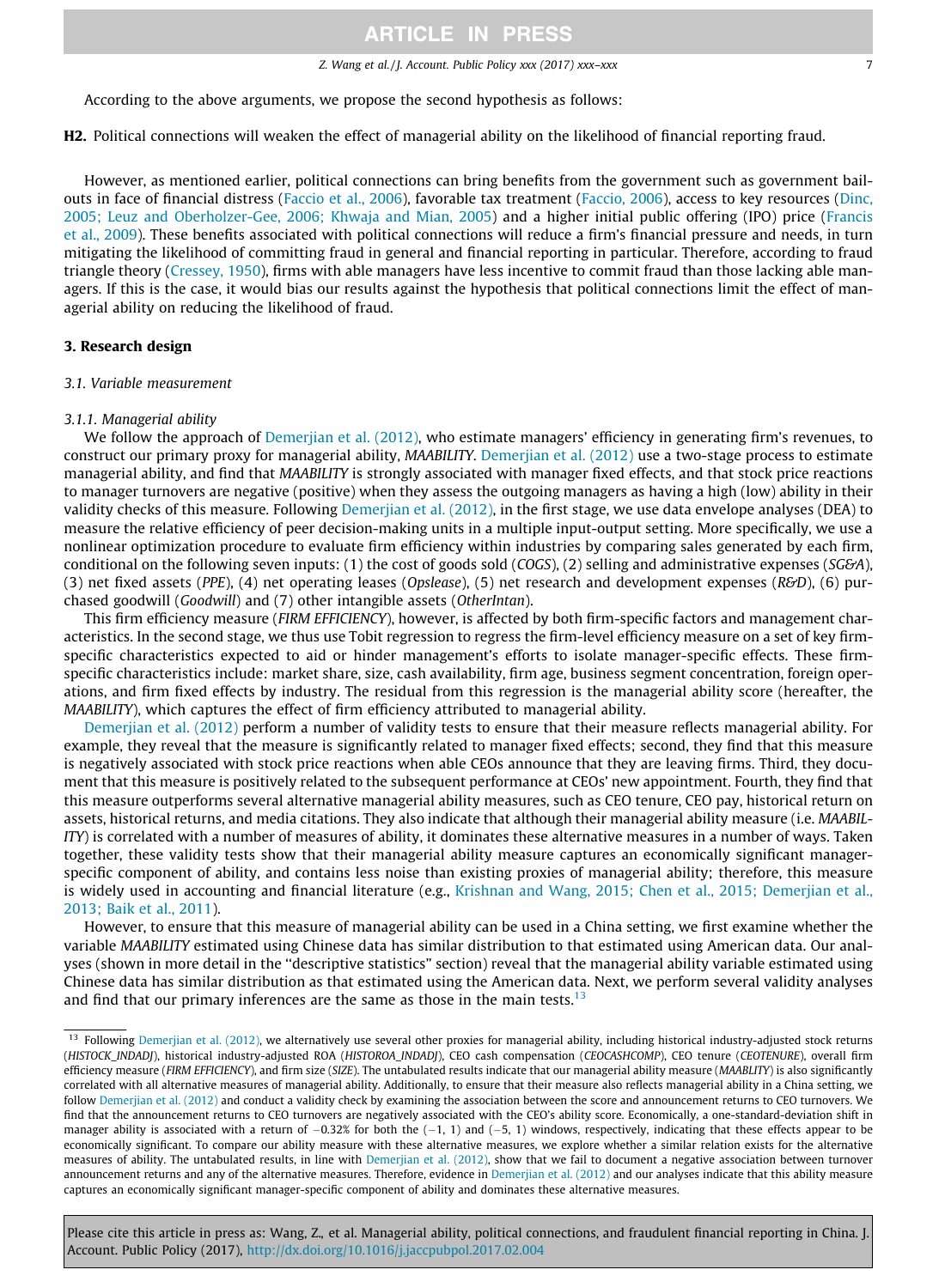<span id="page-7-0"></span>

### 8 2. Wang et al. / J. Account. Public Policy xxx (2017) xxx–xxx

## 3.1.2. Political connections

In China, the top two executives of a company are the chairman of the board and the general manager. As a result, the literature on political connections in China consistently focuses on the connected ties of the CEO or chairman of the board [\(Fan](#page-20-0) [et al., 2007, 2014; Wu et al., 2012; Hung et al., 2012; Yu et al., 2015](#page-20-0)).<sup>14</sup> Following these papers, we define a Chinese company as having political connections if its CEO or chairman of the board is a current or former officer of the government, the military, a member of the people's congress or Chinese People's Political Consultative Conference, hereafter CPPCC). POLITICAL is an indicator variable that equals one if the insider (i.e. the CEO or chairman of the board) has political connections, and zero otherwise.

### 3.1.3. Financial reporting fraud

In this paper, we focus on the enforcement actions by the China Securities Regulatory Commission (CSRC) and/or two national stock exchanges (Shanghai and Shenzhen Stock Exchanges), rather than other proxies for earnings quality (such as accruals). Enforcement actions data are made available by the CSRC and two stock exchanges, which publicly release lists of fraudulent firms in published media or on their website on a periodic basis.

We obtain enforcement actions data from the China Securities Markets and Accounting Research (CSMAR). The CSMAR database provides various types of enforcement actions by the regulatory agencies, including illegal share buybacks, inflated earnings, fabrication of assets, unauthorized change of fund usages, delay in disclosure, false statements, violations of fund provisions, a major failure to disclose information, and embezzlement by a major shareholder. Among these, the following five types are related to financial reporting (referred to as financial reporting fraud): inflated earnings, fabrication of assets, delay in disclosure, false statements and a major failure to disclose information.

In this paper, we select financial reporting fraud to study. To examine our predictions, we construct an indicator variable, FRAUD, that equals one if a firm-year observation commits financial reporting fraud in the current year, and zero otherwise. In the sensitivity analyses section, we also include all enforcement actions in our analyses and find that the results are the same as those in our main tests.

## 3.2. Empirical models

To test H1, we estimate a probit regression of fraudulent financial reporting on managerial ability and a set of control variables documented to be related to the likelihood of fraud in prior literature [\(Beasley, 1996; Carcello and Nagy, 2004;](#page-20-0) [Chen et al., 2006; Sheng et al., 2014; Cressey, 1950\)](#page-20-0):

$$
Prob(FRAUD_{t+1} = 1) = F(\beta_0 + \beta_1 MAABILITY_t + \beta_2 BIG10_t + \beta_3 DA_t + \beta_4 PRICESTD_t + \beta_5 INSIDER_t + \beta_6 SIZE_t + \beta_7 LEV_t + \beta_8 ROE_t + \beta_9 MB_t + \beta_{10} LARSHARE_t + \beta_{11} INSTITU_t + \beta_{12} CEOSHARE_t + \beta_{13} DUAL_t + \beta_{14} BOARDSIZE_t + \beta_{15} AGE_t + \beta_{16} TOPMANCOMP_t + \beta_{17} EMP\_SALARY_t + \delta \cdot INDUSTRY + \phi \cdot YEAR + e_t),
$$
\n(1)

where FRAUD is an measure of financial reporting fraud (i.e. enforcement actions for financial reporting misrepresentation). We predict that the coefficient of MAABILITY,  $\beta_1$ , is negative, which indicates that able managers are less likely to commit financial reporting fraud.

The other explanatory variables in Eq. (1) are control variables. The first set of control variables is included to control for the opportunity to engage in fraud: audit quality (BIG10), internal oversight (BOARDSIZE) and external oversight (LARSHARE and INSTITU). We control for auditor type used by the company ([Dechow et al., 1996; Gul et al., 2003\)](#page-20-0) because companies audited by high-quality audit firms are less likely to commit financial reporting fraud ([Carcello and Nagy, 2004](#page-20-0)). As such, following prior studies focusing on Chinese setting [\(Gul et al., 2003](#page-20-0)), we use the  $BIG10$  audit firms as a proxy for higherquality auditors. BIG10 is an indicator variable that equals one if the audit firm is among the top ten audit firms, and zero otherwise.15 We include the percentage of shares held by the largest shareholder (LARSHARE) in our regression because largest shareholder can effectively monitor a firm and thus reduce the likelihood of fraud. Finally, we also include the percentage of shares held by institutional investors (INSTITU) in our regression; however, we do not predict its sign because extant literature

<sup>&</sup>lt;sup>14</sup> In the process of earlier privatization, the Chinese government possesses the right to appoint the CEO of a listed firm. The boards of China's listed firms have almost no, or very few, directors who represent public stock investors ([Fan et al., 2007\)](#page-20-0). As a result, much literature uses the CEO's political ties as a proxy for political connections, rather than the largest shareholders (i.e. [Fan et al., 2007, 2014](#page-20-0)). In China, the top two executives of a company are the chairman of the board and the general manager (CEO) ([Wu et al., 2012; Hung et al., 2012\)](#page-21-0). The general manager is elected by, and responsible to, the board ([Fan et al., 2007](#page-20-0)). In contrast to the US, in China the chairman is the legal representative of the firm. The chairman is endowed with the highest authority in the firm, is responsible for overall operations and is the highest paid employee of their firm. For these reasons, some studies regard the chairman as the top manager of a firm [\(Firth](#page-20-0) [et al., 2006; Liao et al., 2009](#page-20-0)). Recently, literature on political connections in China almost focuses solely on the connecting ties of the CEO or chairman of the board. Accordingly, political connections are consistently defined as the connected ties of chairman or/and CEO in China.

<sup>&</sup>lt;sup>15</sup> While Big N audit firms are well-documented to be higher-quality auditors in the U.S., the use of such a construct in China is problematic. Although the B and H share markets are dominated by Big N auditors, local auditors in China still dominate the A share market ([Gul et al., 2003](#page-20-0)). As such, the literature on auditing in China consistently follows [Gul et al. \(2003\)](#page-20-0) and uses Big 10 or Big 8 as a proxy for higher-quality auditors (e.g., [Gul et al., 2003; Wang et al., 2008;](#page-20-0) [Yang, 2013](#page-20-0)).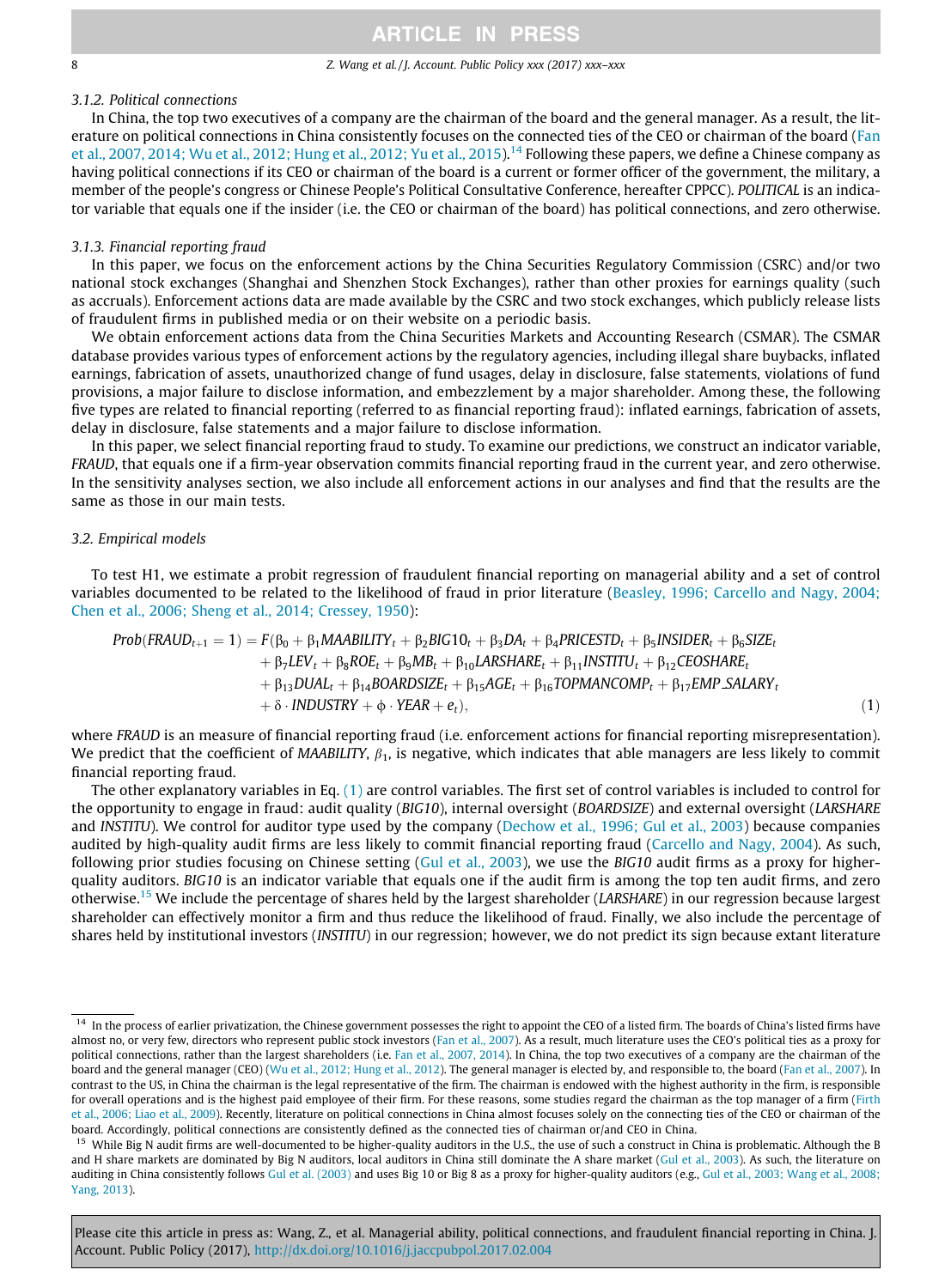#### Z. Wang et al. / J. Account. Public Policy xxx (2017) xxx–xxx 9

<span id="page-8-0"></span>in China setting provides mixed evidence on the influence of institutional ownership on earnings management [\(Koh, 2007; Li](#page-21-0) [et al., 2011; Niu et al., 2013; Xiao, 2015](#page-21-0)).16

We also include the second set of variables in Eq. [\(1\)](#page-7-0) to control for attitude to rationalize dishonest actions. Prior literature (e.g., [Weygandt et al., 2015](#page-21-0)) indicates that employees justify their dishonest actions because they believe they are underpaid while firms make lots of money. We include two proxies for attitude to rationalize fraud: (1) TOPMANCOMP, measured by the natural log of compensation of top executives, and (2) EMP\_SALARY, measured by the natural log of employees' salaries (other than compensation of top executives).

Previous studies find that the likelihood of fraudulent financial reporting is positively associated with board size ([Carcello](#page-20-0) [and Nagy, 2004\)](#page-20-0), so we include BOARDSIZE, measured by the number of directors on the board, in our model. The extant studies ([Dechow et al., 1996; Carcello and Nagy, 2004](#page-20-0)) find a positive relation between financial fraud and the same individual holding the positions of board chair and CEO. We include an indicator variable, DUAL, which equals one if the same person holds a dual position as the board chair and CEO of the company, and zero otherwise. Extant literature ([Beneish, 1999;](#page-20-0) [Carcello and Nagy, 2004](#page-20-0)) indicates that firms committing financial fraud generally have more recently been listed on a national stock exchange ([Beneish, 1999; Carcello and Nagy, 2004](#page-20-0)). Accordingly, we expect a negative relation between financial reporting fraud and natural log of the number of years a firm's stock has been traded on a national securities exchange (AGE).

Because prior studies indicate that fraud is more prevalent among smaller companies [\(Beasley et al., 1999; Carcello and](#page-20-0) [Nagy, 2004](#page-20-0)), we measure company size (SIZE) using the natural log of total assets. Prior research also indicates that companies in poor financial health are more likely to commit financial reporting fraud ([Beasley, 1996; Carcello and Nagy, 2004;](#page-20-0) [Chen et al., 2006\)](#page-20-0). We consider two measures related to financial health: leverage and return on equity. LEV is the total lia-bilities divided by total assets. ROE is the return on equity. [Sheng et al. \(2014\)](#page-21-0) find that both discretionary accruals and insider trading are associated with the likelihood of financial reporting fraud. In Eq. [\(1\)](#page-7-0), we include lagged discretionary accruals  $DA_{t-1}$  in our model; discretionary accruals (DA) are calculated according to [Kothari et al. \(2005\);](#page-21-0) we also include INSIDER, measured by the number of inside trading transactions, in our model.

We include the standard deviation of the stock price, PRICESTD, because greater stock price volatility is likely to be subject to close scrutiny by regulators. Because the likelihood of fraudulent financial reporting is negatively associated with company growth [\(Chen et al., 2006](#page-20-0)), we include MB, measured as the market-to-book ratio, in our model. In addition, we also include the percentage of shares held by the CEO (CEOSHARE) in Eq. [\(1\)](#page-7-0). Finally, YEAR is a set of dummy variables that represent the year, and INDUSTRY is a set of dummy variables that represent industry.<sup>17</sup> The subscripts for each company are suppressed for the sake of simplicity.

To test H2, we add POLITICAL and MAABILITY  $*$  POLITICAL to Eq. [\(1\)](#page-7-0) and estimate the following regression:

$$
Prob(FRAUD_{t+1} = 1) = F(\beta_0 + \beta_1 MABABILITY_t + \beta_2 POLITICAL_t + \beta_3 MAABILITY_t * POLITICAL_t + \beta_4 BIG10_t + \beta_5 DA_t + \beta_6 PRICESTD_t + \beta_7 INSIDER_t + \beta_8 SIZE_t + \beta_9LEV_t + \beta_{10}ROE_t + \beta_{11}MB_t + \beta_{12}LARSHARE_t + \beta_{13} INSTITUI_t + \beta_{14} CEOSHAR_t + \beta_{15} DUAL_t + \beta_{16} BOARDSIZE_t + \beta_{17}AGE_t + \beta_{18} TOPMANCOMP_t + \beta_{19}EMP.SALARY_t + \delta \cdot INDUSTRY + \phi \cdot YEAR + e_t),
$$
\n(2)

where POLITICAL is an indicator for political connections. Prior studies (e.g., [Correia, 2014\)](#page-20-0) find that firms directly lobbying the SEC can reduce the likelihood of enforcement actions by the SEC. However, there is thus far no evidence regarding whether politically connected firms whose top managers and/or board members have relations with government officials can reduce the likelihood of being sanctioned by the SEC.<sup>18</sup> As a result, we do not predict the sign of POLITICAL. MAABILITY is defined as in Eq. [\(1\)](#page-7-0). All other variables are as previously defined. To be consistent with H2 that the effect of managerial ability on the likelihood of financial reporting fraud is weaker for connected firms than for non-connected firms, the coefficient of MAA-BILITY  $*$  POLITICAL in Eq. (2) is expected to be positive.

<sup>&</sup>lt;sup>16</sup> [Xiao \(2015\), Niu et al. \(2013\)](#page-21-0) and [Li et al. \(2011\)](#page-21-0) find in China setting that institutional investors are not associated with aggressive earnings management. The possible reason for the results is that different groups of institutional investors have differential influences on earnings management ([Bushee, 1998, 2001;](#page-20-0) [Koh, 2007\)](#page-20-0). Therefore, institutional investors, on average, are not related to financial reporting quality ([Koh, 2007\)](#page-21-0).

<sup>&</sup>lt;sup>17</sup> Our industry classification is based on the industry codes issued by the CSRC. In the primary analyses, we use a broader definition of industry which classifies the sample into 22 industries. The empirical results are similar when we use more detailed classifications for more than 80 industries.

<sup>&</sup>lt;sup>18</sup> As mentioned earlier, there are two strand lines of literature on political connections. While recent studies [\(Correia, 2014](#page-20-0)) find that firms with long political contributions and direct lobbying are less likely to be involved in SEC enforcement actions, there is no direct evidence on whether firms with connected CEO or directors can also reduce the likelihood of fraud. In particular, the extant studies on political connections in China focus exclusively on whether firms engage government officers as their CEOs or to serve on their boards, rather than on whether firms use contributions and lobbying, to obtain favors from regulators. Therefore, it is an empirical question whether political connections in China are associated with the likelihood of fraud.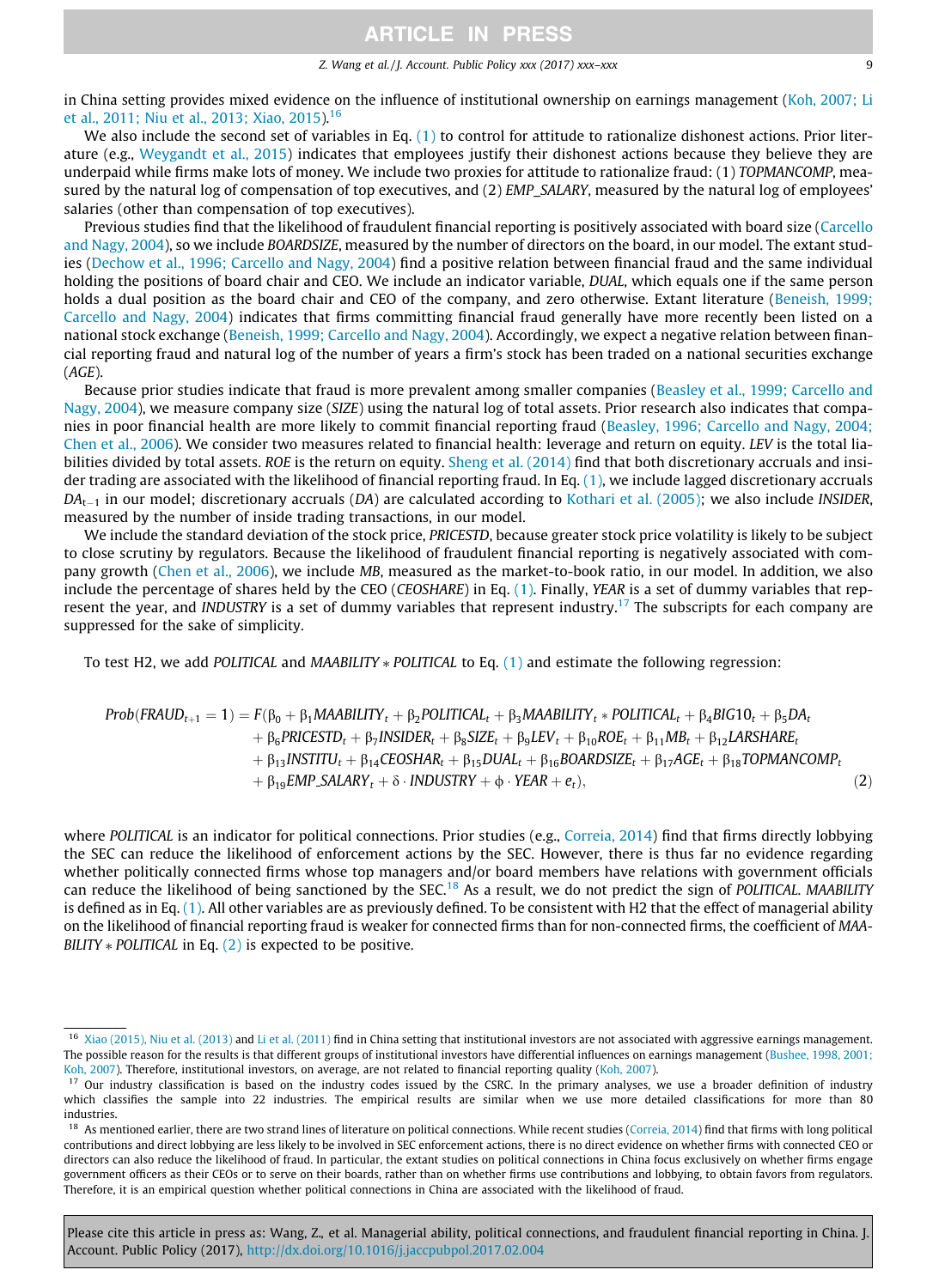#### <span id="page-9-0"></span>10 Z. Wang et al. / J. Account. Public Policy xxx (2017) xxx–xxx

#### 4. Data

### 4.1. Data sources and sample selection

Our initial sample consists of all publicly traded nonfinancial firms that have A-shares traded on the Shanghai and Shenzhen stock exchanges from 2007 to 2012.<sup>19</sup> The sample period starts in 2007 because Chinese Accounting Standards based on the International Financial Reporting Standards (hereafter IFRS-based CAS) became effective that year. We obtain financial data, political connection data and enforcement actions data from the China Stock Market and Accounting Research (CSMAR) database.

[Table 1](#page-10-0), Panel A, shows the selection process for the full sample. We start with 11,502 firm-years that have A-shares traded on the Shanghai and Shenzhen stock exchanges. We delete 1182 financial sector observations because of their different data structures. We further delete 4806 observations because of insufficient data on their financial statements. The final sample consists of 5514 observations.

Panel B of [Table 1](#page-10-0) shows a breakdown of the types of financial reporting fraud classified by the types of violation (the classifications come from the CSMAR). The two main types of violations relate to a major failure to disclose information and a delay in disclosure; they account for approximately 38.8% and 33.8% of financial reporting fraud, respectively.

### 4.2. Descriptive statistics

Panel A of [Table 2](#page-11-0) displays the descriptive statistics for all variables used in our regressions. The mean FRAUD is about 10%, indicating that about 10% of listed firms in China during our period are detected for fraud by the regulatory agencies. It can be seen that the 25th percentile, mean, median, 75th percentile, and standard deviation of MAABILITY are -0.0706,  $-0.0038$ ,  $-0.0088$ , 0.0530 and 0.1099, respectively.<sup>20</sup> As such, the managerial ability variable estimated using Chinese data has similar distribution as that estimated using American data.

The mean POLITICAL is 52%, suggesting that about half of our sample have political ties with government officers and/or members of the people's congress, etc. During our period, about 34% of listed firms have Big 10 auditors.

Panel B of [Table 2](#page-11-0) shows the descriptive statistics for the variables used in our regressions, tabulated by firm-years with financial reporting fraud and without financial reporting fraud. All continuous variables are winsorized at the top and bottom 1% of the distribution. The results document a negative association between managerial ability and financial reporting fraud (p < 0.01), consistent with our first hypothesis that firms with capable managers are less likely to commit fraud. Fraud is more likely for firms with political connections than for firms lacking such connections; however, the difference in mean is insignificant. This result provides preliminary evidence that there is no association between the likelihood of fraud and political connections. We also find that financial reporting fraud is more likely for firms with greater stock price volatility ( $p$  < 0.01), but less likely for firms with more insider trading ( $p$  < 0.01).

Fraud is less likely for larger firms ( $p < 0.01$ ) and more likely for more leveraged firms ( $p < 0.01$ ). Firms are less likely to commit fraud when they are more profitable ( $p < 0.01$ ). Fraud is less likely for firms with a higher percentage of shares held by the largest stockholders (p < 0.01), while fraud is more likely for firms with a higher percentage of shares held by the CEO (p < 0.05). Fraudulent financial reporting is more likely when the same person holds a dual position as the board chair and CEO of the firm  $(p < 0.01)$ . Finally, we find that firms are more likely to commit fraud when their employees are comparably paid less ( $p < 0.01$ ).

[Table 3](#page-12-0) shows the Pearson correlation coefficients for the variables used in our regressions. We observe that FRAUD is negatively correlated with MAABILITY ( $p < 0.01$ ), providing preliminary evidence that managerial ability can reduce the likelihood of a company committing financial fraud. We also find that FRAUD is positively correlated with POLITICAL, but insignificantly, in line with the result in [Table 2](#page-11-0).

### 5. Empirical results

This section shows the results of the multivariate regression of FRAUD on managerial ability, political connections and other control variables well-documented to be related to FRAUD. We report test statistics and significance levels based on standard errors clustered by firm.

<sup>&</sup>lt;sup>19</sup> A-shares can only be owned and traded by Chinese citizens. Some companies that issue A-shares also have B-shares (which are traded on the Shanghai and Shenzhen stock exchanges but can only be owned by qualified foreigners with a security account in China), H-shares (traded in Hong Kong), or N-shares (traded in New York).

 $20$  [Demerjian et al. \(2013\)](#page-20-0) reveals that the 25th percentile, mean, median, 75th percentile, and standard deviation of MAABILITY are  $-0.09$ , 0.00,  $-0.01$ , 0.07 and 0.15, respectively.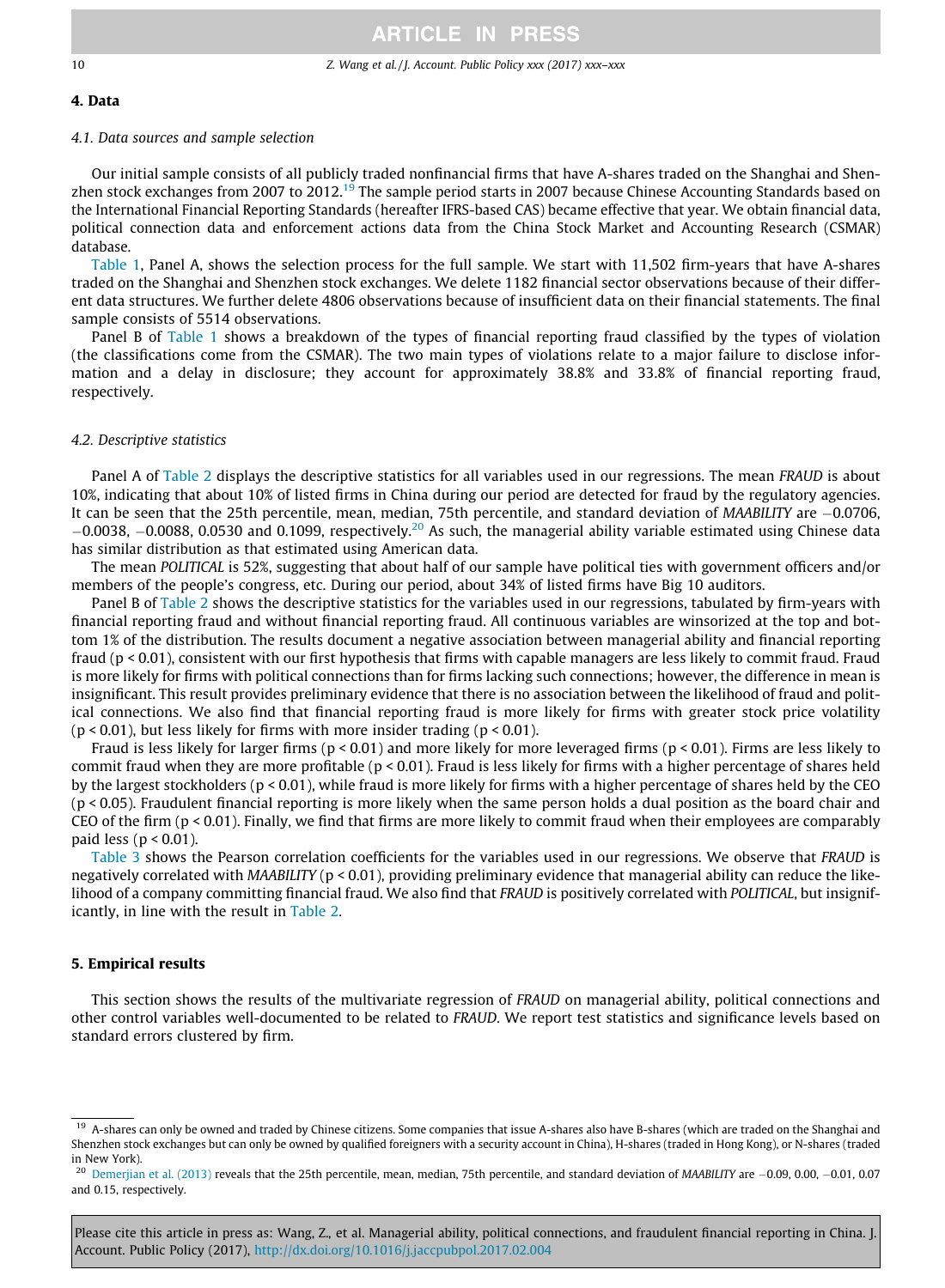#### Z. Wang et al. / J. Account. Public Policy xxx (2017) xxx–xxx 11

<span id="page-10-0"></span>Sample selection and distribution of financial reporting fraud sample.

| Panel A: Sample selection<br>Number of company-years that have A-shares traded on the stock exchanges in Shanghai and Shenzhen from 2007 to 2012<br>Less: the following observations |                     |                  |  |  |  |  |  |
|--------------------------------------------------------------------------------------------------------------------------------------------------------------------------------------|---------------------|------------------|--|--|--|--|--|
| Financial industry listed companies<br>Missing financial statement data                                                                                                              |                     | (1182)<br>(4806) |  |  |  |  |  |
| Number of firm-years in the full sample                                                                                                                                              |                     | 5514             |  |  |  |  |  |
| Types of frauds                                                                                                                                                                      | Frequency of frauds | %                |  |  |  |  |  |
| Panel B: Distribution of all types of financial reporting fraud                                                                                                                      |                     |                  |  |  |  |  |  |
| Inflated earnings                                                                                                                                                                    | 11                  |                  |  |  |  |  |  |
|                                                                                                                                                                                      |                     | 1.29             |  |  |  |  |  |
| <b>Fabrication of assets</b>                                                                                                                                                         | 18                  | 2.12             |  |  |  |  |  |
| Delay in disclosure                                                                                                                                                                  | 287                 | 33.77            |  |  |  |  |  |
| False statements                                                                                                                                                                     | 204                 | 24.00            |  |  |  |  |  |
| Major failure to disclose information                                                                                                                                                | 330                 | 38.82            |  |  |  |  |  |

#### 5.1. Effect of managerial ability on financial reporting fraud

Model (1) of [Table 4](#page-13-0) shows the results of the probit regression of FRAUD on managerial ability and control variables for the full sample. Both Pearson goodness-of-fit statistics (Value/DF = 0.9942) and Hosmer–Lemeshow goodness-of-fit statistics (12.1914) are not statistically significant ( $p = 0.617$  and  $p = 0.143$ , respectively), suggesting that the data fit the model well.

Consistent with H1, we find that the coefficient for MAABILITY is negative and significant at the 1% level, indicating that firms with more capable managers are less likely to commit financial reporting fraud. To interpret the economic importance of this result, we estimate the change in the odds of a company having fraudulent financial reporting in response to a oneunit increase in the corresponding independent variable, MAABILITY. Economically, we find that if MAABILITY increases by one standard deviation, the probability of fraudulent financial reporting decreases by about 8.2%  $(-0.746 * 0.1099)$ .

Regarding the control variables, Model  $(1)$  of [Table 4](#page-13-0) indicates that the coefficient for BIG10 is significantly negative, suggesting that clients of the top ten audit firms are less likely to commit fraud. It can be seen that the coefficient for LEV is positive and significant, indicating that highly leveraged firms are more likely to create fraudulent financial reports. The significantly negative coefficient for LARSHARE suggests that the likelihood of financial reporting fraud decreases with the shares held by the largest shareholders; however, the significantly positive coefficient for CEOSHARE indicates that the likelihood of financial reporting fraud increases with the shares held by the CEO. The coefficient of DUAL is significant and positive, suggesting that when the CEO is also the board chair, firms are more likely to commit financial reporting fraud.<sup>21</sup>

To provide further insights into the differential effects between SOEs and privately owned enterprises (non-SOEs), we add one indicator variable, SOE, to Eqs. [\(1\) and \(2\)](#page-7-0). SOE is equal to one for SOEs, and zero for non-SOEs. The untabulated results indicate that our primary conclusions are qualitatively the same as those in [Table 4.](#page-13-0) In Section [5.3](#page-13-0), we examine the effects of SOEs and non-SOEs in more detail.

#### 5.2. Mitigating effect of political connections

Model (2) of [Table 4](#page-13-0) presents the results of estimating Eq. [\(2\)](#page-8-0). We can observe that the coefficient for *MAABILITY* continues to be negative and significant, as predicted. Notably, the coefficient for POLITICAL is insignificant, indicating that political connections are not associated with fraud likelihood. The plausible explanation for this is that although connected managers (e.g., CEO or chairman of board) have relations with government officers, it does not necessarily mean that they have direct ties with the officers of CSRC or stock exchanges. $^{22}$ 

More importantly, consistent with H2, we find that the coefficient for POLITICAL \* MAABILITY is positive and significant (p < 0.05), suggesting that the effectiveness of managerial ability in reducing financial reporting fraud is lower for politically connected firms than for non-connected firms.

To provide further insights into H2, we partition our sample according to whether firms are politically connected, and estimate the probit model within each subsample. Splitting the sample rather than estimating the interaction terms allows

 $21$  We conduct collinearity diagnostics tests by computing Variance Inflation Factors for all variables used in Eq. [\(1\)](#page-7-0). Untabulated results indicate that none of these variance inflation factors displays a value greater than 4.6, suggesting that collinearity is not a serious problem [\(Kennedy, 1992\)](#page-21-0).

<sup>&</sup>lt;sup>22</sup> Untabulated results indicate that the sum of the coefficients of both POLITICAL and MAABILITY  $*$  POLITICAL is positive and significant (t = 2.26, p < 0.05). The results indicate that connected firms are more likely to provide low-quality financial reporting and in turn to commit fraud than non-connected firms. Given the fact legal enforcement is weak and the penalties imposed for financial statement fraud is too low in China, our findings are thus consistent with prior studies, which find that connected firms tend to provide low-quality financial reporting (e.g., fraudulent financial statements) to hide their private control benefits. In other words, in our fraud context, the positive association between the presence of political connections and fraud likelihood provides indirect evidence that political connections can benefit firms in China.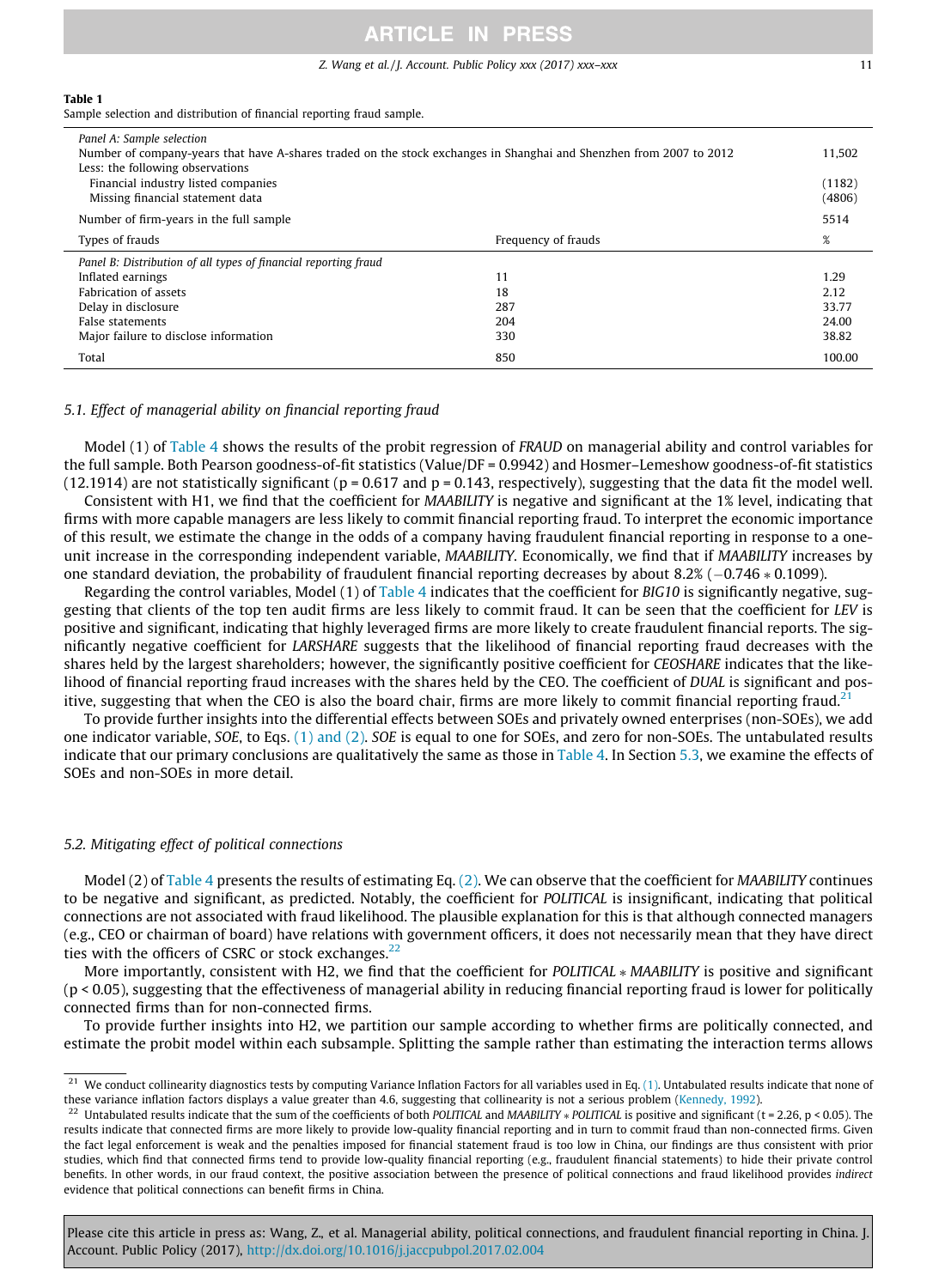#### <span id="page-11-0"></span>12 Z. Wang et al. / J. Account. Public Policy xxx (2017) xxx–xxx

#### Table 2 Summary statistics.

| Variables                           | Mean      | Std. dev.              | P <sub>1</sub>   | Q <sub>1</sub>        | Median         | Q <sub>3</sub> | P99                  |  |  |  |
|-------------------------------------|-----------|------------------------|------------------|-----------------------|----------------|----------------|----------------------|--|--|--|
| Panel A: Full sample ( $n = 5514$ ) |           |                        |                  |                       |                |                |                      |  |  |  |
| <b>FRAUD</b>                        | 0.0963    | 0.2950                 | $\mathbf{0}$     | $\mathbf{0}$          | $\overline{0}$ | $\pmb{0}$      | $\mathbf{1}$         |  |  |  |
| <b>MAABILITY</b>                    | $-0.0038$ | 0.1099                 | $-0.2525$        | $-0.0706$             | $-0.0088$      | 0.0530         | 0.3450               |  |  |  |
| POLITICAL                           | 0.5158    | 0.4998                 | 0                | 0                     | $\mathbf{1}$   | $\mathbf{1}$   | $\mathbf{1}$         |  |  |  |
| BIG10                               | 0.3397    | 0.4736                 | $\bf{0}$         | $\bf{0}$              | $\overline{0}$ | $\mathbf{1}$   | $\mathbf{1}$         |  |  |  |
| DA                                  | 0.0610    | 0.0589                 | 0.0009           | 0.0193                | 0.0439         | 0.0823         | 0.2912               |  |  |  |
| <b>PRICESTD</b>                     | 0.0340    | 0.0089                 | 0.0178           | 0.0274                | 0.0329         | 0.0399         | 0.0541               |  |  |  |
| <b>INSIDER</b>                      | 2.5065    | 1.2483                 | 0                | 1.7918                | 2.7081         | 3.4012         | 4.7958               |  |  |  |
| <b>SIZE</b>                         | 21.6747   | 1.1026                 | 19.2728          | 20.9093               | 21.6092        | 22.3429        | 24.6137              |  |  |  |
| LEV                                 | 0.5144    | 0.1890                 | 0.0926           | 0.3827                | 0.5262         | 0.6514         | 0.9253               |  |  |  |
| <b>ROE</b>                          | 0.0599    | 0.1476                 | $-0.5633$        | 0.0157                | 0.0586         | 0.1125         | 0.4632               |  |  |  |
| MB                                  | 1.9972    | 1.2875                 | 0.7873           | 1.2100                | 1.5867         | 2.3038         | 7.6824               |  |  |  |
| <b>LARSHARE</b>                     | 0.3547    | 0.1512                 | 0.0909           | 0.2329                | 0.3344         | 0.4683         | 0.7251               |  |  |  |
| <b>INSTITU</b>                      | 0.1894    | 0.1921                 | 0                | 0.0316                | 0.1225         | 0.3004         | 0.7335               |  |  |  |
| <b>CEOSHARE</b>                     | 0.0061    | 0.0376                 | $\boldsymbol{0}$ | $\pmb{0}$             | $\bf{0}$       | 0.0001         | 0.1999               |  |  |  |
| <b>DUAL</b>                         | 0.1273    | 0.3334                 | $\bf{0}$         | $\mathbf{0}$          | $\overline{0}$ | $\mathbf{0}$   | $\mathbf{1}$         |  |  |  |
| <b>BOARDSIZE</b>                    | 2.1725    | 0.3081                 | $\bf{0}$         | 2.1972                | 2.1972         | 2.1972         | 2.7081               |  |  |  |
| AGE                                 | 2.0992    | 0.5610                 | $\bf{0}$         | 1.7918                | 2.1972         | 2.4849         | 2.8904               |  |  |  |
| <b>EMP_SALARY</b>                   | 18.4964   | 1.2627                 | 15.2745          | 17.7262               | 18.4747        | 19.2760        | 21.5937              |  |  |  |
| TOPMANCOMP                          | 15.2611   | 1.6848                 | 12.8892          | 14.2566               | 14.8930        | 15.6702        | 21.2831              |  |  |  |
| Variables                           |           | $FRAUD = 0 (n = 4983)$ |                  | $FRAUD = 1 (n = 531)$ |                |                | Diff. in mean values |  |  |  |
|                                     | Mean      |                        | Median           | Mean                  | Median         |                |                      |  |  |  |
| Panel B: Subsample of frauds        |           |                        |                  |                       |                |                |                      |  |  |  |
| <b>MAABILITY</b>                    | $-0.0017$ |                        | $-0.0080$        | $-0.0233$             | $-0.0216$      | $0.0215***$    |                      |  |  |  |
| <b>POLITICAL</b>                    | 0.5135    | $\mathbf{1}$           |                  | 0.5367                | $\mathbf{1}$   | $-0.0232$      |                      |  |  |  |
| BIG10                               | 0.3468    | $\mathbf{0}$           |                  | 0.2731                | $\overline{0}$ | $0.0737***$    |                      |  |  |  |
| DA                                  | 0.0611    |                        | 0.0438           | 0.0603                | 0.0448         | 0.0008         |                      |  |  |  |
| <b>PRICESTD</b>                     | 0.0338    |                        | 0.0328           | 0.0350                | 0.0337         | $-0.0011***$   |                      |  |  |  |
| <b>INSIDER</b>                      | 2.5384    |                        | 2.7081           | 2.2070                | 2.3979         | $0.3314***$    |                      |  |  |  |
| <b>SIZE</b>                         | 21.7061   |                        | 21.6430          | 21.3796               | 21.2459        | 0.3266***      |                      |  |  |  |
| LEV                                 | 0.5118    |                        | 0.5230           | 0.5379                | 0.5415         | $-0.0260***$   |                      |  |  |  |
| <b>ROE</b>                          | 0.0629    |                        | 0.0611           | 0.0317                | 0.0349         | $0.0312***$    |                      |  |  |  |
| MB                                  | 1.9898    |                        | 1.5850           | 2.0666                | 1.5981         | $-0.0768$      |                      |  |  |  |
| <b>LARSHARE</b>                     | 0.3585    |                        | 0.3377           | 0.3189                | 0.2992         | $0.0395***$    |                      |  |  |  |
| <b>INSTITU</b>                      | 0.1888    |                        | 0.1212           | 0.1952                | 0.1365         | $-0.0064$      |                      |  |  |  |
| <b>CEOSHARE</b>                     | 0.0056    | $\pmb{0}$              |                  | 0.0108                | 0              | $-0.0052**$    |                      |  |  |  |
| <b>DUAL</b>                         |           | $\bf{0}$               |                  | 0.1770                | 0              | $-0.0550***$   |                      |  |  |  |
|                                     | 0.1220    |                        |                  |                       |                |                |                      |  |  |  |
| <b>BOARDSIZE</b>                    | 2.1720    |                        | 2.1972           | 2.1760                | 2.1972         | $-0.0040$      |                      |  |  |  |
| <b>AGE</b>                          | 2.1029    |                        | 2.1972           | 2.0642                | 2.1972         | 0.0387         |                      |  |  |  |
| <b>EMP_SALARY</b>                   | 18.5256   |                        | 18.5050          | 18,2216               | 18.2195        | $0.3040***$    |                      |  |  |  |

FRAUD = 1 if a firm-year observation commits financial reporting fraud in the current year, and 0 otherwise; MAABILITY = the managerial ability score which is the residual resulting from a Tobit regression in the spirit of [Demerjian et al. \(2012\)](#page-20-0) by regressing firm efficiency score on a set of industry and firmspecific variables; POLITICAL = 1 if CEO or chairman of the board is a current or former officer of the China government, the military, the member of people's congress, or CPPCC and 0 otherwise; BIG10 = 1 if the audit firm is among the top ten audit firms and 0 otherwise; DA = discretionary accruals calculated according to [Kothari et al. \(2005\)](#page-21-0); PRICESTD = the standard deviation of the stock price; INSIDER = the number of inside trading transactions; SIZE = the natural log of total assets; LEV = the total liabilities divided by total assets at the end of the previous year;  $ROE$  = the return on equity;  $MB$  = the market-tobook ratio; LARSHARE = the percentage of shares held by the largest shareholder; INSTITU = the percentage of shares held by institutional investors; CEOSHARE = the percentage of shares held by the CEO; DUAL = 1 if the same person holds a dual position as the board chair and CEO of the company and 0 otherwise; BOARDSIZE = the number of directors on the board; AGE = the natural log of the number of years a firm's stock has been traded on a national securities exchange; EMP\_SALARY = the natural log of employees' salaries (other than compensation of top executives); TOPMANCOMP = the natural log of compensation of top executives.

the coefficients for all control variables to vary between the two groups ([Armstrong et al., 2010\)](#page-19-0). The results are presented in Models (3) and (4) of [Table 4,](#page-13-0) respectively.

From Model (3), we observe that the coefficient for MAABILITY is insignificant for firms with political connections, suggesting that managerial ability has no effect on the likelihood of financial reporting fraud among connected firms; however, in Model (4), the coefficient for MAABILITY is negative and significant at the 1% level, indicating that the presence of more capable managers leads to less fraudulent financial reporting. The last column of [Table 4](#page-13-0) shows the differences in the coefficient of all variables used in Eq. [\(1\)](#page-7-0) between connected firms and non-connected firms. It reveals that the difference in the coefficient of MAABILITY is significant at the 5% level, consistent with H2. These results indicate that the association between managerial ability and the likelihood of fraudulent financial reporting are driven mainly by firms without political connections.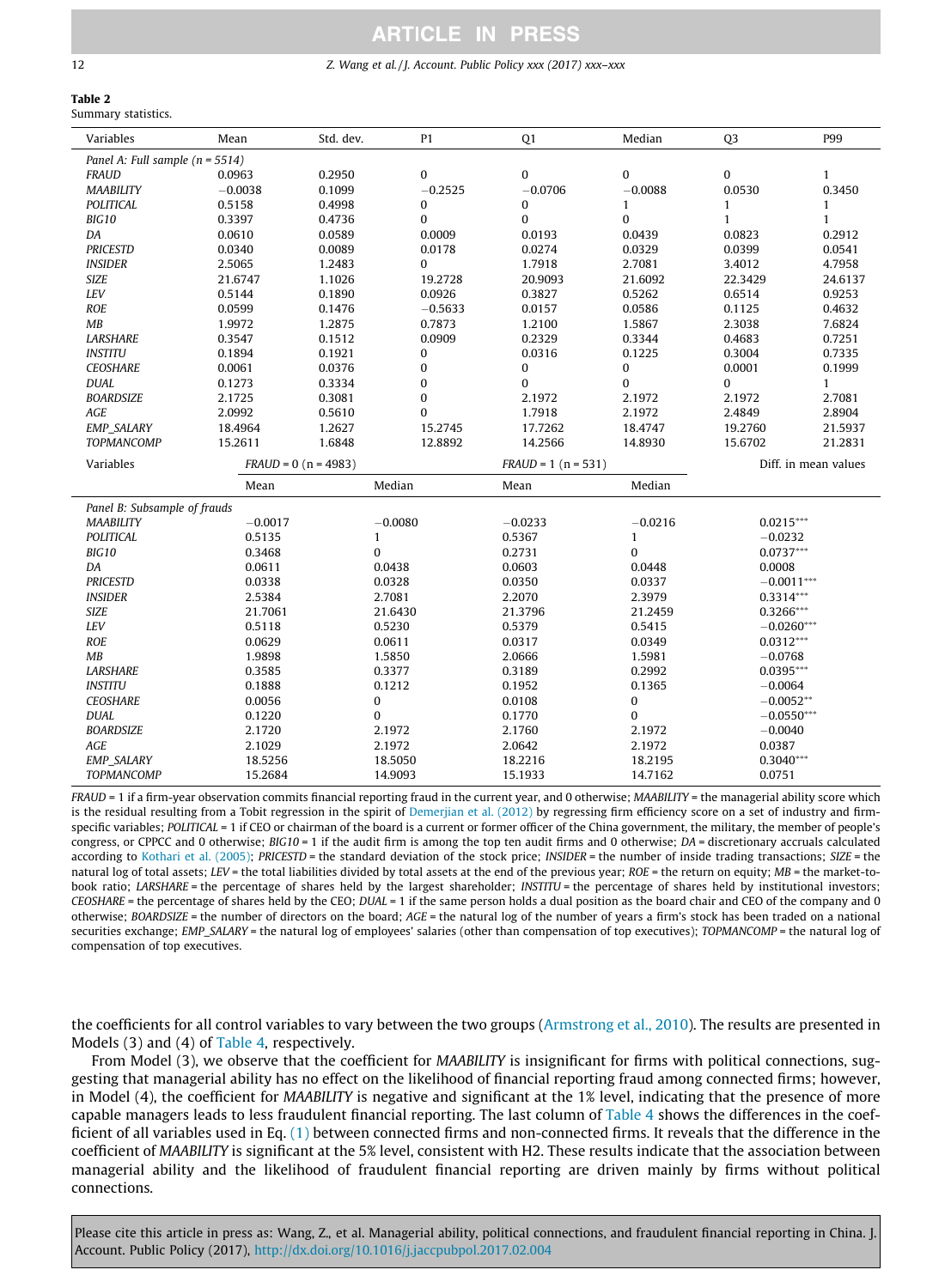<span id="page-12-0"></span>Variable (1) (2) (3) (4) (5) (6) (7) (8) (9) (10) (11) (12) (13) (14) (15) (16) (17) (18) (19) (1) FRAUD 1.000 (2) MAABILITY  $-0.058***1.000$ (3) POLITICAL 0.014 0.010 1.000 (4) BIG10  $-0.046***0.005$   $-0.031**1.000$  $(5)$  DA  $-0.004$   $0.073***$   $0.021$   $-0.034**$  1.000 (6) PRICESTD  $0.038***$  0.013  $-0.011$   $-0.101***$  0.083\*\*\* 1.000 (7) INSIDER  $-0.078***0.013 -0.043***0.156*** -0.062*** -0.052*** 1.000$  $(8)$  SIZE  $-0.087***$   $-0.007$  0.016  $0.170***$   $-0.081***$   $-0.192***$  0.416\*\*\* 1.000  $(9) \; {\rm LFV} \qquad \qquad 0.041^{***} \; -0.044^{***} -0.005 \; \; \; 0.042^{***} \; \; 0.087^{***} \; \; 0.010 \; \; \; \; 0.212^{***} \; \; 0.303^{***} \; \; 1.00010$  $(10)$  ROE  $-0.062$ \*\*\* 0.216\*\*\* 0.034\*\* 0.025\*  $-0.062$ \*\*\*  $-0.087$ \*\*\* 0.033\*\* 0.166\*\*\*  $-0.153$ \*\*\* 1.000  $(11)$  MB  $0.018$   $0.069$   $0.017$   $0.006$   $0.096$   $0.096$   $0.021$   $-0.199$   $-0.372$   $-0.265$   $0.076$   $1.000$ <br> $(12)$  LARSHARE  $-0.077$   $-0.114$   $-0.069$   $0.061$   $0.021$   $0.011$   $0.252$   $0.265$   $0.047$   $-0.13$  $(12)$  LARSHARE  $-0.077***0.114***$   $-0.069***0.061***$  0.021 0.011 0.252\*\*\* 0.265\*\*\* 0.047\*\*\* 0.070\*\*\*  $-0.134***1.000$  $(13)$  INSTITU  $0.010$   $0.086$ \*\*\*  $-0.021$   $-0.045$ \*\*\* $-0.006$   $0.100$ \*\*\*  $-0.132$ \*\*\*  $-0.032$ \*\*  $-0.027$ \*\*  $0.079$ \*\*\*  $0.110$ \*\*\*  $-0.018$  1.000  $(14)$  CEOSHARE  $\qquad 0.041^{***}$   $\qquad 0.034^{***}$   $\qquad 0.019$   $\qquad 0.041^{***}$   $\qquad 0.005$   $\qquad -0.024^{*}$   $\qquad -0.081^{***}$   $\qquad -0.053^{***}$   $\qquad 0.036^{***}$   $\qquad 0.039^{***}$   $\qquad -0.122^{***}$   $\qquad -0.009$   $\qquad 1.000$  $(15)$   $DUAL$   $0.049^{***}$   $-0.010$   $0.041^{***}$   $0.002$   $0.050^{***}$   $-0.011$   $-0.114^{***}$   $-0.098^{***}$   $-0.053^{***}$   $-0.014$   $0.065^{***}$   $-0.084^{***}$   $0.015$   $0.170^{***}$   $1.000$  $(16)$  BOARDSIZE  $\quad 0.004$   $\quad 0.017$   $\quad 0.003$   $\quad 0.024$   $\quad -0.037$   $\cdots$   $\quad 0.044$   $\cdots$   $\quad 0.171$   $\cdots$   $\quad 0.042$   $\cdots$   $\quad 0.046$   $\cdots$   $\cdots$   $\quad 0.061$   $\cdots$   $\; 0.016$   $\qquad 0.009$   $\qquad -0.032$   $\cdots$   $\qquad 0.082$  $(17)\,AGE$   $-0.020$   $-0.091^{***}-0.052^{***}$   $0.061^{***}$   $0.025^{*}$   $-0.139^{***}-0.030^{**}$   $0.160^{***}$   $0.112^{***}$   $-0.030^{**}$   $0.058^{***}$   $-0.050^{***}-0.081^{***}-0.195^{***}-0.046^{***}-0.053^{***}$   $1.000$  $(18)$  EMP\_SALARY  $-0.071***$   $-0.033**$   $-0.049***$   $0.201***$   $-0.168***$   $-0.183***$  0.429\*\*\* 0.763\*\*\* 0.174\*\*\* 0.183\*\*\*  $-0.227***$  0.240\*\*\*  $-0.006$   $-0.020$   $-0.020$   $-0.091***$  0.178\*\*\* 0.085\*\*\* 1.000 (19) TOPMANCOMP  $-0.013$   $0.074***$   $0.117***$   $0.128***$   $-0.047***$   $-0.123***$   $0.002$   $0.247***$   $-0.071***$   $0.0143***$   $0.043***$   $-0.148***$   $0.057***$   $0.461***$   $0.091***$   $0.070***$   $-0.190***$   $0.283***$   $1.000$ 

All variables are defined in [Table](#page-11-0) 2 and all the continuous variables are winsorized at 1% and 99% to mitigate the effect of outliers.

Significant at the 10% level, using two-tailed tests.

\*\*Significant at the 5% level, using two-tailed tests.

\*\*\* Significant at the 1% level, using two-tailed tests.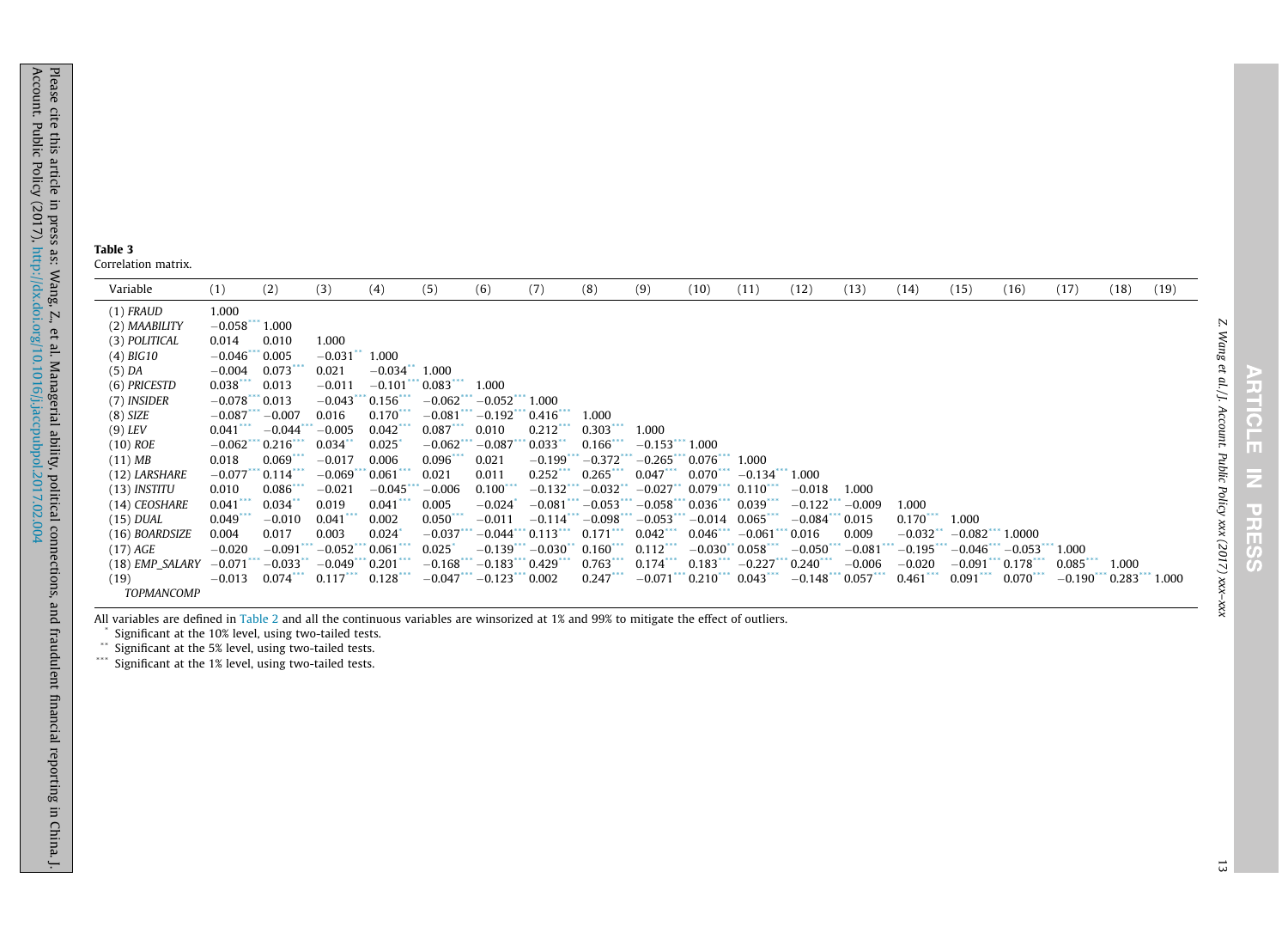#### <span id="page-13-0"></span>14 Z. Wang et al. / J. Account. Public Policy xxx (2017) xxx–xxx

#### Table 4 Managerial ability, political connections, and financial reporting fraud.

| Variable                                                                          | Dependent variable: Financial reporting fraud |                     |                                        |                                         |                                      |                     |                                         |                     |                            |                  |  |  |
|-----------------------------------------------------------------------------------|-----------------------------------------------|---------------------|----------------------------------------|-----------------------------------------|--------------------------------------|---------------------|-----------------------------------------|---------------------|----------------------------|------------------|--|--|
|                                                                                   | Model (1)<br>Full sample                      |                     | Model $(2)$                            |                                         |                                      | Model $(3)$         |                                         |                     | Model (3) vs. Model<br>(4) |                  |  |  |
|                                                                                   |                                               |                     | Full sample                            |                                         | Sample with<br>political connections |                     | Sample without<br>political connections |                     | Diff. in coef.             |                  |  |  |
|                                                                                   | Coef.                                         | $(Z-stat.)$         | Coef.                                  | $(Z-stat.)$                             | Coef.                                | $(Z-stat.)$         | Coef.                                   | $(Z-stat.)$         | Coef.                      | $(Z-stat.)$      |  |  |
| Intercept<br><b>MAABILITY</b><br><b>POLITICAL</b><br>$MAABILITY \times POLITICAL$ | 0.947<br>$-0.746$ **                          | (1.31)<br>$(-3.03)$ | 0.927<br>$-1.317***$<br>0.064<br>0.980 | (1.28)<br>$(-3.80)$<br>(1.28)<br>(2.17) | $2.098**$<br>$-0.144$                | (2.20)<br>$(-0.42)$ | 0.050<br>$-1.338$                       | (0.03)<br>$(-3.83)$ | 2.049<br>$1.194$ **        | (1.38)<br>(2.45) |  |  |
| <b>BIG10</b>                                                                      | $-0.105$                                      | $(-1.93)$           | $-0.107$ **                            | $(-1.96)$                               | $-0.135$                             | $(-1.72)$           | $-0.103$                                | $(-1.32)$           | $-0.032$                   | $(-0.29)$        |  |  |
| DA                                                                                | $-0.456$                                      | $(-1.06)$           | $-0.474$                               | $(-1.10)$                               | $-0.704$                             | $(-1.16)$           | $-0.081$                                | $(-0.13)$           | $-0.624$                   | $(-0.71)$        |  |  |
| <b>PRICESTD</b>                                                                   | 0.933                                         | (0.19)              | 1.402                                  | (0.28)                                  | 2.875                                | (0.46)              | $-1.913$                                | $(-0.24)$           | 4.788                      | (0.47)           |  |  |
| <b>INSIDER</b>                                                                    | $-0.060**$                                    | $(-2.67)$           | $-0.059$                               | $(-2.63)$                               | $-0.064$                             | $(-2.08)$           | $-0.061$                                | $(-1.80)$           | $-0.003$                   | $(-0.06)$        |  |  |
| <b>SIZE</b>                                                                       | $-0.060$                                      | $(-1.32)$           | $-0.063$                               | $(-1.37)$                               | $-0.169$ ***                         | $(-2.82)$           | 0.043                                   | (0.58)              | $-0.212$ <sup>*</sup>      | $(-2.22)$        |  |  |
| <b>LEV</b>                                                                        | $0.759***$                                    | (5.23)              | $0.756$ ***                            | (5.19)                                  | 1.134                                | (5.50)              | $0.461$ **                              | (2.10)              | $0.673$ **                 | (2.23)           |  |  |
| <b>ROE</b>                                                                        | $-0.206$                                      | $(-1.22)$           | $-0.203$                               | (1.19)                                  | $-0.311$                             | $(-1.25)$           | $-0.152$                                | $(-0.64)$           | $-0.159$                   | $(-0.46)$        |  |  |
| MB                                                                                | 0.006                                         | (0.24)              | 0.005                                  | (0.23)                                  | $-0.006$                             | $(-0.16)$           | 0.021                                   | (0.65)              | $-0.027$                   | $(-0.57)$        |  |  |
| <b>LARSHARE</b>                                                                   | $-0.563$ ***                                  | $(-3.12)$           | $-0.548$ ***                           | $(-3.04)$                               | $-0.781$ ***                         | $(-3.00)$           | $-0.378$                                | $(-1.46)$           | $-0.403$                   | $(-1.10)$        |  |  |
| <b>INSTITU</b>                                                                    | 0.119                                         | (0.86)              | 0.114                                  | (0.82)                                  | $-0.153$                             | $(-0.76)$           | 0.311                                   | (1.62)              | $-0.464$                   | $(-1.67)$        |  |  |
| <b>CEOSHARE</b>                                                                   | $1.149$ <sup>*</sup>                          | (1.71)              | 1.198                                  | (1.75)                                  | 1.724                                | (1.52)              | 0.816                                   | (1.04)              | 0.907                      | (0.66)           |  |  |
| <b>DUAL</b>                                                                       | $0.148$ **                                    | (2.14)              | $0.150$ **                             | (2.17)                                  | 0.110                                | (1.12)              | 0.238                                   | (2.34)              | $-0.128$                   | $(-0.91)$        |  |  |
| <b>BOARDSIZE</b>                                                                  | 0.143                                         | (1.48)              | 0.150                                  | (1.54)                                  | 0.119                                | (0.91)              | 0.215                                   | (1.32)              | $-0.097$                   | $(-0.46)$        |  |  |
| <b>AGE</b>                                                                        | $-0.025$                                      | $(-0.49)$           | $-0.020$                               | $(-0.38)$                               | 0.013                                | (0.18)              | $-0.032$                                | $(-0.40)$           | 0.045                      | (0.42)           |  |  |
| <b>TOPMANCOMP</b>                                                                 | $-0.053$                                      | $(-1.35)$           | $-0.051$                               | $(-1.31)$                               | $-0.007$                             | $(-0.13)$           | $-0.109$                                | $(-1.72)$           | 0.041                      | (1.08)           |  |  |
| <b>EMP SALARY</b>                                                                 | $-0.005$                                      | $(-0.26)$           | $-0.007$                               | $(-0.37)$                               | 0.011                                | (0.40)              | $-0.031$                                | $(-1.10)$           | 0.102                      | (1.26)           |  |  |
| Industry and year dummies<br>n<br>Pseudo $R^2$                                    | Yes<br>5514<br>0.036                          |                     | Yes<br>5514<br>0.037                   |                                         | Yes<br>2844<br>0.049                 |                     | Yes<br>2670<br>0.039                    |                     | Yes<br>5514<br>0.044       |                  |  |  |

All variables are defined in [Table 2](#page-11-0) and all the continuous variables are winsorized at 1% and 99% to mitigate the effect of outliers. The z-statistics are based on robust standard errors clustered by firm [\(Petersen, 2009\)](#page-21-0).

Significant at the 10% level, using two-tailed tests.

Significant at the 5% level, using two-tailed tests.

Significant at the 1% level, using two-tailed tests.

Collectively, these analyses in Table 4 indicate that increased managerial ability leads to lower likelihood of financial reporting fraud; however, this effect is weaker when firms are politically connected. The results suggest that managerial ability plays a less critical role in reducing the probability of fraudulent financial reporting when firms are politically connected.

## 5.3. Further analyses

## 5.3.1. Effects of SOEs and non-SOEs on the effectiveness of managerial ability

In China, SOEs typically carry a greater policy burden; thus, their managers tend to detract from firm performance when they need to implement the government's social and political objectives. In contrast, the predominant goal of a private entrepreneur is to maximize profit. As a consequence, firm performance is more sensitive to managerial ability in private firms than in SOEs. In this section, following the same logic, we predict that the effect of managerial ability on the likelihood of fraud is more pronounced for private firms than for SOEs. $^{23,24}$ 

State ownership tends to represent a more direct relation with the government than having connected managers; as such, the benefits from political connections may be diluted and smaller for SOEs. Previous studies (e.g., [Bartels and Brady, 2003](#page-20-0)) indicate that SOEs have a variety of channels for communicating with the government and its officials; hence, political connections are less related to their operating and reporting activities in SOEs. In contrast, political connections affect non-SOE enterprises more. In general, non-SOEs lack political ties with the government and are thus in a disadvantageous position relative to SOEs; this is particularly the case in China, which is characterized by the lack of property rights protection and

<sup>&</sup>lt;sup>23</sup> SOEs are different from firms with political connections in China. The former refers to enterprises owned by the state; however, the latter refers to firms where its CEO or chairman has political connections. [Zhang et al. \(2015\)](#page-21-0) indicate that politically connected firms, measured by the same proxy as ours, are not the same as SOEs. They further find that the diversification level of politically connected firms is significantly higher than that of non-politically connected firms, and the relation is more pronounced in non-state-owned enterprises than in SOEs. A recent study indicates that the effect of political connections on firm performance is different between SOEs and non-SOEs [\(Wu et al., 2012\)](#page-21-0). Similarly, other papers use the same proxy for political connections as ours, and also find that the percentage of firms with political connections is very similar between SOEs and non-SOEs [\(Tian and Zhang, 2013; Tang and Sun, 2014; He et al.,](#page-21-0) [2014\)](#page-21-0).

 $^{24}$  Untabulated analyses indicate that in our sample, about 48.56% of SOEs are politically connected, while about 57.14% of non-SOEs are politically connected.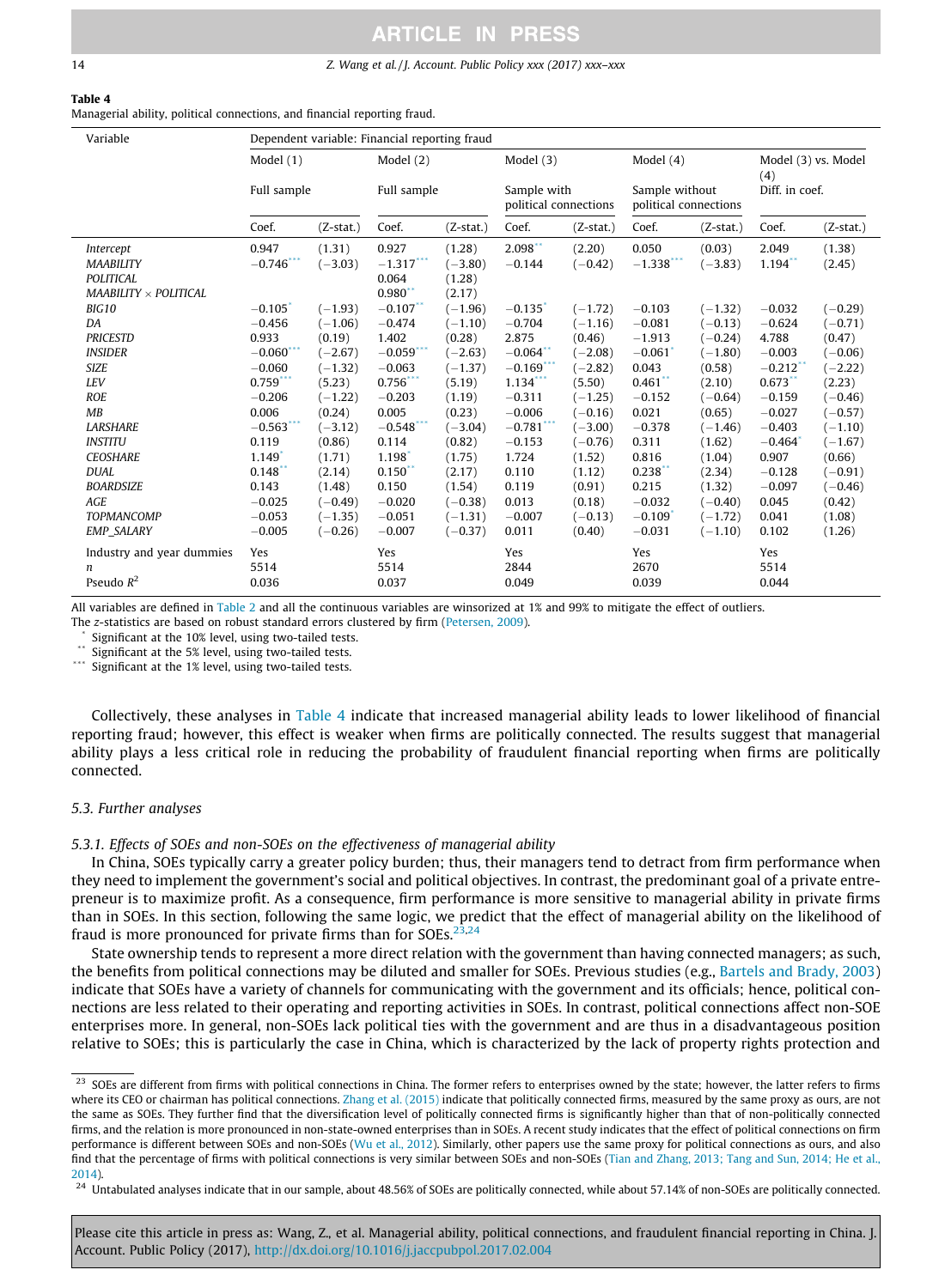#### Z. Wang et al. / J. Account. Public Policy xxx (2017) xxx–xxx 15

market-supporting institutions needed by private firms [\(McMillan, 1995\)](#page-21-0). Consequently, hiring politically connected managers can help overcome these disadvantages and seek more benefits for non-SOEs than for SOEs ([Wu et al., 2012; Chen et al.,](#page-21-0) [2011a, 2011b\)](#page-21-0). Thus, recent studies [\(Li et al., 2008; Wu et al., 2012; Chen et al., 2011a, 2011b\)](#page-21-0) indicate that connected managers in non-SOEs tend to help firms obtain more favorable treatment from China's government, relative to connected managers in SOEs. [Chen et al. \(2011b\)](#page-20-0) also indicate that political connections reduce investment efficiency in SOEs, while they do not find such evidence in non-SOEs.

In the same vein, we predict, in the context of fraud, that the effect of political connections on the association between manager's ability and the likelihood of fraud will be diluted more for SOEs than for non-SOEs. More specifically, we hypothesize that the effect of political connections is primarily attributable to non-SOE enterprises, as opposed to SOE enterprises.

To test this prediction, we partition the sample according to whether firms are SOEs or non-SOEs. The results are pre-sented in [Table 5](#page-15-0). Models (1)–(3) and (4)–(6) show the results for SOEs and non-SOEs, respectively, when regressing FRAUD on MAABILITY, POLITICAL, the interaction item MAABILITY \* POLITICAL and a set of control variables. We observe that the coefficient for MAABILITY is negative and significant in all specifications, in line with those in [Table 4.](#page-13-0) More importantly, as shown in Model (3), the coefficient for MAABILITY \* POLITICAL is insignificant for SOEs; however, the coefficient is positive and significant for non-SOEs (Model (6)). Therefore, the mitigating effect of political connections on the association between managerial ability and the likelihood of financial reporting fraud is attributable primarily to non-SOEs. The results suggest that compared to non-SOEs, politically connected managers of SOEs tend to take into consideration governmental goals; thus, their ability plays a relatively less significant role in reducing the likelihood of fraud.

#### 5.3.2. Managerial ability and penalty levels

H1 states that firm with able managers are less likely to commit fraud than those without able managers. In this section, based on the same line of reasoning as hypothesis 1, we further argue that firms with able manager tend to face less severe enforcement actions than firms without able manager. The rationale for this argument is that the extent to which firms committing fraud are punished depends on the severity of the violation. Since more capable managers are knowledgeable about their business and can therefore make effective judgments and estimates, they are less likely to commit fraud. Even though firms with more capable managers commit fraud, we argue that on average these firms will commit less severe types of fraud and in turn face less severe penalties by regulatory agencies.

To examine this issue, we obtain the penalty data from CSMAR. As mentioned earlier, the penalties for fraud are classified into seven types; however, some observations in CSMAR data cannot be classified into any of the seven types. Accordingly, we restrict our sample to firm-year observations which can be classified into any of the seven types. We construct an ordered variable, PENALTYLEVEL, which measures the severity of penalties imposed on firms for financial reporting fraud. More specifically, PENALTYLEVEL equals 1 for public criticism, 2 for warnings, 3 for reprimands, 4 for fines, 5 for confiscations of illegal gains, 6 for revocations of the business permit, 7 for prohibiting access to security markets, and 0 otherwise.

Using this restricted subsample, we perform ordered probit regression by replacing FRAUD with PENALTYLEVEL. The results are shown in [Table 6.](#page-16-0) Model (1) indicates that the coefficient for MAABILITY is negative and significant, suggesting that firms with capable managers face lower level punishment if their firms are detected for fraud and be penalized by the regulatory agencies. Model (3) indicates that managerial ability is significantly and negatively associated with the severity of imposed penalties for non-connected firms, while Model (2) indicates that managerial ability is not significantly related to the severity of penalty for politically connected firms. Similar to Models (2) and (3), Model (4) shows that the association between managerial ability and the severity of imposed penalties is weaker for connected firms than for nonconnected firms.

To provide insights into whether the above results differ between SOEs and non-SOEs firms, we partition our sample into SOEs and non-SOEs firms and re-estimate Eq. [\(2\)](#page-8-0) using the ordered probit model within each subsample. As shown in Models (5) and (6), the coefficient of MAABILITY ⁄ POLITICAL is significantly positive for non-SOE firms, but not significantly positive for SOE firms, in the sense that the effect of political connections on the association between managerial ability and severity of punishment is attributable mainly to non-SOEs firms, contrary to SOEs firms.

Overall, the findings in [Table 6](#page-16-0) can be summarized as follows. First, high ability managers can reduce the degree of punishment once their firms are detected for fraud and are penalized by the regulatory agencies; the effect of managerial ability is less pronounced when firms are politically connected. Second, the effect of political connections on the relation between managerial ability and the degree of punishment is driven primarily by non-SOEs firms.

### 5.4. Sensitivity analyses

#### 5.4.1. Managerial ability and endogeneity

Thus far, our empirical results indicate that high ability managers are associated with a lower likelihood of financial reporting fraud. However, one concern with our analysis is the endogeneity of the managerial ability. For example, one may argue that the board of directors deliberately engages managers with specific skills (e.g., skills in operating and market strategies) that a firm considers important for its success; as a result, managers are not randomly distributed across firms. If this is the case, we cannot rule out the possibility that our results are driven by the endogeneity issue.

To ensure the robustness of our inferences, we use propensity-score matching (PSM) proposed by [Rosenbaum and Rubin](#page-21-0) [\(1983\)](#page-21-0) to address self-selection bias. Using a PSM design that achieves maximum variation in the variable of interest, while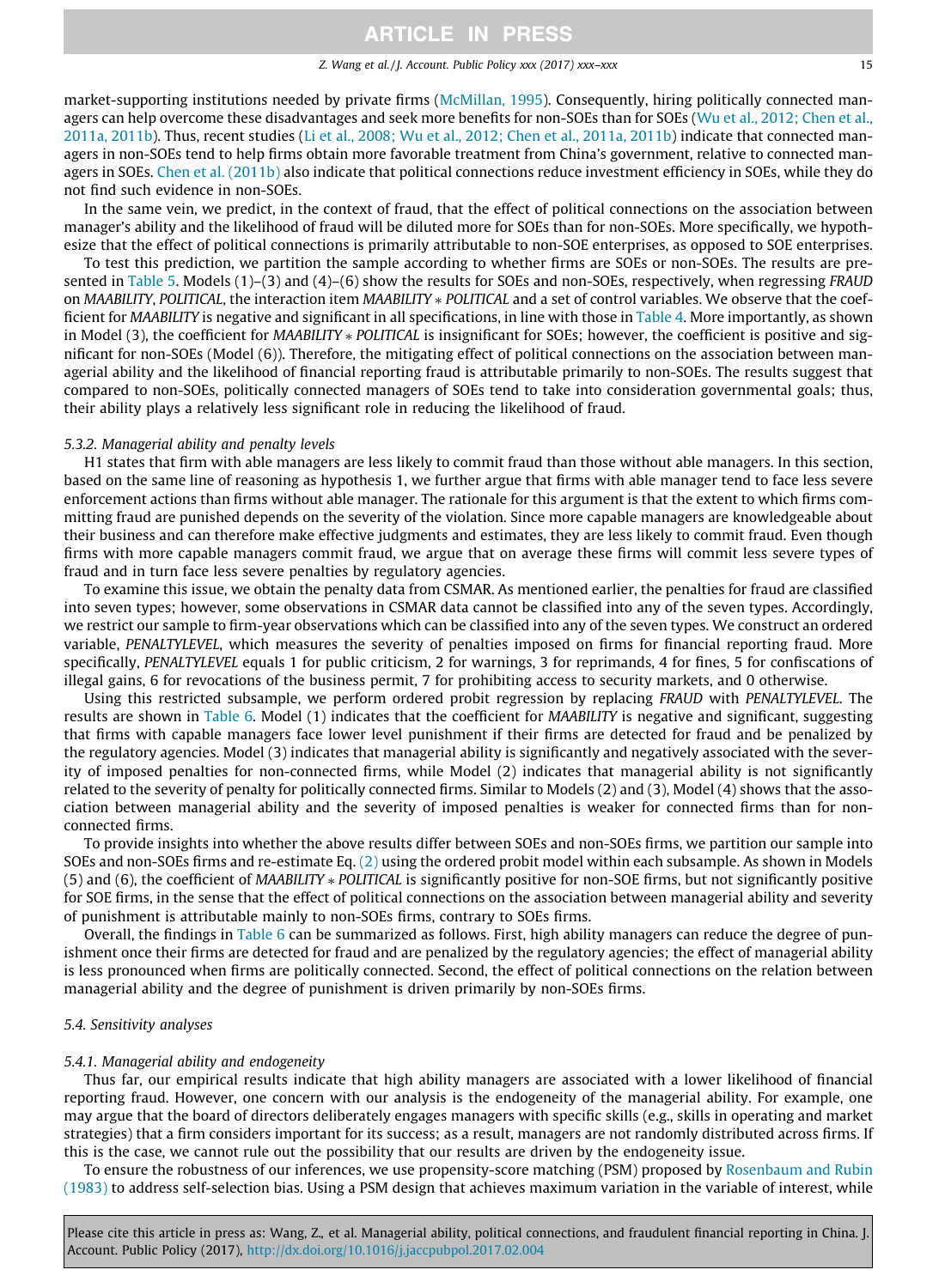<span id="page-15-0"></span>

| Table 5 |                                                                                                        |  |
|---------|--------------------------------------------------------------------------------------------------------|--|
|         | Managerial ability, political connections, and financial reporting fraud: the effect of SOEs/non-SOEs. |  |

| Variable                                         | Dependent variable: Financial reporting fraud |             |                                |                     |                       |                     |                       |             |                      |                     |                       |                     |  |
|--------------------------------------------------|-----------------------------------------------|-------------|--------------------------------|---------------------|-----------------------|---------------------|-----------------------|-------------|----------------------|---------------------|-----------------------|---------------------|--|
|                                                  | SOEs                                          |             |                                |                     |                       |                     |                       | Non-SOEs    |                      |                     |                       |                     |  |
|                                                  | Model $(1)$                                   |             | Model $(2)$                    |                     | Model $(3)$           |                     |                       |             | Model (5)            |                     | Model $(6)$           |                     |  |
|                                                  | Coef.                                         | $(Z-stat.)$ | Coef.                          | $(Z-stat.)$         | Coef.                 | $(Z-stat.)$         | Coef.                 | $(Z-stat.)$ | Coef.                | $(Z-stat.)$         | Coef.                 | $(Z-stat.)$         |  |
| Intercept<br><b>MAABILITY</b>                    | 1.204                                         | (1.31)      | 1.175<br>$-0.774$ <sup>*</sup> | (1.28)<br>$(-2.32)$ | 1.163<br>$-1.183$     | (1.26)<br>$(-2.43)$ | 1.010                 | (0.82)      | 1.039<br>$-0.746$    | (0.83)<br>$(-1.91)$ | 1.061<br>$-1.804$ *** | (0.85)<br>$(-3.37)$ |  |
| <b>POLITICAL</b><br>MAABILITY $\times$ POLITICAL | 0.021                                         | (0.34)      | 0.020                          | (0.33)              | 0.035<br>0.755        | (0.56)<br>(1.23)    | 0.126                 | (1.43)      | 0.123                | (1.38)              | 0.136<br>$1.635$ **   | (1.51)<br>(2.22)    |  |
| BIG10                                            | $-0.047$                                      | $(-0.71)$   | $-0.048$                       | $(-0.72)$           | $-0.049$              | $(-0.73)$           | $-0.258$ **           | $(-2.44)$   | $-0.255$ **          | $(-2.41)$           | $-0.269$ <sup>*</sup> | $(-2.51)$           |  |
| DA                                               | $-0.588$                                      | $(-1.07)$   | $-0.522$                       | $(-0.94)$           | $-0.504$              | $-0.90)$            | $-0.808$              | $(-1.10)$   | $-0.664$             | $(-0.90)$           | $-0.747$              | $(-1.02)$           |  |
| <b>PRICESTD</b>                                  | $-0.690$                                      | $(-0.11)$   | $-1.302$                       | $(-0.21)$           | $-0.774$              | $(-0.12)$           | 6.727                 | (0.79)      | 5.659                | (0.65)              | 5.807                 | (0.67)              |  |
| <b>INSIDER</b>                                   | $-0.067$ **                                   | $(-2.20)$   | $-0.065$ <sup>*</sup>          | $(-2.12)$           | $-0.064$ <sup>*</sup> | $(-2.11)$           | $-0.022$              | $(-0.57)$   | $-0.022$             | $(-0.57)$           | $-0.022$              | $(-1.10)$           |  |
| <b>SIZE</b>                                      | $-0.146$ <sup>*</sup>                         | $(-2.36)$   | $-0.146$ <sup>*</sup>          | $(-2.38)$           | $-0.150$              | $(-2.44)$           | 0.072                 | (1.01)      | 0.075                | (1.05)              | 0.078                 | (1.10)              |  |
| LEV                                              | 0.839                                         | (4.29)      | $0.842***$                     | (4.37)              | $0.835***$            | (4.32)              | $0.526$ **            | (2.15)      | $0.525$ **           | (2.16)              | 0.540                 | (2.19)              |  |
| <b>ROE</b>                                       | $-0.213$                                      | $(-0.98)$   | $-0.112$                       | $(-0.51)$           | $-0.106$              | $(-0.47)$           | $-0.559$ <sup>*</sup> | $(-2.01)$   | $-0.443$             | $(-1.61)$           | $-0.446$              | $(-1.63)$           |  |
| MB                                               | 0.020                                         | (0.57)      | 0.023                          | (0.65)              | 0.022                 | (0.61)              | $-0.007$              | $(-0.19)$   | $-0.007$             | $(-0.23)$           | $-0.009$              | $(-0.27)$           |  |
| <b>LARSHARE</b>                                  | $-0.630***$                                   | $(-2.92)$   | $-0.561$ <sup>*</sup>          | $(-2.55)$           | $-0.551$              | $(-2.50)$           | $-0.913***$           | $(-2.66)$   | $-0.855$ *           | $(-2.49)$           | $-0.863$ <sup>*</sup> | $(-2.46)$           |  |
| <b>INSTITU</b>                                   | 0.146                                         | (0.87)      | 0.169                          | (1.00)              | 0.164                 | (0.98)              | 0.037                 | (0.14)      | 0.075                | (0.28)              | 0.052                 | (0.19)              |  |
| <b>CEOSHARE</b>                                  | $-0.891$                                      | $(-0.78)$   | $-0.777$                       | $(-0.81)$           | $-0.636$              | $(-0.83)$           | 1.785                 | (1.83)      | 1.775                | (1.78)              | 1.779                 | (1.75)              |  |
| <b>DUAL</b>                                      | 0.215                                         | (2.28)      | $0.211$ <sup>*</sup>           | (2.23)              | $0.216*$              | (2.28)              | 0.088                 | (0.81)      | 0.085                | (0.78)              | 0.090                 | (0.81)              |  |
| <b>BOARDSIZE</b>                                 | 0.152                                         | (1.36)      | 0.150                          | (1.34)              | 0.158                 | (1.42)              | 0.071                 | (0.36)      | 0.090                | (0.46)              | 0.083                 | (0.43)              |  |
| <b>AGE</b>                                       | $-0.069$                                      | (1.09)      | $-0.077$                       | $(-1.21)$           | $-0.072$              | $(-1.13)$           | 0.051                 | (0.51)      | 0.046                | (0.45)              | 0.044                 | (0.43)              |  |
| <b>TOPMANCOMP</b>                                | $-0.059$                                      | $(-1.09)$   | 0.057                          | (1.06)              | 0.058                 | (1.09)              | $-0.228$              | $(-3.64)$   | $-0.238$ ***         | $(-3.76)$           | $-0.244$ ***          | $(-3.81)$           |  |
| <b>EMP_SALARY</b>                                | $-0.034$                                      | $(-0.94)$   | $-0.030$                       | $(-0.83)$           | $-0.030$              | $(-0.82)$           | 0.019                 | (0.69)      | 0.021                | (0.78)              | 0.021                 | (0.79)              |  |
| Industry and year dummies<br>Pseudo $R^2$        | Yes<br>3575<br>0.041                          |             | Yes<br>3575<br>0.043           |                     | Yes<br>3575<br>0.043  |                     | Yes<br>1939<br>0.057  |             | Yes<br>1939<br>0.059 |                     | Yes<br>1939<br>0.061  |                     |  |

All variables are defined in [Table](#page-11-0) 2 and all the continuous variables are winsorized at 1% and 99% to mitigate the effect of outliers.

The <sup>z</sup>-statistics are based on robust standard errors clustered by firm ([Petersen,](#page-21-0) 2009).

\* Significant at the 10% level, using two-tailed tests. \*\* Significant at the 5% level, using two-tailed tests. \*\*\* Significant at the 1% level, using two-tailed tests.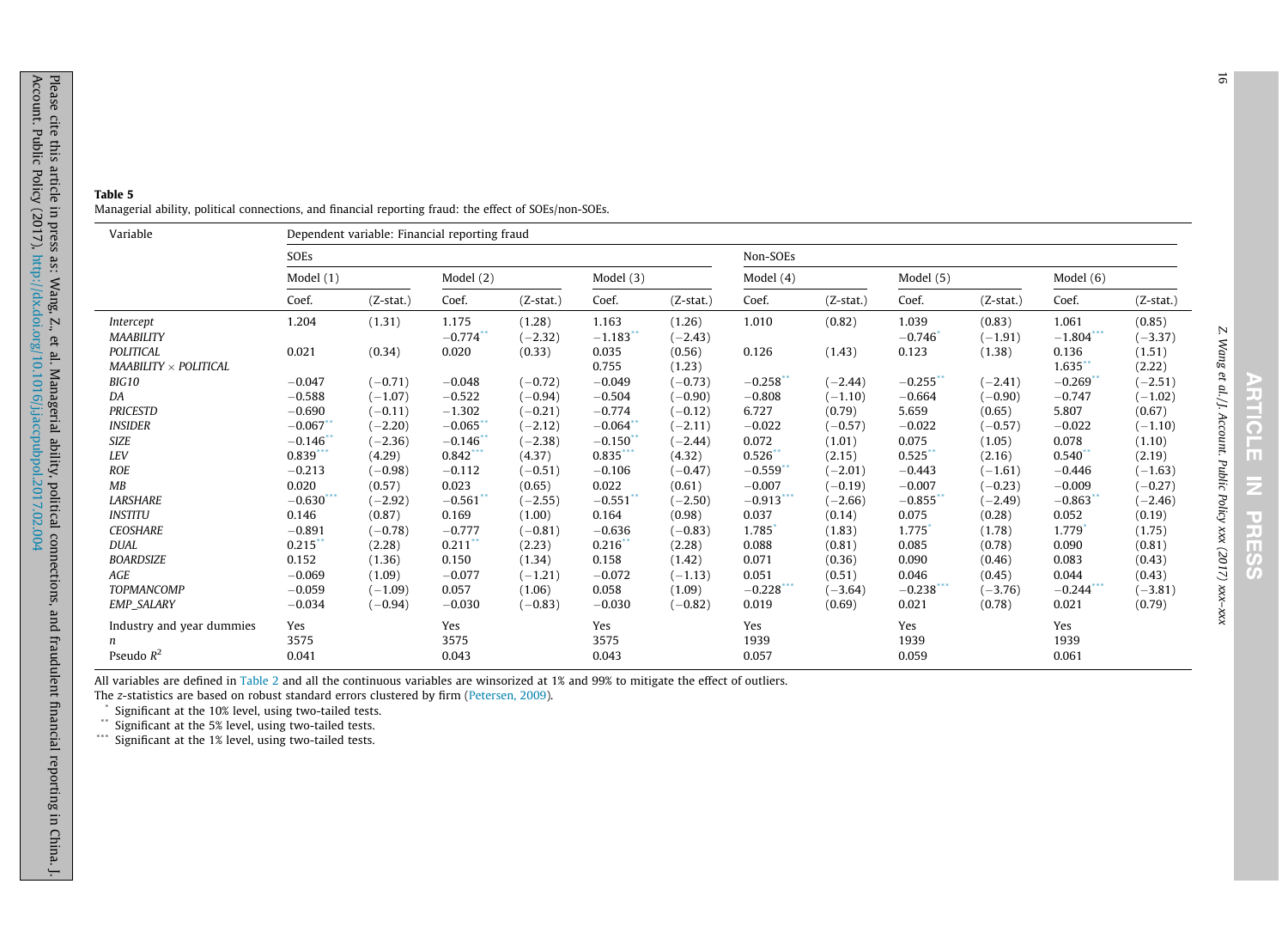### <span id="page-16-0"></span>Table 6Managerial ability, political connections, and the severity of punishment.

| Variables                    | Dependent variable: Severity of punishment |             |                       |                                         |              |                                            |                        |             |             |             |             |             |  |
|------------------------------|--------------------------------------------|-------------|-----------------------|-----------------------------------------|--------------|--------------------------------------------|------------------------|-------------|-------------|-------------|-------------|-------------|--|
|                              | Full sample                                |             |                       | Subsample with<br>political connections |              | Subsample without<br>political connections |                        | Full sample |             |             | Non-SOEs    |             |  |
|                              | Model $(1)$                                |             | Model $(2)$           |                                         | Model $(3)$  |                                            | Model $(4)$            |             | Model $(5)$ |             | Model $(6)$ |             |  |
|                              | Coef.                                      | $(Z-stat.)$ | Coef.                 | $(Z-stat.)$                             | Coef.        | $(Z-stat.)$                                | Coef.                  | $(Z-stat.)$ | Coef.       | $(Z-stat.)$ | Coef.       | $(Z-stat.)$ |  |
| <b>MAABILITY</b>             | $-0.880$                                   | $(-1.89)$   | $-0.216$              | $(-0.38)$                               | $-1.825$     | $(-1.94)$                                  | $-1.742$ <sup>**</sup> | $(-2.24)$   | $-0.280$    | $(-0.26)$   | $-3.106$ ** | $(-2.18)$   |  |
| <b>POLITICAL</b>             |                                            |             |                       |                                         |              |                                            | $-0.002$               | $(-0.02)$   | $-0.103$    | $(-0.59)$   | 0.018       | (0.10)      |  |
| $MAABILITY \times POLITICAL$ |                                            |             |                       |                                         |              |                                            | 1.432                  | (1.59)      | $-0.755$    | $(-0.57)$   | 2.989       | (1.77)      |  |
| BIG10                        | 0.074                                      | (0.57)      | 0.233                 | (1.19)                                  | $-0.076$     | $(-0.39)$                                  | 0.062                  | (0.48)      | $-0.041$    | $(-0.22)$   | 0.376       | (1.60)      |  |
| DA                           | 0.879                                      | (0.91)      | $-0.097$              | $(-0.07)$                               | 2.150        | (1.31)                                     | 0.827                  | (0.85)      | $-0.377$    | $(-0.28)$   | 2.983       | (1.84)      |  |
| <b>PRICESTD</b>              | 2.808                                      | (0.34)      | 1.477                 | (0.11)                                  | 1.789        | (0.16)                                     | 2.533                  | (0.30)      | 4.669       | (0.32)      | $-1.376$    | $(-0.11)$   |  |
| <b>INSIDER</b>               | 0.064                                      | (1.13)      | 0.029                 | (0.38)                                  | 0.101        | (1.13)                                     | 0.065                  | (1.16)      | 0.107       | (1.32)      | 0.028       | (0.27)      |  |
| <b>SIZE</b>                  | 0.110                                      | (1.32)      | $-0.007$              | $(-0.05)$                               | $0.389$ ***  | (3.03)                                     | 0.097                  | (1.16)      | 0.097       | (0.81)      | 0.130       | (0.88)      |  |
| LEV                          | $-0.596$ <sup>*</sup>                      | $(-1.97)$   | $-0.093$              | $(-0.22)$                               | $-1.478$ *** | $(-2.80)$                                  | $-0.589$               | $(-1.94)$   | $-0.476$    | $(-1.16)$   | $-0.279$    | $(-0.53)$   |  |
| <b>ROE</b>                   | $-0.043$                                   | $(-0.14)$   | $-0.059$              | $(-0.14)$                               | $-0.369$     | $(-0.64)$                                  | $-0.047$               | $(-0.15)$   | 0.092       | (0.22)      | $-0.146$    | $(-0.24)$   |  |
| MB                           | 0.049                                      | (0.86)      | $-0.081$              | $(-0.98)$                               | 0.146        | (1.77)                                     | 0.043                  | (0.78)      | 0.143       | (1.42)      | $-0.018$    | $(-0.23)$   |  |
| <b>LARSHARE</b>              | $-0.862$                                   | $(-1.93)$   | $-0.009$              | $(-0.01)$                               | $-1.810***$  | $(-2.79)$                                  | $-0.872$               | $(-1.93)$   | $-0.928$    | $(-1.32)$   | $-1.024$    | $(-1.39)$   |  |
| <b>INSTITU</b>               | 0.141                                      | (0.45)      | 0.204                 | (0.44)                                  | $-0.131$     | $(-0.27)$                                  | 0.098                  | (0.31)      | 0.148       | (0.34)      | $-0.041$    | $(-0.08)$   |  |
| <b>CEOSHARE</b>              | $-0.427$                                   | $(-0.30)$   | $-0.615$              | $(-0.29)$                               | $-2.058$     | $(-0.94)$                                  | $-0.453$               | $(-0.31)$   | $-4.107$    | $(-1.02)$   | $-1.273$    | $(-0.75)$   |  |
| <b>DUAL</b>                  | $-0.174$                                   | $(-1.11)$   | $-0.256$              | $(-1.37)$                               | 0.109        | (0.41)                                     | $-0.171$               | $(-1.08)$   | $-0.075$    | $(-0.35)$   | $-0.300$    | $(-1.27)$   |  |
| <b>BOARDSIZE</b>             | 0.196                                      | (0.98)      | 0.399                 | (1.41)                                  | 0.094        | (0.33)                                     | 0.194                  | (0.97)      | 0.026       | (0.09)      | 0.380       | (1.24)      |  |
| AGE                          | $-0.232$ <sup>*</sup>                      | $(-2.31)$   | $-0.105$              | $(-0.75)$                               | $-0.269$     | $(-1.70)$                                  | $-0.238$               | $(-2.37)$   | $-0.309$    | $(-1.88)$   | $-0.260$    | $(-1.75)$   |  |
| <b>TOPMANCOMP</b>            | $-0.211$                                   | $(-2.80)$   | $-0.262$ <sup>*</sup> | $(-2.21)$                               | $-0.258$     | $(-2.23)$                                  | $-0.203$ ***           | $(-2.70)$   | $-0.216$    | $(-1.77)$   | $-0.195$    | $(-1.55)$   |  |
| EMP_SALARY                   | $-0.037$                                   | $(-1.10)$   | 0.021                 | (0.46)                                  | $-0.170$     | $(-2.76)$                                  | $-0.037$               | $(-1.07)$   | $-0.014$    | $(-0.21)$   | $-0.063$    | $(-2.21)$   |  |
| Intercept6                   | 0.342                                      | (0.24)      | 1.344                 | (0.64)                                  | $-0.320$     | $(-0.13)$                                  | 0.514                  | (0.36)      | 0.891       | (0.47)      | $-0.608$    | $(-0.26)$   |  |
| Intercept5                   | 0.436                                      | (0.31)      | 1.385                 | (0.66)                                  | $-0.147$     | $(-0.06)$                                  | 0.608                  | (0.43)      | 0.975       | (0.51)      | $-0.483$    | $(-0.20)$   |  |
| Intercept4                   | 0.854                                      | (0.61)      | 1.908                 | (0.90)                                  | 0.237        | (0.10)                                     | 1.028                  | (0.72)      | 1.464       | (0.76)      | $-0.087$    | $(-0.04)$   |  |
| Intercept3                   | 0.906                                      | (0.65)      | 1.959                 | (0.93)                                  | 0.307        | (0.13)                                     | 1.081                  | (0.76)      | 1.513       | (0.79)      | $-0.022$    | $(-0.01)$   |  |
| Intercept2                   | 0.994                                      | (0.71)      | 2.032                 | (0.96)                                  | 0.436        | (0.18)                                     | 1.169                  | (0.82)      | 1.584       | (0.82)      | 0.101       | (0.03)      |  |
| Intercept1                   | 1.411                                      | (1.00)      | 2.480                 | (1.17)                                  | 0.902        | (0.37)                                     | 1.588                  | (1.12)      | 1.996       | (1.03)      | 0.582       | (0.24)      |  |
| Industry and year dummies    | Yes                                        |             | Yes                   |                                         | Yes          |                                            | Yes                    |             | Yes         |             | Yes         |             |  |
| n                            | 697                                        |             | 377                   |                                         | 320          |                                            | 697                    |             | 413         |             | 284         |             |  |
| Pseudo $R^2$                 | 0.131                                      |             | 0.170                 |                                         | 0.261        |                                            | 0.134                  |             | 0.181       |             | 0.216       |             |  |

This table presents the results from estimating an ordered probit model with PENALTYLEVEL as the dependent variable, which is defined to be the severity of penalties imposed on firms for financial reporting. PENALTYLEVEL equals 1 for public criticism, 2 for warning, 3 for reprimands, 4 for fines, 5 for confiscations, 6 for revocations of the business permit, and 7 for prohibiting to security markets. The <sup>z</sup>-statistics are based on robust standard errors clustered by firm ([Petersen,](#page-21-0) 2009).

All variables are defined in [Table](#page-11-0) 2 and all the continuous variables are winsorized at 1% and 99% to mitigate the effect of outliers.

Significant at the 10% level, using two-tailed tests.

\*\* Significant at the 5% level, using two-tailed tests. \*\*\* Significant at the 1% level, using two-tailed tests.

Z. Wang et al. / J. Account. Public Policy xxx (2017) xxx–xxx

**RTICLE** 

 $\overline{z}$ 

**PRESSS** 

Z. Wang et al./J. Account. Public Policy xxx (2017) xxx-xxx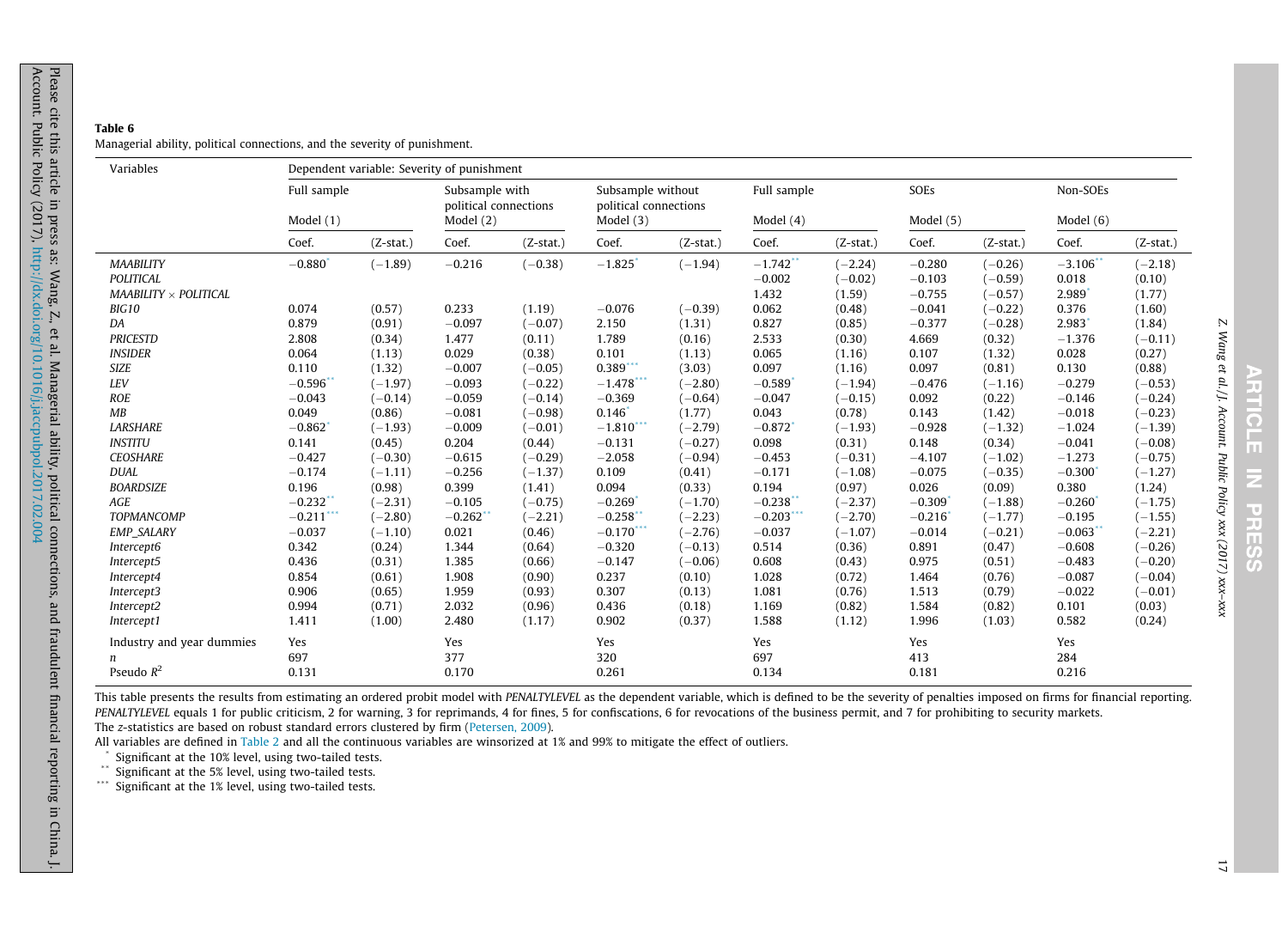### 18 18 2. Wang et al. / J. Account. Public Policy xxx (2017) xxx–xxx

minimizing variation in the control variables, is a superior econometric approach to matching on the outcome variable [\(Armstrong et al., 2010; Jayaraman and Milbourn, 2015\)](#page-19-0).

The matched-pair design consists of two steps. First, we model a firm's choice of capable manager as a function of a set of variables reflecting a firm's operation and market strategies, such as R&D intensity, degree of diversification, and growth opportunities, while controlling for the firms' size, leverage and SOE. Specifically, we estimate the following probit model:

$$
Prob(MCAPMANAGES = 1) = F(\beta_0 + \beta_1 SIZE + \beta_2 LEV + \beta_3 MB + \beta_4 SOE + \beta_5 INNOINDEX + \beta_6 DIVERS + \delta \cdot INDUSTRY + \phi \cdot YEAR + e_t),
$$
\n(3)

where the dependent variable MCAPMANAGERS is our measure as to whether or not a firm's managers are classified as being capable. Following prior studies (e.g., [Cohen and Zarowin, 2010\)](#page-20-0), we define MCAPMANAGERS as one if the firm has measure of managerial ability score (i.e. MAABILITY) greater than the median of the whole sample, and zero otherwise.

INNOINDEX represents the overall innovation index for China's provinces. Prior studies (e.g., [Walker, 1887; Bertrand and](#page-21-0) [Schoar, 2003](#page-21-0)) indicate that managers drive productivity difference across firms and explain an economically significant proportion of firm activities, such as R&D and M&A activity. Since the overall business innovation environment varies across provinces in China ([Chen, 2015](#page-21-0)), we predict that firms located in provinces or region with higher innovation environment are more likely to engage capable managers to implement their innovative strategies. To measure the level of the business innovation environment of China's provinces and regions, [Liu and Gao \(2015\)](#page-21-0) compiles substantive statistics and publishes them in a work entitled Annual Report of Regional Innovation Capability of China. We include the index (INNOINDEX) to capture the overall innovation environment. Following the same literature (e.g., [Walker, 1887; Bertrand and Schoar, 2003\)](#page-21-0), we predict that more diversified firms are more likely to engage capable managers because corporate complexity increases with the degree of corporate diversification. We include DIVERS, measured by the sales-based Herfindahl index, to capture the degree of a firm's diversification. In addition, we include in our model one measure of firm growth opportunities, MB, measured by ratio of market value to book value. We predict that growth firms are more likely to engage capable managers. Finally, we include a set of control variables in Model (3), including firm size, firm leverage and state-owned enterprise.

Next, we match, without replacement, each firm having more capable managers to a firm having less able managers with the closest predicted probability. [Table 7,](#page-18-0) Panel A, presents the results that verify the covariate balance across the 1860 pairs generated using the nearest-neighbor matching technique. As indicated by several studies (e.g., [Armstrong et al., 2010;](#page-19-0) [Jayaraman and Milbourn, 2015\)](#page-19-0), covariate balance is achieved if both the treatment and control groups are similar along their observable dimensions, except for their level of managerial ability. To assess covariate balance, we follow [Armstrong et al. \(2010\)](#page-19-0) and test whether the mean value of each determinant differs across the treatment and control groups [\(Armstrong et al., 2010; Jayaraman and Milbourn, 2015](#page-19-0)). We observe that none of the differences in any of the dimensions approaches the cutoff of 0.1, suggesting that our subsamples of firms hiring more and less capable managers are generally similar. Overall, the propensity-score matching procedure does a satisfactory job of selecting control firms with similar economic determinants as treatment firms.

Panel B of [Table 7](#page-18-0) presents the results from our propensity score matching analysis. We observe that consistent with those in [Table 4](#page-13-0), the coefficients of *MAABILITY* in Models (1) and (2) are all negative and significant ( $p < 0.01$ ), and the coefficient of MAABILITY  $*$  POLITICAL in Model (2) is positive and significant (p < 0.05). Overall, the primary results are broadly comparable to those in our main texts. Therefore, our results are not driven by the selection-bias of managers.

## 5.4.2. Political connections and endogeneity

Another question with our results in our main tests is the endogeneity of political connections. In this section, we also exploit the propensity-score matching model to examine whether our observed findings are driven by a self-selection bias of political connections choice. First, we perform the following probit model to estimate the propensity of companies to choose to have political connections with the government and its officials:

$$
Prob(POLITICAL = 1) = F(\delta_0 + \delta_1 SIZE + \delta_2 LEV + \delta_3 ROE + \delta_4 SOE + \delta_5 BEINDER + \varphi \cdot INDUSTRY + \varphi \cdot YEAR + u),
$$
\n(4)

where BEINDEX represents the overall business environment index for China's provinces ([Wang et al., 2013](#page-21-0)).<sup>25</sup> One recent study [\(Zhang and Qi, 2014\)](#page-21-0) indicates that the business operating environment varies across provinces in China, and that firms located in provinces or region with poorer operating environment are more likely to foster political relations with the government, compared to those with better environments. This argument is based on the notion that firms face greater uncertainty in regions with a poor business operating environment, such as lower level of governmental administrative management, weaker level of legal environment, lower level of intermediary organization (i.e. CPA and layers) services and higher level of social integrity. To reduce the operating uncertainty and thus transaction costs, firms have greater incentives to foster political relations with the government. To measure the level of the business operating environment of China's provinces and regions, [Wang](#page-21-0) [et al. \(2013\)](#page-21-0) compile substantive statistics and publish them in a work entitled NERI Business Environment Index for China's Pro-

The composite index comprises seven main indictors of institutional arrangements: (1) governmental administrative management in the regional economy, (2) the local legal environment, (3) the number of intermediate institutions (such as law firms and CPA firms) and technology services, (4) the social environment, (5) financial services, (6) the human resource supply and (7) infrastructure. The first four indicators are related to political connections and serve as our focus. However, when we alternatively use the overall index, the empirical results are the same.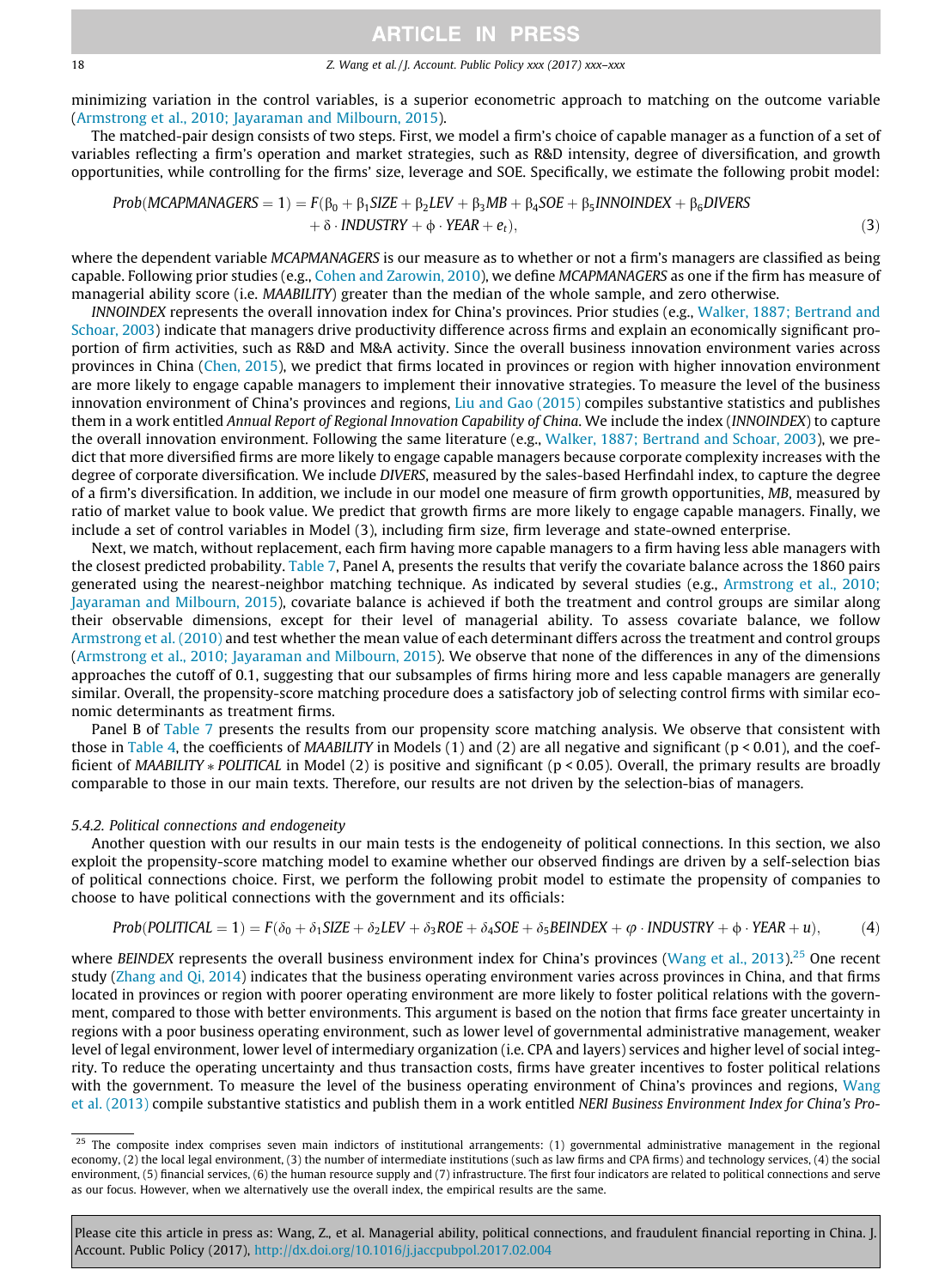### Z. Wang et al. / J. Account. Public Policy xxx (2017) xxx–xxx 19

#### <span id="page-18-0"></span>Table 7

Managerial ability, political connections, and financial reporting fraud: using the propensity-score matching to deal with endogeneity associated with managerial ability.

|                                                                                                  | <b>SIZE</b>  | LEV         | MB                     |           | <b>SOE</b>                  | <b>INNOINDEX</b> |                                            | <b>DIVERS</b> |  |  |  |
|--------------------------------------------------------------------------------------------------|--------------|-------------|------------------------|-----------|-----------------------------|------------------|--------------------------------------------|---------------|--|--|--|
| Panel $A^a$ : Descriptive statistics of 1860 pairs of firms with more and less capable managers  |              |             |                        |           |                             |                  |                                            |               |  |  |  |
| Firms with more capable managers                                                                 | 21.689       | 0.516       | 1.959                  |           | 0.659                       | 35.826           |                                            | 0.586         |  |  |  |
| Firms with less capable managers                                                                 | 21.685       | 0.515       | 1.953                  |           | 0.646                       | 35.499           |                                            | 0.589         |  |  |  |
| Diff.                                                                                            | $-0.004$     | 0.001       | 0.006                  |           | 0.013                       | 0.327            |                                            | $-0.003$      |  |  |  |
| p-value                                                                                          | 0.907        | 0.842       | 0.670                  |           | 0.409                       | 0.392            |                                            | 0.689         |  |  |  |
| Dependent variable: Financial reporting fraud                                                    | Full sample  |             |                        |           | Subsample with<br>political |                  | Subsample without<br>political connections |               |  |  |  |
|                                                                                                  |              |             |                        |           | connections                 |                  |                                            |               |  |  |  |
|                                                                                                  | Model $(1)$  |             | Model $(2)$            |           | Model $(3)$                 |                  | Model $(4)$                                |               |  |  |  |
| Variables                                                                                        | Coef.        | $(Z-stat.)$ | Coef.                  | (Z-stat.) | Coef.                       | (Z-stat.)        | Coef.                                      | (Z-stat.)     |  |  |  |
| Panel B: The impact of managerial ability and political connections on financial reporting fraud |              |             |                        |           |                             |                  |                                            |               |  |  |  |
| <b>MAABILITY</b>                                                                                 | $-0.869$ *** | $(-2.81)$   | $-1.617$ <sup>**</sup> | $(-3.78)$ | $-0.183$                    | $(-0.42)$        | $-1.474$ $\cdots$                          | $(-3.48)$     |  |  |  |
| POLITICAL                                                                                        |              |             | 0.021                  | (0.34)    |                             |                  |                                            |               |  |  |  |
| MAABILITY $\times$ POLITICAL                                                                     |              |             | 1.306                  | (2.30)    |                             |                  |                                            |               |  |  |  |
| Controls <sup>b</sup>                                                                            | Yes          |             | Yes                    |           | Yes                         |                  | Yes                                        |               |  |  |  |
| n                                                                                                | 3720         |             | 3720                   |           | 1870                        |                  | 1850                                       |               |  |  |  |
| Pseudo $R^2$                                                                                     | 0.037        |             | 0.038                  |           | 0.049                       |                  | 0.045                                      |               |  |  |  |

The z-statistics are based on robust standard errors clustered by firm ([Petersen, 2009](#page-21-0)).

INNOINDEX is the innovation index of China's 31 provinces from the ''Annual Report of Regional Innovation Capability of China" (hand-collected); DIVERS is the degree of diversification of a firm, measured by the sales-based Herfindahl index. All other variables are defined in [Table 2](#page-11-0) and all the continuous variables are winsorized at 1% and 99% to mitigate the effect of outliers.

<sup>a</sup> For each firm having more capable managers, we choose a firm having less able managers with the closest propensity score as the control firm. Specifically, we use a one-to-one firm matching with a caliper of 0.1, and a common support range of [0.1, 0.9] ([Caliendo and Kopeinig, 2008\)](#page-20-0). This procedure yields 1860 pairs of matched firms.

**b** For brevity, control variables are not reported.

 $*$  Significant at the 10% level, using two-tailed tests.

Significant at the 5% level, using two-tailed tests.

\*\*\* Significant at the 1% level, using two-tailed tests.

#### Table 8

Managerial ability, political connections, and financial reporting fraud: using the propensity-score matching to deal with endogeneity associated with political connections.

|                                                                                                   | <b>SIZE</b> |              | <b>LEV</b>  |                       | <b>ROE</b> |                                            | SOE       |                                            | <b>BEINDEX</b> |  |  |
|---------------------------------------------------------------------------------------------------|-------------|--------------|-------------|-----------------------|------------|--------------------------------------------|-----------|--------------------------------------------|----------------|--|--|
| Panel $A^a$ : Descriptive statistics of 1518 pairs of political connected and non-connected firms |             |              |             |                       |            |                                            |           |                                            |                |  |  |
| Connected firms                                                                                   | 21.610      |              | 0.506       |                       | 0.050      |                                            | 0.677     |                                            | 3.062          |  |  |
| Non-connected firms                                                                               | 21.640      |              | 0.503       |                       | 0.060      |                                            | 0.678     |                                            | 3.065          |  |  |
| Diff.                                                                                             | $-0.030$    |              | 0.003       |                       | $-0.010$   |                                            | $-0.001$  |                                            | $-0.003$       |  |  |
| p-value                                                                                           | 0.397       |              | 0.583       |                       | 0.495      |                                            | 0.969     |                                            | 0.586          |  |  |
| Dependent variable: Financial reporting fraud                                                     |             | Full sample  |             |                       |            | Subsample with<br>political<br>connections |           | Subsample without<br>political connections |                |  |  |
|                                                                                                   |             | Model (1)    |             | Model $(2)$           |            | Model $(3)$                                |           | Model $(4)$                                |                |  |  |
| Variables                                                                                         |             | Coef.        | $(Z-stat.)$ | Coef.                 | (Z-stat.)  | Coef.                                      | (Z-stat.) | Coef.                                      | $(Z-stat.)$    |  |  |
| Panel B: The impact of managerial ability and political connections on financial reporting fraud  |             |              |             |                       |            |                                            |           |                                            |                |  |  |
| <b>MAABILITY</b>                                                                                  |             | $-0.932$ *** | $(-3.07)$   | $-1.648$ <sup>*</sup> | $(-3.82)$  | $-0.398$                                   | $(-0.97)$ | $-1.728$                                   | $(-3.88)$      |  |  |
| <b>POLITICAL</b>                                                                                  |             |              |             | 0.093                 | (1.37)     |                                            |           |                                            |                |  |  |
| MAABILITY $\times$ POLITICAL                                                                      |             |              |             | 1.195                 | (2.10)     |                                            |           |                                            |                |  |  |
| Controlsb                                                                                         |             | Yes          |             | Yes                   |            | Yes                                        |           | Yes                                        |                |  |  |
| n                                                                                                 |             | 3036         |             | 3036                  |            | 1518                                       |           | 1518                                       |                |  |  |
| Pseudo $R^2$                                                                                      |             | 0.033        |             | 0.034                 |            | 0.053                                      |           | 0.039                                      |                |  |  |

The z-statistics are based on robust standard errors clustered by firm ([Petersen, 2009](#page-21-0)).

All variables are defined in [Table 2](#page-11-0) and all the continuous variables are winsorized at 1% and 99% to mitigate the effect of outliers.

<sup>a</sup> For each politically connected firm, we choose the non-connected firm with the closest propensity score as the control firm. Specifically, we use a oneto-one firm matching with a caliper of 0.1, and a common support range of [0.1, 0.9] ([Caliendo and Kopeinig, 2008](#page-20-0)). This procedure yields 1518 pairs of political connected firms and control firms.

**b** For brevity, control variables are not reported.

Significant at the 10% level, using two-tailed tests.

\*\* Significant at the 5% level, using two-tailed tests.<br>\*\*\* Significant at the 1% level, using two tailed tests.

Significant at the 1% level, using two-tailed tests.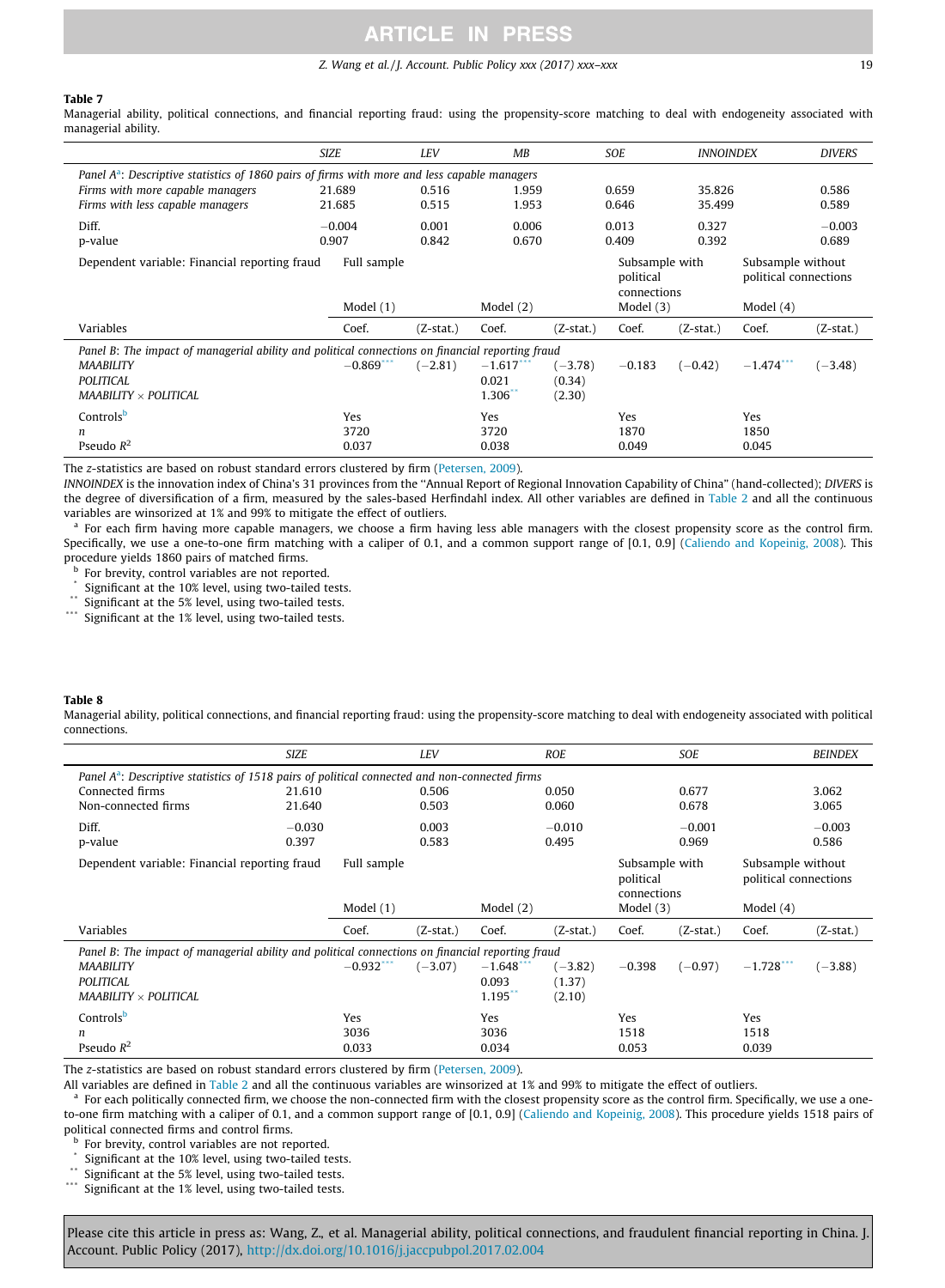#### <span id="page-19-0"></span>20 20 Z. Wang et al. / J. Account. Public Policy xxx (2017) xxx–xxx

vinces 2013 Report. All other variables are as previously defined. Next, we match, without replacement, each connected firm to a non-connected firm with the closest predicted probability.

Finally, we estimate Eqs. [\(1\) and \(2\)](#page-7-0) using the samples we constructed in the first stage. [Table 8,](#page-18-0) Panel A, shows that none of the differences in any of the dimensions approaches the cutoff of 0.1, indicating that the covariates are generally balanced across the connected firms and non-connected firms. Therefore, the matching procedure is successful.

Panel B of [Table 8](#page-18-0) presents the results from Eqs. [\(1\) and \(2\)](#page-7-0) using the matched sample, and reveals that the main findings still hold. Overall, our results are broadly comparable to those in our main tests after controlling for self-selection bias of political connections through propensity-score matching research designs.

5.4.2.1. Frequency of financial reporting fraud. In our main tests, we construct an indicator variable (FRAUD) on whether the firm commits financial reporting fraud. In this section, we use the number of financial reporting fraud events, FRAUD\_NO, as an alternative measure of fraud. We replace FRAUD with FRAUD\_NO and re-estimate Eqs. [\(1\) and \(2\)](#page-7-0). The untabulated results indicate that the results using alternative measures are broadly comparable to our main findings. Stated differently, managerial ability is associated with a lower frequency of financial reporting fraud events; this association is primarily driven by non-connected firms.

#### 5.4.3. Other sensitivity analyses

In this subsection, we perform several other sensitivity analyses. First, our sample used in our main tests includes observations with Special Treatment (ST) status, which tend to have poor performance and thus are likely to commit financial reporting fraud. To provide further insights into whether our results are mainly driven by these ST observations, we exclude ST observations from our sample and re-conduct our regressions. Using this restricted sample, we find that the inferences are the same as those in our main tests (not reported).

Second, financial reporting fraud used in our main tests includes only the CSRC and stock exchanges enforcement actions for financial reporting misconducts. In other words, we delete the four other types of enforcement actions initiated by the CSRC and stock exchanges from our fraud analyses, including illegal share buybacks, the unauthorized change of fund usages, violations of fund provisions and embezzlement by a major shareholder. In this section, we include all types of enforcement actions in our analyses and construct one new measure of fraud, ALLFRAUD, equal to one if a firm is sanctioned by the CSRC or/and stock exchanges, regardless of financial reporting or not, and zero otherwise. We re-perform our tests for H1 and H2 by replacing FRAUD with ALLFRAUD. The untabulated results indicate that the inferences are broadly comparable to those in our main tests using the FRAUD measure. This suggests that our results are robust to alternative proxy for enforcement actions.

#### 6. Conclusions

Despite China's weak legal and institutional environment, it has become the second largest economy in the world. The primary objective of this paper is to examine whether there are associations among managerial ability, political connections and financial reporting fraud in China.

Using a sample of listed firms in China during 2007–2012, we find that increased managerial ability results in less financial reporting fraud even in a relationship-based economy like China. Second, we find that the effect of managerial ability in reducing fraudulent financial reporting is stronger for non-connected firms than for connected firms.

Further analyses indicate that our findings are driven primarily by non-SOEs, as opposed to SOEs. We also find that firms with capable managers face less severe penalties if they are penalized by regulatory agencies, relative to those without capable managers; among non-state-owned firms, this association is weaker when firms are politically connected than when firms are not connected.

This paper is important for enhancing our understanding of the roles that managerial ability and political connections play in reducing fraudulent behavior in general and fraudulent financial reporting in particular. The evidence is that if an able manager does reduce the likelihood of financial reporting fraud, investors may have an incentive to invest in such firms. In addition, this paper may also have implications for the regulatory agencies. Specifically, if firms with more capable managers are, on average, less likely to commit financial reporting fraud, the regulatory agencies may want to put relatively more inspections and investigative focus on the financial statements of firms with less capable managers.

One major limitation of our paper is that our managerial ability variable is based on the paper by [Demerjian et al. \(2012,](#page-20-0) [2013\)](#page-20-0). Although this proxy is used widely in accounting literature, we cannot completely rule out the possibility that this proxy reflects idiosyncratic abnormal performance. Therefore, we must interpret the results with caution.

#### References

[Allen, F., Qian, J., Qian, M., 2005. Law, finance, and economic growth in China. J. Financ. Econ. 77 \(1\), 57–116](http://refhub.elsevier.com/S0278-4254(17)30017-0/h0005).

[Agrawal, A., Knoeber, C.R., 2001. Do some outside directors play a political role? J. Law Econ. 44 \(1\), 179–198](http://refhub.elsevier.com/S0278-4254(17)30017-0/h0010).

[Armstrong, C., Jagolinzer, A., Larcker, D., 2010. Chief executive officer equity incentives and accounting irregularities. J. Acc. Res. 48 \(2\), 225–271](http://refhub.elsevier.com/S0278-4254(17)30017-0/h0015).

[Ashbaugh-Skaife, H., Collins, D., Kinney, W., LaFond, R., 2008. The effect of SOX internal control deficiencies and their remediation on accrual quality. Acc.](http://refhub.elsevier.com/S0278-4254(17)30017-0/h0020) [Rev. 83 \(1\), 217–250](http://refhub.elsevier.com/S0278-4254(17)30017-0/h0020).

[Ball, R., Shivakumar, L., 2005. Earnings quality in UK private firms: comparative loss recognition timeliness. J. Acc. Econ. 39 \(1\), 83–128](http://refhub.elsevier.com/S0278-4254(17)30017-0/h0025).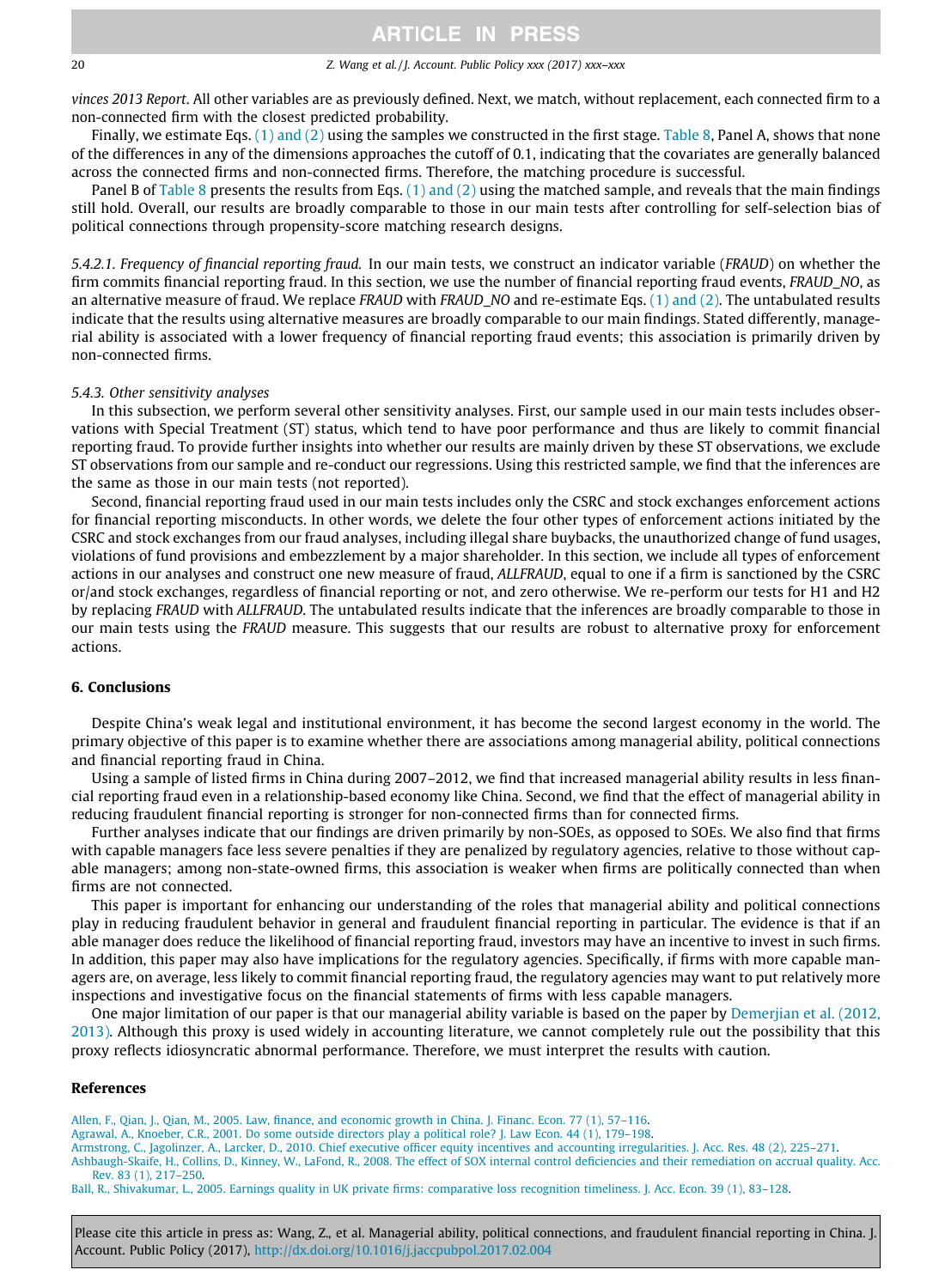#### Z. Wang et al. / J. Account. Public Policy xxx (2017) xxx–xxx 21

<span id="page-20-0"></span>[Baik, B., Farber, D.B., Lee, S., 2011. CEO ability and management earnings forecasts. Contemp. Acc. Res. 28 \(5\), 1645–1668](http://refhub.elsevier.com/S0278-4254(17)30017-0/h0030). [Bamber, L.S., Jiang, J., Wang, I.Y., 2010. What's my style? The influence of top managers on voluntary corporate financial disclosure. Acc. Rev. 85 \(4\),](http://refhub.elsevier.com/S0278-4254(17)30017-0/h0035) 1131– [1162](http://refhub.elsevier.com/S0278-4254(17)30017-0/h0035). [Barney, J.B., 1991. Firm resources and sustained competitive advantage. J. Manage. 17 \(1\), 99–120.](http://refhub.elsevier.com/S0278-4254(17)30017-0/h0040) [Bartels, L., Brady, H., 2003. Economic behavior in political context. Am. Econ. Rev. 93 \(2\), 156–161.](http://refhub.elsevier.com/S0278-4254(17)30017-0/h0045) [Beasley, M.S., 1996. An empirical analysis of the relation between the board of director composition and financial statement fraud. Acc. Rev. 77 \(4\), 443–465.](http://refhub.elsevier.com/S0278-4254(17)30017-0/h0050) [Beasley, M.S., Carcello, J.V., Hermanson, D.R., 1999. Fraudulent Financial Reporting 1987–1997: An Analysis of U.S. Public Companies. Committee of](http://refhub.elsevier.com/S0278-4254(17)30017-0/h0055) [Sponsoring Organizations of the Treadway Commission. AICPA, Jersey City, NJ.](http://refhub.elsevier.com/S0278-4254(17)30017-0/h0055) [Beneish, M.D., 1999. Incentives and penalties related to earnings overstatements that violate GAAP. Acc. Rev. 74 \(4\), 425–457](http://refhub.elsevier.com/S0278-4254(17)30017-0/h0060). [Bertrand, M., Schoar, A., 2003. Managing with style: the effect of managers on firm policies. Q. J. Econ. 118 \(4\), 1169–1208.](http://refhub.elsevier.com/S0278-4254(17)30017-0/h0065) [Boubakri, N., Cosset, J., Saffar, W., 2008. Political connections of newly privatized firms. J. Corp. Financ. 14 \(5\), 654–673.](http://refhub.elsevier.com/S0278-4254(17)30017-0/h0070) [Bushee, B.J., 1998. The influence of institutional investors on myopic R&D investment behavior. Acc. Rev. 73 \(3\), 305–333.](http://refhub.elsevier.com/S0278-4254(17)30017-0/h0075) [Bushee, B.J., 2001. Do institutional investors prefer near-term earnings over long-run value? Contemp. Acc. Res. 18 \(2\), 207–246](http://refhub.elsevier.com/S0278-4254(17)30017-0/h0080). [Caliendo, M., Kopeinig, S., 2008. Some practical guidance for the implementation of propensity score matching. J. Econ. Surv. 22 \(1\), 31–72](http://refhub.elsevier.com/S0278-4254(17)30017-0/h0085). [Carcello, J.V., Nagy, A.L., 2004. Audit firm tenure and fraudulent financial reporting. Audit.: J. Pract. Theory 23 \(2\), 55–69.](http://refhub.elsevier.com/S0278-4254(17)30017-0/h0090) [Carmeli, A., Tishler, A., 2004. Resources, capabilities, and the performance of industrial firms: a multivariate analysis. Manage. Decis. Econ. 25 \(6/7\), 299–](http://refhub.elsevier.com/S0278-4254(17)30017-0/h0095) [315](http://refhub.elsevier.com/S0278-4254(17)30017-0/h0095). [Castanias, R.P., Helfat, C.E., 1991. Managerial resources and rents. J. Manage. 17 \(1\), 155–171](http://refhub.elsevier.com/S0278-4254(17)30017-0/h0100). [Chan, K.H., Lin, K.Z., Wang, R.R., 2012. Government ownership, accounting-based regulations, and the pursuit of favorable audit opinions: evidence from](http://refhub.elsevier.com/S0278-4254(17)30017-0/h0105) [China. Audit.: J. Pract. Theory 31 \(4\), 47–64](http://refhub.elsevier.com/S0278-4254(17)30017-0/h0105). [Chaney, P.K., Faccio, M., Parsley, D., 2011. The quality of accounting information in politically connected firms. J. Acc. Econ. 51 \(1\), 58–76](http://refhub.elsevier.com/S0278-4254(17)30017-0/h0110). [Chemmanur, T.J., Paeglis, I., 2005. Management quality, certification, and initial public offerings. J. Financ. Econ. 76 \(2\), 331–368](http://refhub.elsevier.com/S0278-4254(17)30017-0/h0115). [Chen, G., Firth, M., Gao, D., Rui, O., 2005. Is China securities regulatory agency a toothless tiger? Evidence from enforcement actions. J. Acc. Publ.](http://refhub.elsevier.com/S0278-4254(17)30017-0/h0120) Policy 24 [\(6\), 451–488.](http://refhub.elsevier.com/S0278-4254(17)30017-0/h0120) [Chen, G., Firth, M., Gao, D., Rui, O., 2006. Ownership structure, corporate governance, and fraud: evidence from China. J. Corp. Financ. 12 \(3\), 424–448.](http://refhub.elsevier.com/S0278-4254(17)30017-0/h0125) [Chen, C., Li, Z., Su, X., Sun, Z., 2011a. Rent seeking incentives, political connections, and the control structure of private firms: Chinese evidence. J. Corp.](http://refhub.elsevier.com/S0278-4254(17)30017-0/h0130) [Financ. 17 \(2\), 229–243](http://refhub.elsevier.com/S0278-4254(17)30017-0/h0130). [Chen, K., Yuan, H., 2004. Earnings management and capital resource allocation: evidence from China's accounting-based regulation of rights issues. Acc. Rev.](http://refhub.elsevier.com/S0278-4254(17)30017-0/h0135) [79 \(3\), 645–665.](http://refhub.elsevier.com/S0278-4254(17)30017-0/h0135) [Chen, S., Sun, Z., Tang, S., Wu, D., 2011b. Government intervention and investment efficiency: evidence from China. J. Corp. Financ. 17 \(2\), 259–271.](http://refhub.elsevier.com/S0278-4254(17)30017-0/h0140) [Chen, Y., Podolski, E.J., Veeraraghavan, M., 2015. Does managerial ability facilitate corporate innovative success? J. Empir. Financ. 34, 313–326.](http://refhub.elsevier.com/S0278-4254(17)30017-0/h0150) [Cohen, D.A., Zarowin, P., 2010. Accrual-based and real earnings management activities around seasonal equity offerings. J. Acc. Econ. 50 \(1\), 2–19.](http://refhub.elsevier.com/S0278-4254(17)30017-0/h0155) [Correia, M.M., 2014. Political connections and SEC enforcement. J. Financ. Econ. 57 \(2/3\), 241–262.](http://refhub.elsevier.com/S0278-4254(17)30017-0/h0160) [Cressey, D.R., 1950. The criminal violation of financial trust. Am. Sociol. Rev. 15 \(6\), 738–743](http://refhub.elsevier.com/S0278-4254(17)30017-0/h0165). [Dechow, P., Dechiv, I., 2002. The quality of accruals and earnings: the role of accrual estimation errors. Acc. Rev. 77 \(4\), 35–59.](http://refhub.elsevier.com/S0278-4254(17)30017-0/h0170) [Dechow, P., Ge, W., Larson, C., Sloan, R., 2011. Predicting material accounting manipulations. Contemp. Acc. Res. 28 \(1\), 17–82.](http://refhub.elsevier.com/S0278-4254(17)30017-0/h0175) [Dechow, P., Sloan, R., Sweeney, A., 1996. Causes and consequences of earnings manipulation: an analysis of firms subject to enforcement actions by the](http://refhub.elsevier.com/S0278-4254(17)30017-0/h0180) SEC. [Contemp. Acc. Res. 13 \(1\), 1–36.](http://refhub.elsevier.com/S0278-4254(17)30017-0/h0180) [Dechow, P., Sloan, R., Sweeney, A., 1995. Detecting earnings management. Acc. Rev. 70 \(2\), 193–225](http://refhub.elsevier.com/S0278-4254(17)30017-0/h0185). [Dechow, P., Ge, W., Schrand, C., 2010. Understanding earnings quality: a review of the proxies, their determinants and their consequences. J. Acc. Econ. 50](http://refhub.elsevier.com/S0278-4254(17)30017-0/h0190) [\(2/3\), 344–401.](http://refhub.elsevier.com/S0278-4254(17)30017-0/h0190) [DeFond, M.L., Hung, M., 2004. Investor protection and corporate governance: evidence from worldwide CEO turnover. J. Acc. Res. 42 \(2\), 269–312](http://refhub.elsevier.com/S0278-4254(17)30017-0/h0195). [DeFond, M.L., Jiambalvo, J., 1991. Incidence and circumstances of accounting errors. Acc. Rev. 66 \(3\), 643–655.](http://refhub.elsevier.com/S0278-4254(17)30017-0/h0200) [DeJong, D., Ling, Z., 2013. Managers: their effects on accruals and firm policies. J. Busin. Financ. Acc. 40 \(1/2\), 82–114.](http://refhub.elsevier.com/S0278-4254(17)30017-0/h0205) [Demerjian, P.R., Lev, B., Lewis, M.F., McVay, S.E., 2012. Quantifying managerial ability: a new measure and validity tests. Manage. Sci. 58 \(7\), 1229–1248.](http://refhub.elsevier.com/S0278-4254(17)30017-0/h0210) [Demerjian, P.R., Lev, B., Lewis, M.F., McVay, S.E., 2013. Managerial ability and earnings quality. Acc. Rev. 88 \(2\), 463–498.](http://refhub.elsevier.com/S0278-4254(17)30017-0/h0215) [Dinc, I.S., 2005. Politicians and banks: political influences on government-owned banks in emerging markets. J. Financ. Econ. 77 \(2\), 453–479](http://refhub.elsevier.com/S0278-4254(17)30017-0/h0220). [Doyle, J., Ge, W., McVay, S., 2007. Determinants of weaknesses in internal control over financial reporting. J. Acc. Econ. 44 \(1–2\), 193–223](http://refhub.elsevier.com/S0278-4254(17)30017-0/h0225). [Du, N., Ronen, J., Ye, J., 2015. Auditors' role in China: the joint effects of Guanxi and regulatory sanctions on earnings management. J. Acc. Audit. Financ. 30](http://refhub.elsevier.com/S0278-4254(17)30017-0/h0230) [\(4\), 461–483.](http://refhub.elsevier.com/S0278-4254(17)30017-0/h0230) [Dyreng, S., Hanlon, M., Maydew, E., 2010. The effects of executives on corporate tax avoidance. Acc. Rev. 85 \(4\), 1163–1189](http://refhub.elsevier.com/S0278-4254(17)30017-0/h0235). [Faccio, M., 2006. Politically connected firms. Am. Econ. Rev. 96 \(1\), 369–386.](http://refhub.elsevier.com/S0278-4254(17)30017-0/h0240) Faccio, M., Masulis, R.W., McConnell, J.J., 2006. Political connections and corporate bailouts. J. Financ. 61 (6), 2597-2635. [Fan, J.P.H., Wong, T.J., 2005. Do external auditors perform a corporate governance role in emerging markets? Evidence from East Asia. J. Acc. Res. 45 \(1\), 35–](http://refhub.elsevier.com/S0278-4254(17)30017-0/h0250) [72](http://refhub.elsevier.com/S0278-4254(17)30017-0/h0250). [Fan, J.P.H., Wong, T.J., Zhang, T., 2007. Politically connected CEOs, corporate governance, and post-IPO performance of China's newly partially privatized](http://refhub.elsevier.com/S0278-4254(17)30017-0/h0255) [firms. J. Financ. Econ. 84 \(2\), 330–357](http://refhub.elsevier.com/S0278-4254(17)30017-0/h0255). [Fan, J.P.H., Wong, T.J., Zhang, T., 2014. Politically connected CEOs, corporate governance, and the post-IPO performance of China's partially privatized firms.](http://refhub.elsevier.com/S0278-4254(17)30017-0/h0260) [J. Appl. Corp. Financ. 26 \(3\), 85–95.](http://refhub.elsevier.com/S0278-4254(17)30017-0/h0260) [Firth, M., Fung, P., Rui, O.M., 2006. Firm performance, governance structure, and top management turnover in a transitional economy. J. Manage. Stud. 43](http://refhub.elsevier.com/S0278-4254(17)30017-0/h0265) [\(6\), 1289–1330](http://refhub.elsevier.com/S0278-4254(17)30017-0/h0265). [Fisman, R., 2001. Estimating the value of political connections. Am. Econ. Rev. 91 \(4\), 1095–1102.](http://refhub.elsevier.com/S0278-4254(17)30017-0/h0270) [Files, R., 2012. SEC enforcement: does forthright disclosure and cooperation really matter? J. Acc. Econ. 53 \(1/2\), 353–374](http://refhub.elsevier.com/S0278-4254(17)30017-0/h0275). [Francis, J., Huang, A.H., Rajgopal, S., Zang, A., 2008. CEO reputation and earnings quality. Contemp. Acc. Res. 25 \(1\), 109–147.](http://refhub.elsevier.com/S0278-4254(17)30017-0/h0280) [Francis, B.B., Hasan, I., Sun, X., 2009. Political connections and the process of going public: evidence from China. J. Int. Money Financ. 28 \(4\), 696–719.](http://refhub.elsevier.com/S0278-4254(17)30017-0/h0285) [Friedman, W.I., 2002. One country, two systems: the inherent conflict between China's Communist politics and capitalist securities market. Brook. J. Int. Law](http://refhub.elsevier.com/S0278-4254(17)30017-0/h0290) [27 \(2\), 477–517.](http://refhub.elsevier.com/S0278-4254(17)30017-0/h0290) [Ge, W., Matsumoto, D., Zhang, J.L., 2011. Do CFOs have style? An empirical investigation of the effect of individual CFOs on accounting practices. Contemp.](http://refhub.elsevier.com/S0278-4254(17)30017-0/h0295) [Acc. Rev. 28 \(4\), 1141–1179](http://refhub.elsevier.com/S0278-4254(17)30017-0/h0295). [Goldman, E., Rocholl, J., So, J., 2009. Do politically connected boards affect firm value? Rev. Financ. Stud. 22 \(6\), 2331–2360](http://refhub.elsevier.com/S0278-4254(17)30017-0/h0300). [Gross, C., Koenigsgruber, R., Pantzalis, C., Perotti, P., 2016. The financial reporting consequences of proximity to political power. J. Acc. Publ. Policy 35 \(6\),](http://refhub.elsevier.com/S0278-4254(17)30017-0/h9000) [609–634](http://refhub.elsevier.com/S0278-4254(17)30017-0/h9000). [Guedhami, O., Pittman, J.A., Saffar, W., 2014. Auditor choice in politically connected firms. J. Acc. Res. 52 \(1\), 107–162](http://refhub.elsevier.com/S0278-4254(17)30017-0/h0310). [Gul, F.A., Sun, S.Y.J., Tsui, J.S.L., 2003. Tracks: audit quality, earnings, and the Shanghai stock market reaction. J. Acc. Audit. Financ. 18 \(3\), 411–427.](http://refhub.elsevier.com/S0278-4254(17)30017-0/h0315) [He, L., Wang, H., Zhou, X., 2014. How are political connections valued in China? Evidence from market reaction to CEO succession. Int. Rev. Financ. Anal. 36,](http://refhub.elsevier.com/S0278-4254(17)30017-0/h0320) [141–152.](http://refhub.elsevier.com/S0278-4254(17)30017-0/h0320) [Hellman, J.S., Geraint, J., Kaufmann, D., 2003. Seize the state, seize the day. State capture, corruption, and influence in transition. J. Comp. Econ.](http://refhub.elsevier.com/S0278-4254(17)30017-0/h0325) 31 (4), 751– [773](http://refhub.elsevier.com/S0278-4254(17)30017-0/h0325).

[Huang, C.W., 2008. Company law and the independent director system in contemporary China. Hast. Int. Comp. Law Rev. 31, 411.](http://refhub.elsevier.com/S0278-4254(17)30017-0/h0330)